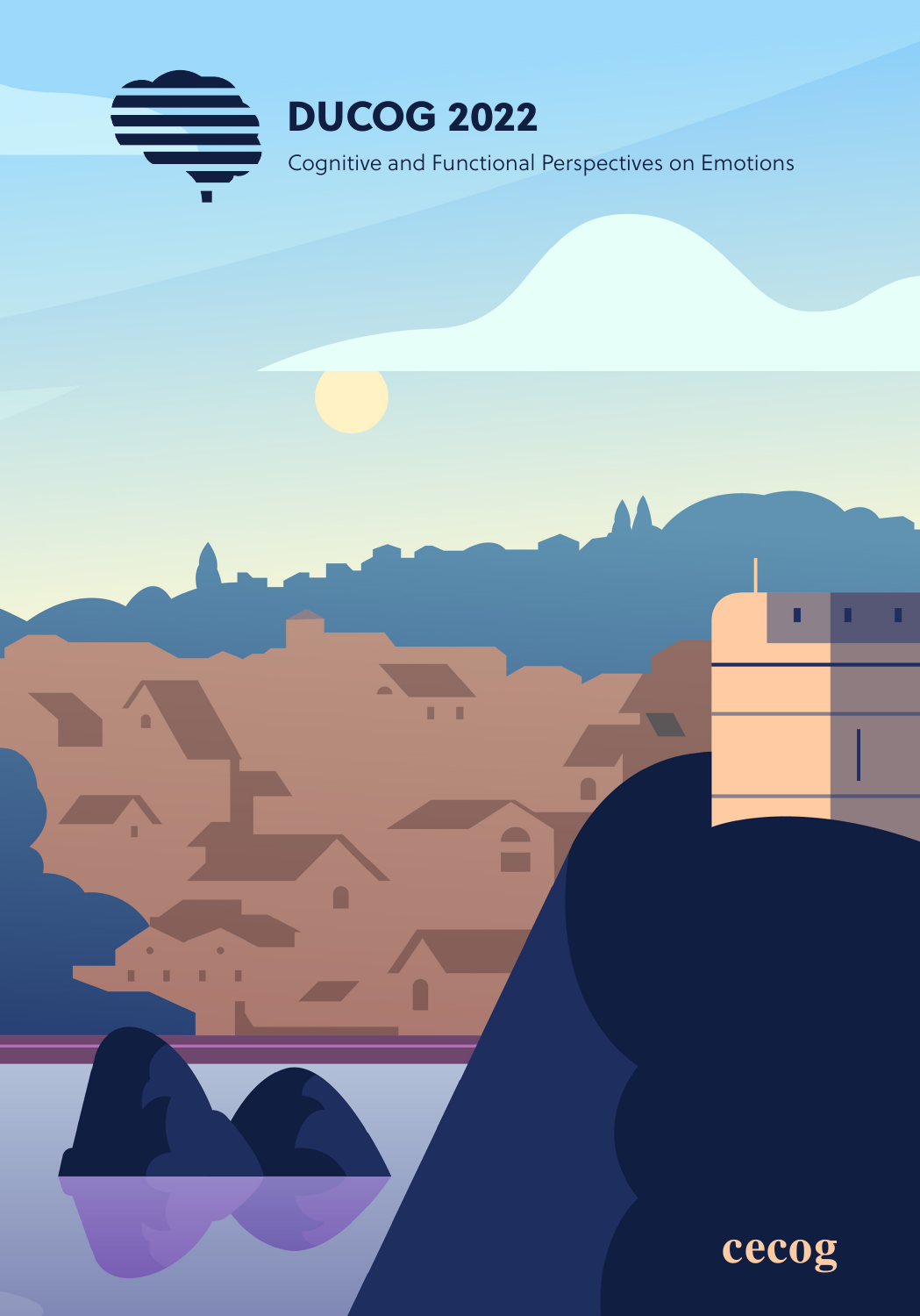13th Dubrovnik Conference on Cognitive Science **Cognitive and Functional Perspectives on Emotions**

## **Program and abstracts**

19-22 May 2022 http://ducog.cecog.eu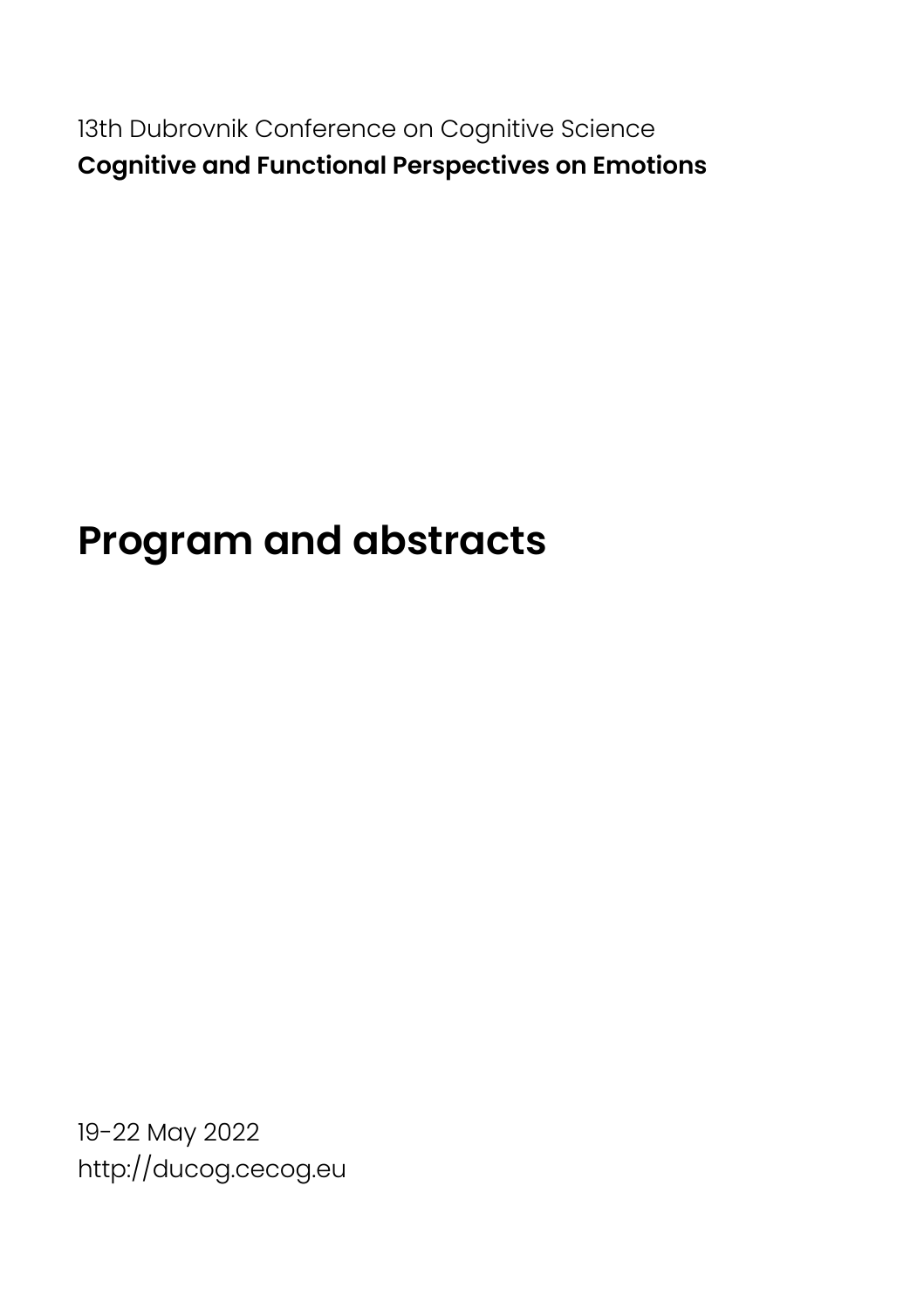Program chairs Denis Tatone Johannes Mahr

### Organizing committee

Rebeka Zsoldos Krisztina Andrási Bálint Varga Georgina Török Anna Kispál Ádám Albi Anita Lencsés Rebeka Szőke

### Central European Cognitive Science Association (CECOG)

Founders: Csaba Pléh, Ilona Kovács, Melita Kovačević President: Gergely Csibra Secretaries: Rebeka Zsoldos, Bálint Varga Email: cecog@cecog.eu

Cover illustration Gabriel André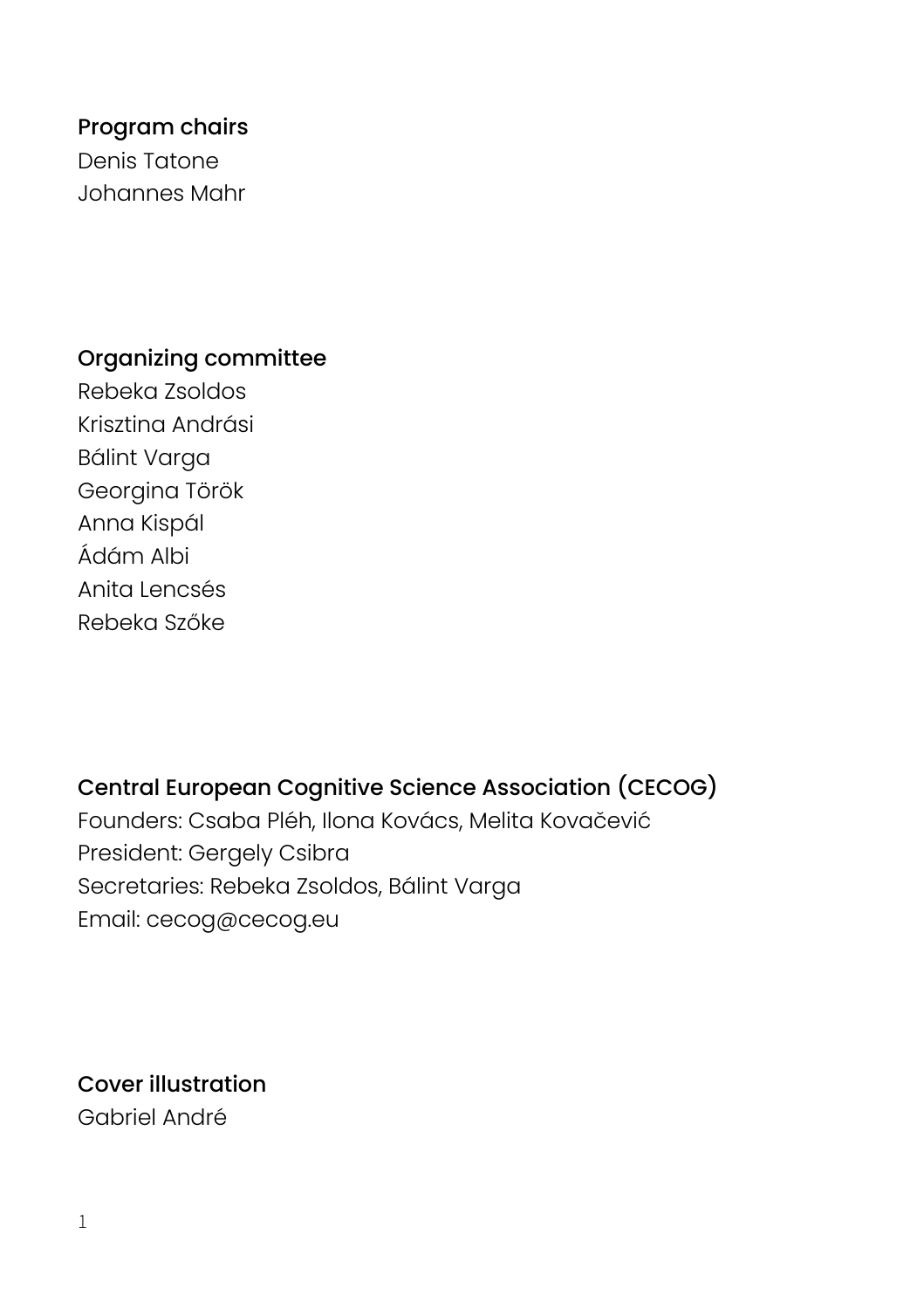## **CONTENTS**

| POSTER SESSIONS |  |  |
|-----------------|--|--|
|                 |  |  |
|                 |  |  |
|                 |  |  |
|                 |  |  |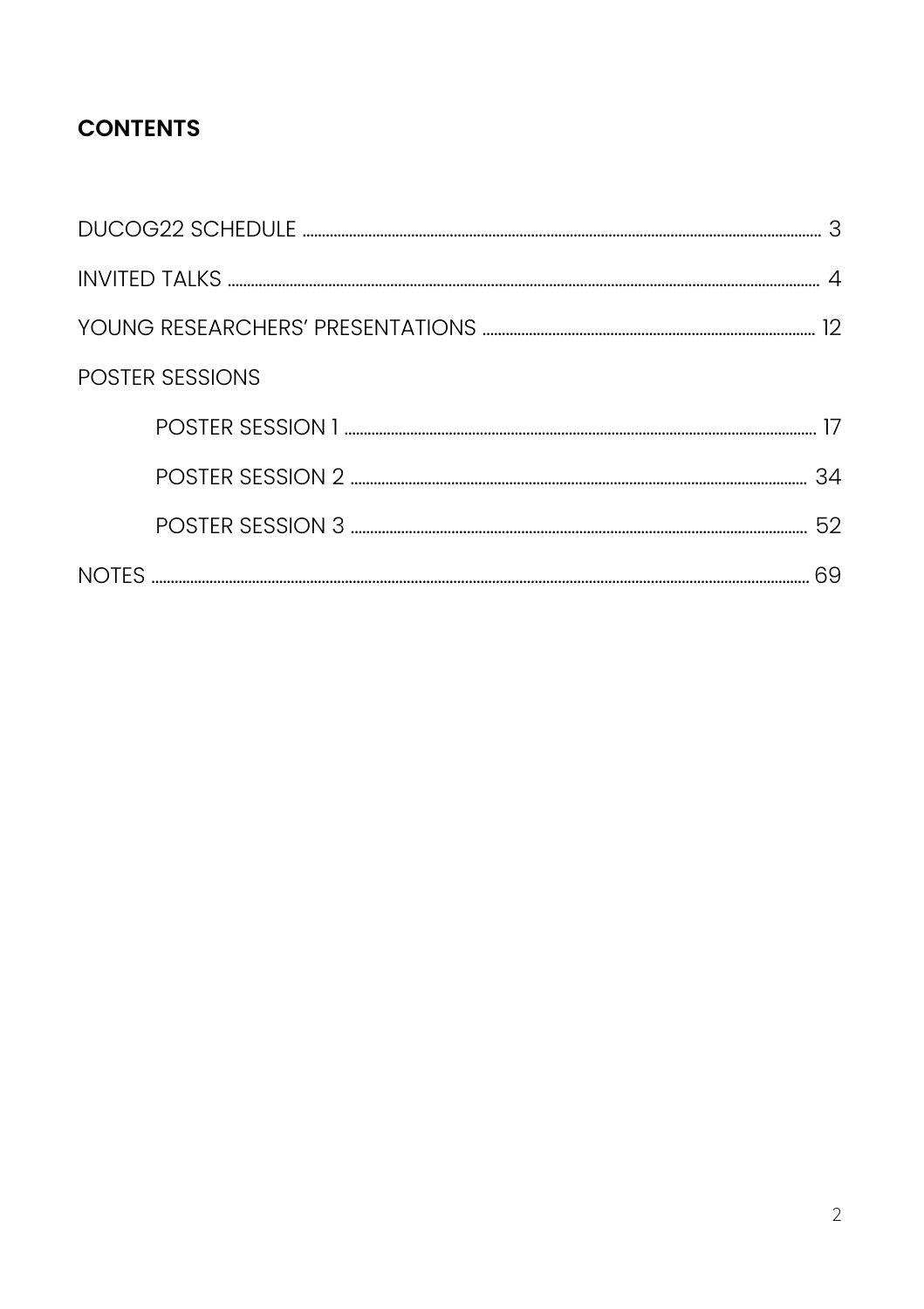## Thursday, 19 May

15:00-18:00 *Registration* 18:00 *Welcome reception*

## Friday, 20 May

| $9:00 - 10:00$ | Carlos Crivelli (De Montfort University)          |
|----------------|---------------------------------------------------|
| 10:00-11:30    | Poster session $A + \text{cofree}$ break          |
| $11:30-12:30$  | Disa Sauter (University of Amsterdam)             |
| 12:30-14:30    | Lunch                                             |
| 14:30-15:30    | Alan Fiske (University of California Los Angeles) |
| 15:30-17:00    | Poster session $B + \text{cofree break}$          |
| 17:00-18:00    | Lawrence Ian Reed (New York University)           |

## Saturday, 21 May

| $9:00 - 10:00$  | Guillaume Dezecache (Université Clermont Auvergne) |
|-----------------|----------------------------------------------------|
| $10:00 - 11:30$ | Poster session C + coffee break                    |
| $11:30-12:30$   | Debra Lieberman (University of Miami)              |
| $12:30-14:30$   | Tunch                                              |
| $14:30-15:50$   | Young researchers' presentation                    |
| 15:50-16:30     | Coffee break                                       |
| 16:30-17:30     | Zanna Clay (Durham University)                     |
| 18:00           | Social event                                       |

## Sunday, 22 May

*Departure*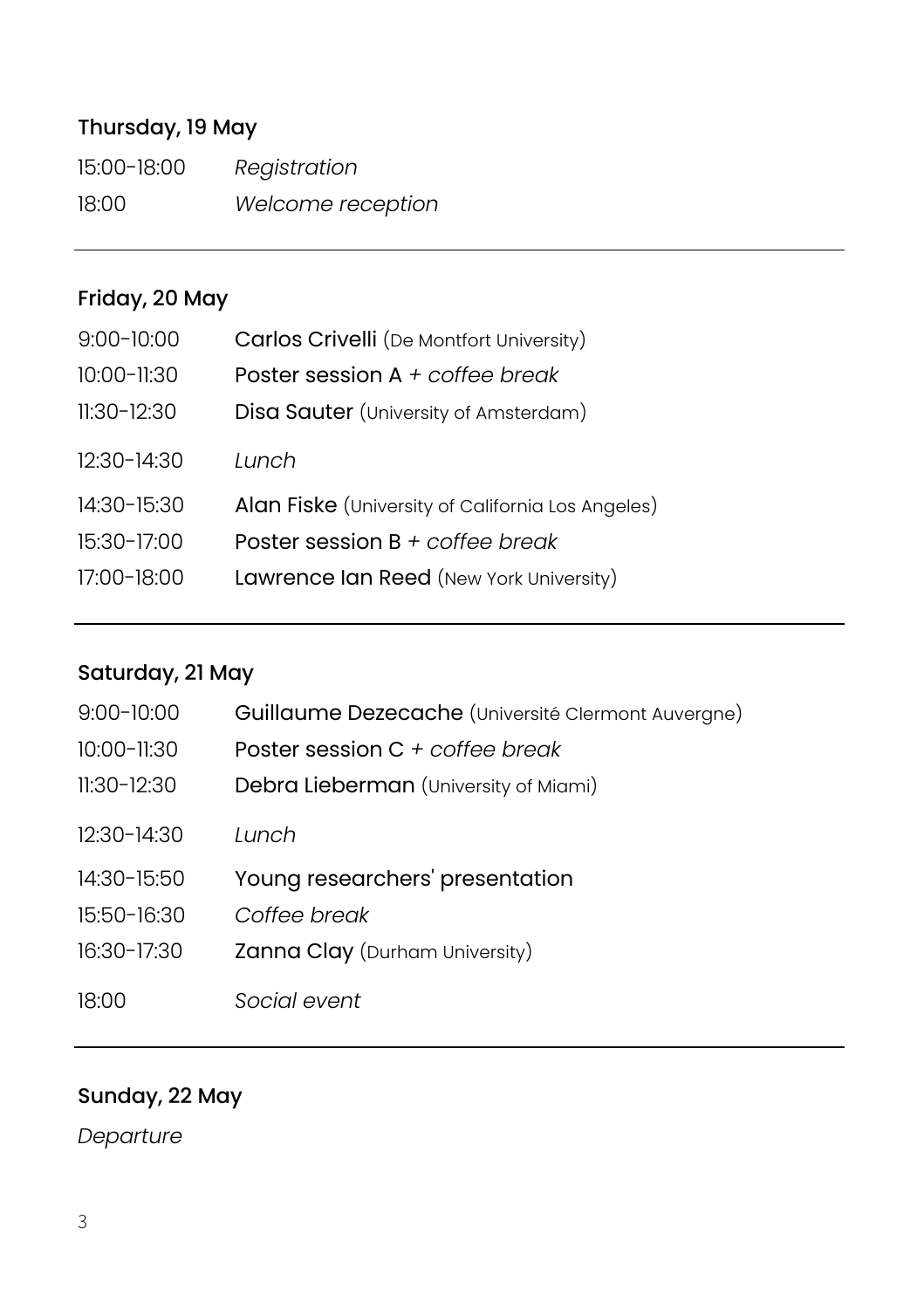## **Invited talks**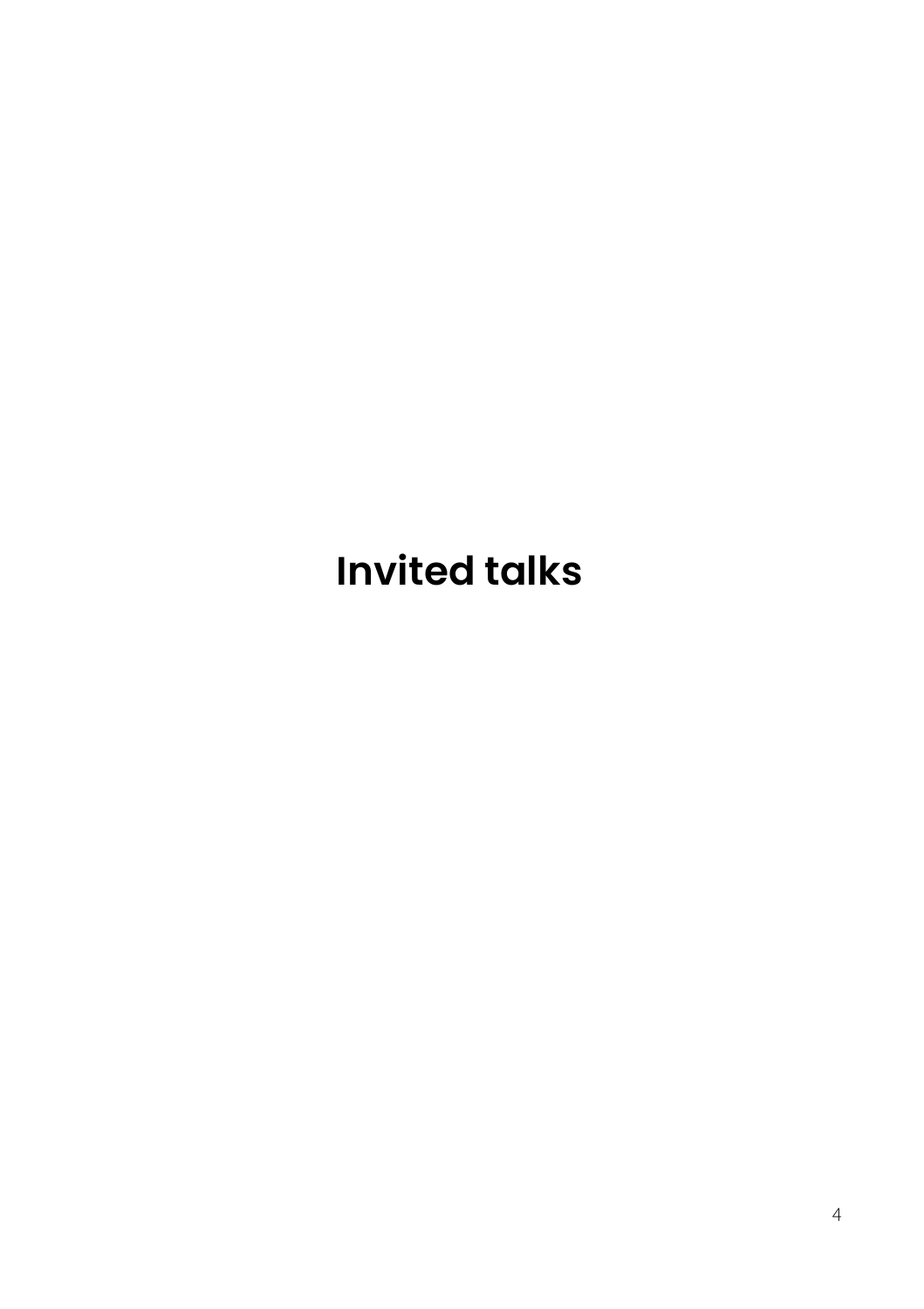## **Beyond WEIRD affective science**

Carlos Crivelli *De Montfort University, UK*

### Friday, 20 May, 9:00-10:00

Are affective scientists really committed to overcoming narrow sampling? Which theoretical, methodological, and logistic factors prevent affective scientists from developing a less WEIRD-centered affective science? In this talk, I will identify and critically evaluate the major challenges that we face when planning a research project in non-WEIRD societies, potential solutions, and the impact that this type of research has on our WEIRD theories of emotion.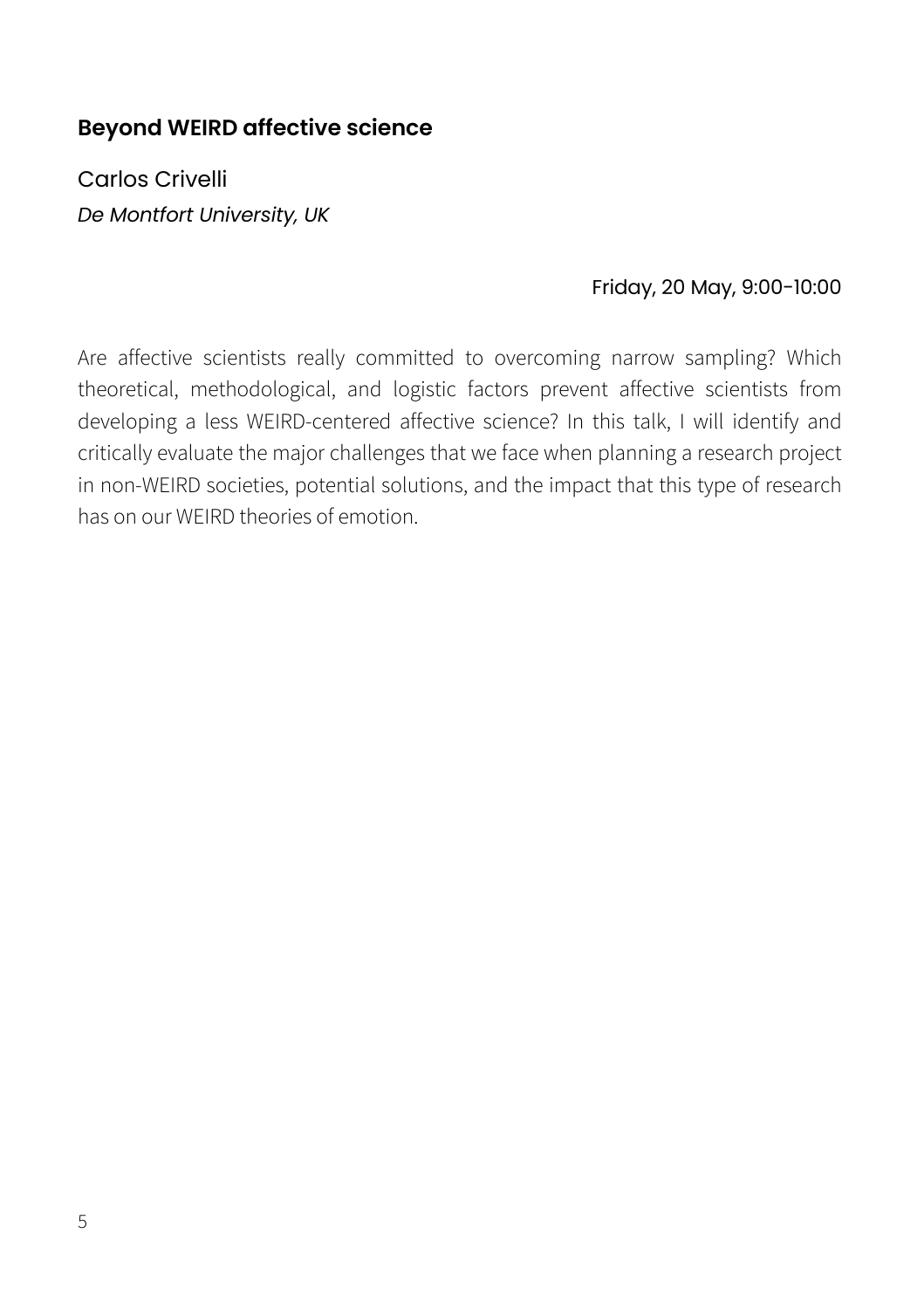## **Emotion preparedness: The foundation of emotional expressions**

Disa Sauter *University of Amsterdam, Netherlands*

### Friday, 20 May, 11:20-12:30

We all have emotions, but where do they come from? In this talk, I will present evidence that some emotional states are associated with discrete, innate expressions. I will draw on investigations of vocal expressions of emotions in non-human primates and congenitally deaf individuals, as well as across different cultures. Emotional vocalisations, like other aspects of emotions, are adaptations that have evolved to help us deal with recurring challenges and opportunities, and are modulated by learning. I will argue that our understanding of what emotions are should include a functional perspective centred around emotion preparedness.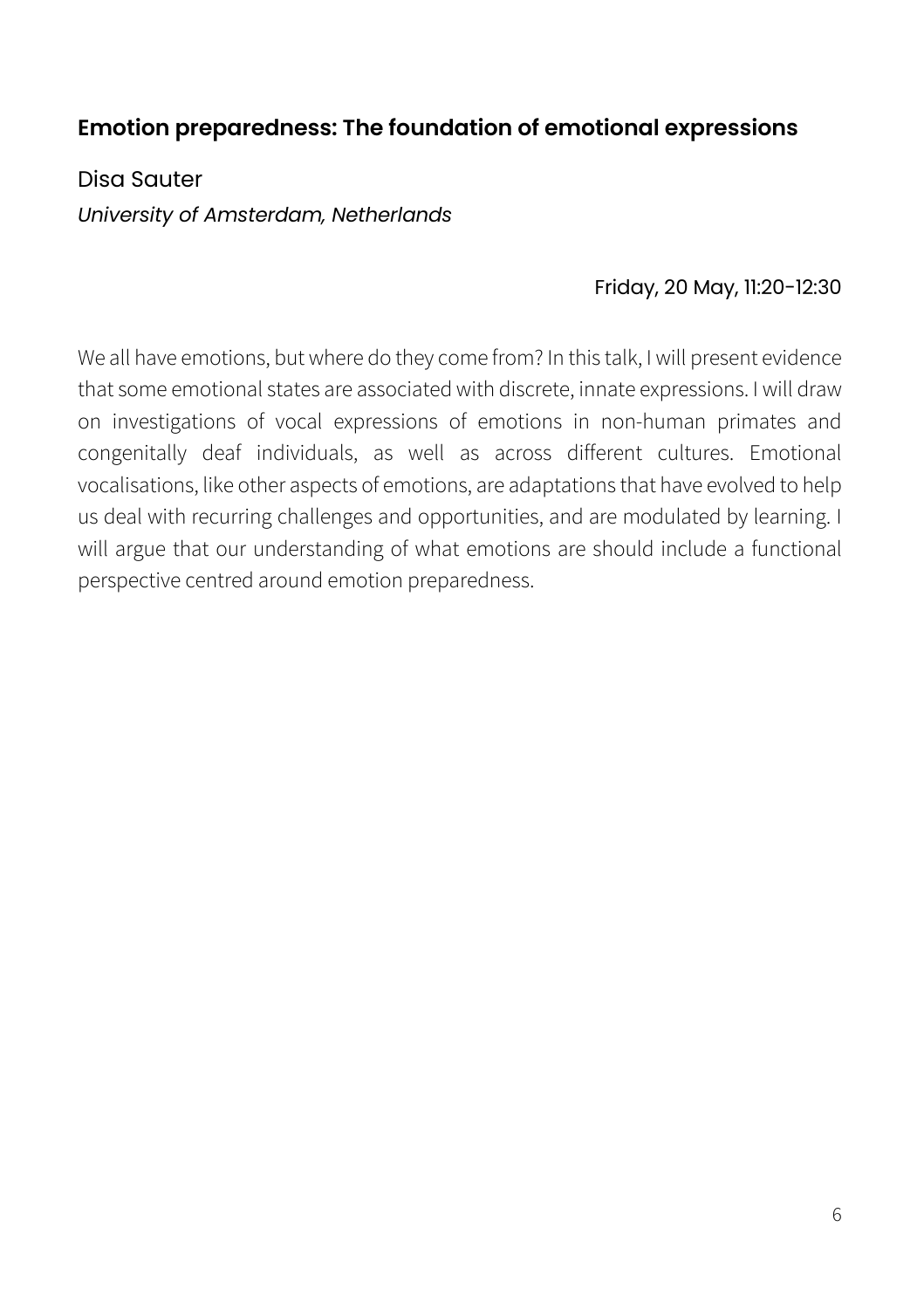### **We Don't Know Our Emotions**

Alan Fiske *University of California Las Vegas, US*

### Friday, 20 May, 14:30-15:30

People think and talk about emotions to varying degrees and in various ways in different cultures. But people label their emotions inconsistently and very loosely. Emotion labels in any one language do not map well onto emotion labels of other languages. Moreover, people experience emotions they don't recognize. Unrecognized emotions need not be 'repressed;' some are subjectively salient. My colleagues and I are studying one such emotion, kama muta, that is pervasive across cultures and contexts, and sometimes very intensely felt. It may have great impact on the person experiencing it, it informs and modulates fundamental social relations, and it underlies a great many major social practices. Yet until ten years ago virtually no one recognized it and it was not well conceptualized. Kama muta does not correspond to any one distinctive vernacular lexeme in any language we've studied, and people sometimes can't think of any word for it. Hindi-Urdu, Arabic, and Bikol apparently don't have any specific, distinctive word for kama muta. This is one indication that people – including emotion researchers like myself – lack anything close to a complete or correct taxonomy of emotions. One implication of this is that emotion research cannot rely on people's reports, labels, or ratings of their emotions.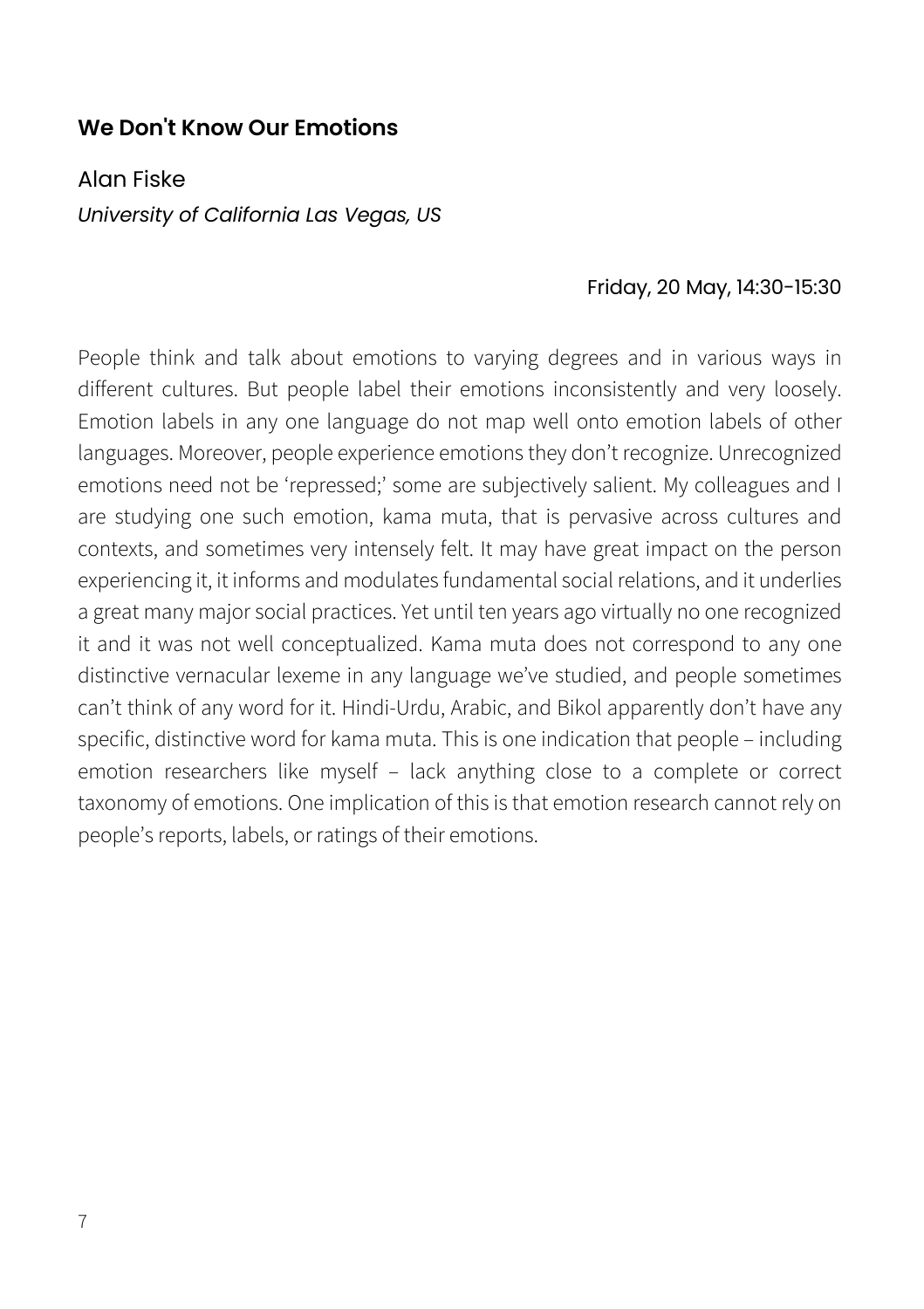## **The Communicative Functions of Facial Expressions**

Lawrence Ian Reed *New York University, US*

### Friday, 20 May, 17:00-18:00

Previous research suggests that some facial expressions of emotion serve a communicative function by signaling private feelings and action tendencies. Further, some expressions such as smiles and scowls affect receivers by increasing the credibility of accompanying verbal and/or written statements. Here, I will discuss the credible signaling hypothesis and the evidence in support of it. This will include a discussion of experiments using economic games to create strategic situations in which facial expressions of emotion might benefit signalers and receivers. These experiments test whether a signaler's emotional expressions increase the credibility of promises, threats, claims of danger, and assurances of trustworthiness. The results speak to the hidden strategies behind spontaneous and deliberate expressions and their effects on receiver's behavior.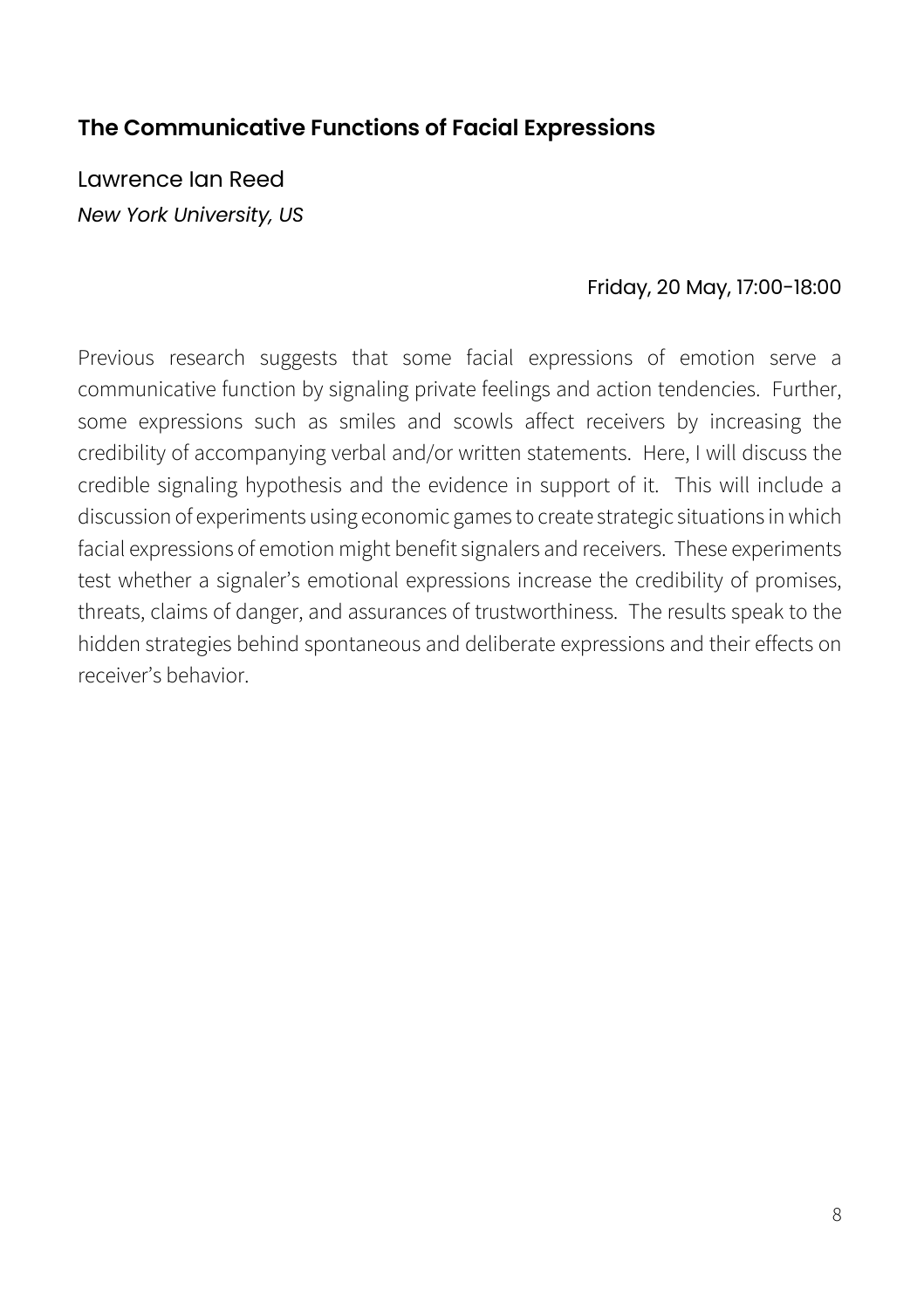### **Fear contagion and mass panic? What fear does to crowds**

Guillaume Dezecache *Université Clermont Auvergne, France*

#### Saturday, 21 May, 9:00-10:00

Fear is thought to be a highly contagious emotion, such that it is conducive to mass panic, whereby each crowd member experiences intense fear and maximizes their own survival at the expense of others. However, more than fifty years of research have depicted crowds facing deadly threats as calm and orderly. In this talk, I will discuss what fear does to crowds by evaluating the claims that (i) fear is contagious, (ii) that it can lead to 'mass panic', and (iii) that it promotes self-preservative behavior. I will also try to sketch an alternative view, whereby the experience of fear leads to the production of alarm signals ('alarm calls') and quickly promotes allo-oriented behaviors, such as mobbing and collective defense, as typically observed in a number of nonhuman species.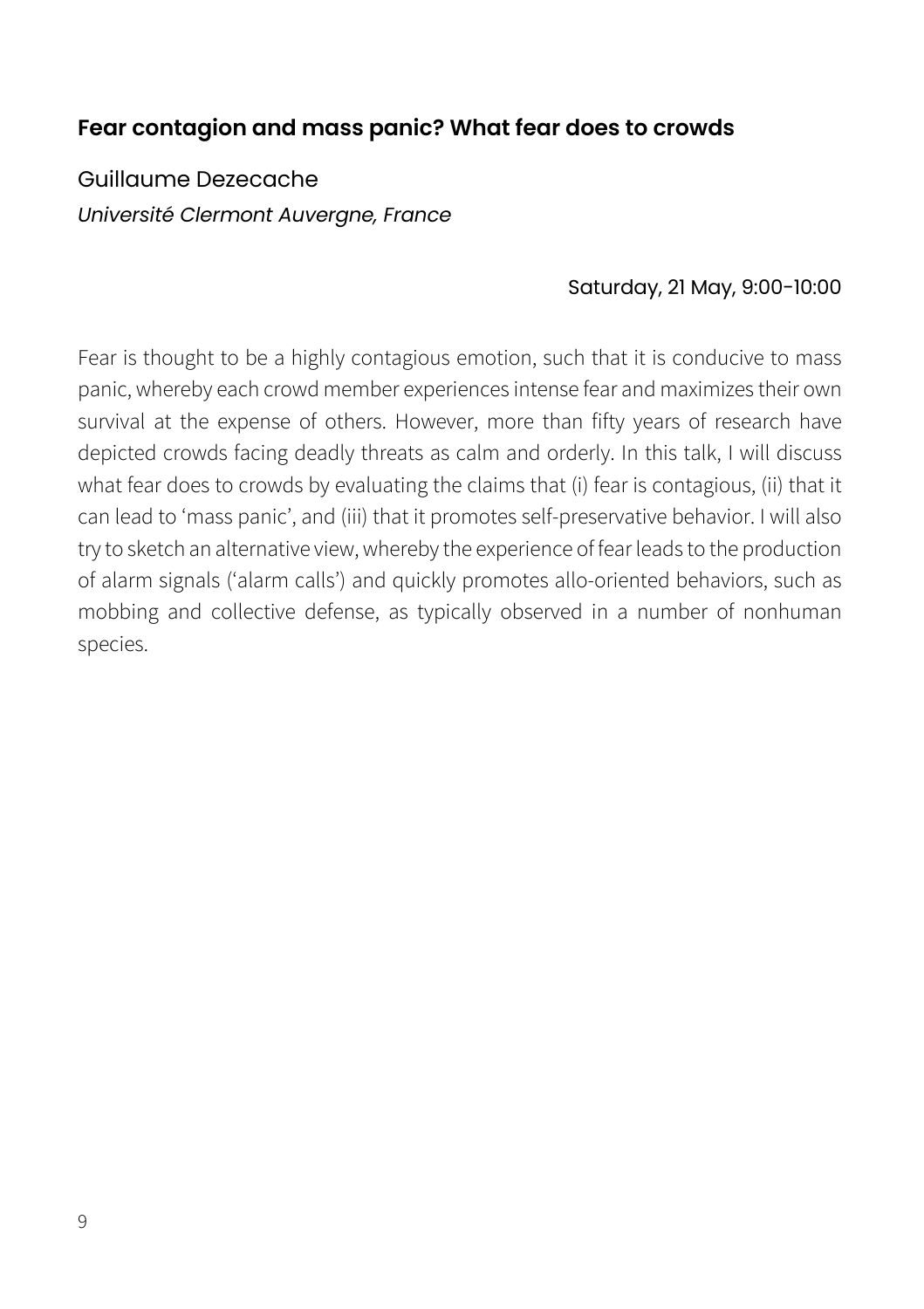## **Intuitions regrading physical leverage in preverbal infants**

Debra Lieberman *University of Miami, US*

#### Saturday, 21 May, 11:30-12:30

Past research has demonstrated that preverbal infants have a rich understanding of the social world that unfolds during the first few months of life. One particular developmental trajectory relates to inferences regarding dominance. Whereas 8 month-old infants reveal few expectations regarding the relationship between physical size and social leverage, by 13 months of age, infants increasingly expect smaller agents to physically defer to larger agents. If infants expect different physical outcomes when larger and smaller agents interact, it raises the question of whether infants also expect different emotional outcomes. Evolutionary cognitive scientists have found that physical formidability is indeed linked with the expression of different emotions that serve the purpose of improving the manner in which others regard the self. Whether these self-motivated states are matched with the emotions other individuals expect one to express is a question that has yet to be addressed in young children. In this talk, I present preliminary data that tested the hypothesis that preverbal infants expect different emotional reactions from large versus small agents when the goals of those agents come into conflict. I then flesh out the program of research currently underway that aims to determine the expectations infants hold regarding the influence of physical leverage (or lack thereof) in social interactions.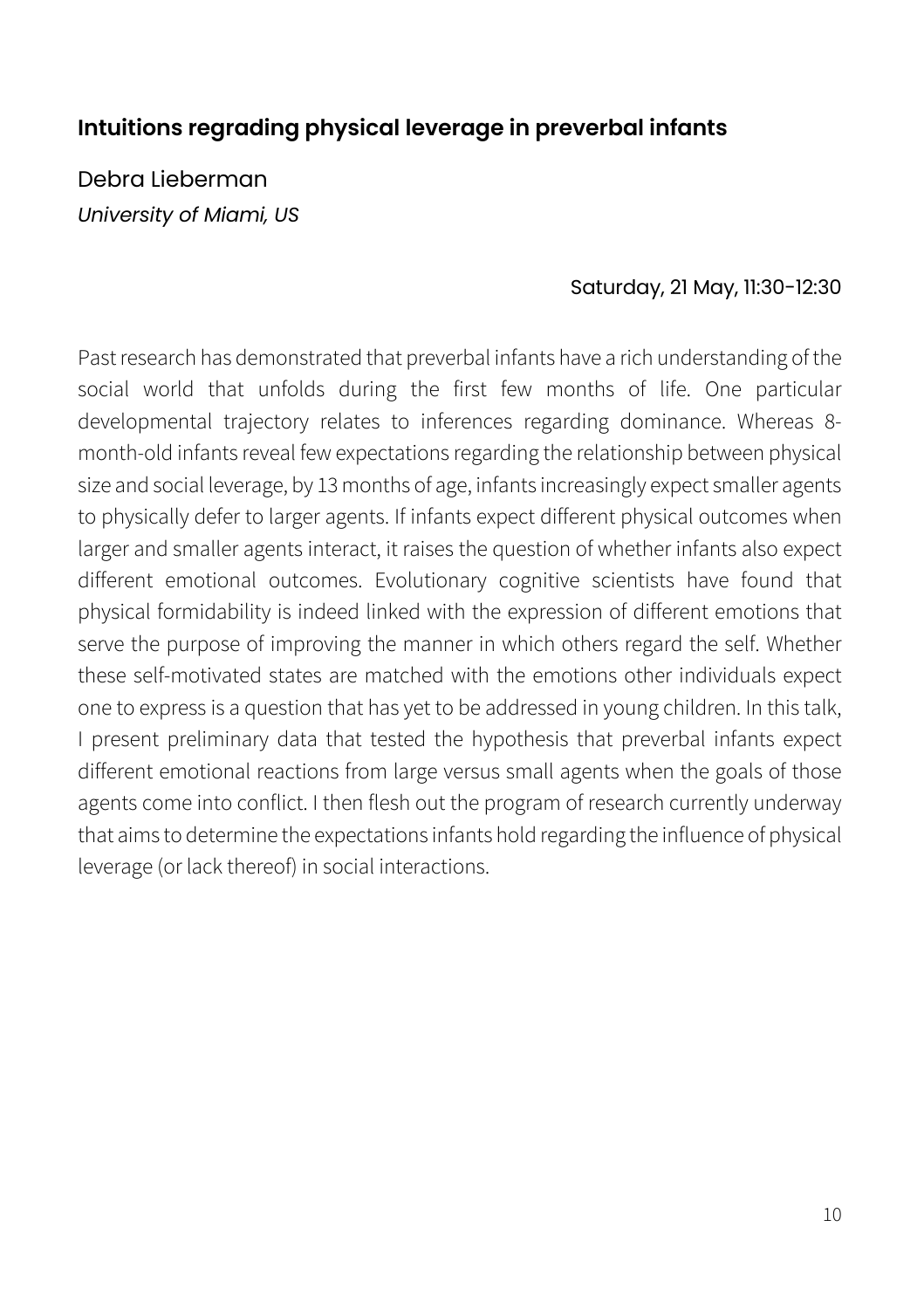## **The expression of emotions and empathy: Evolutionary Insights from great apes**

Zanna Clay *Durham University, UK*

### Saturday, 21 May, 16:30-17:30

As highly social species, humans and other great apes have evolved rich socioemotional and cognitive capacities that enable them to navigate their complex social worlds. This includes sophisticated ways to produce, perceive and express emotional states, as well as to effectively respond to those of others. Given that cognition and emotions do not fossilise, our closest living relatives, the great apes, provide a particularly relevant window through which we can explore how our emotional capacities evolved. This includes empathy, the capacity to share and understand others' states. Despite empathy being a hallmark of our species, comparative research suggests that empathy has deep evolutionary roots, not only within the primate lineage, but also beyond. In this talk, I will discuss research that examines great ape emotional processes, their relation to humans, including young children, and what insights this provides into the evolutionary basis of Hominid emotionality.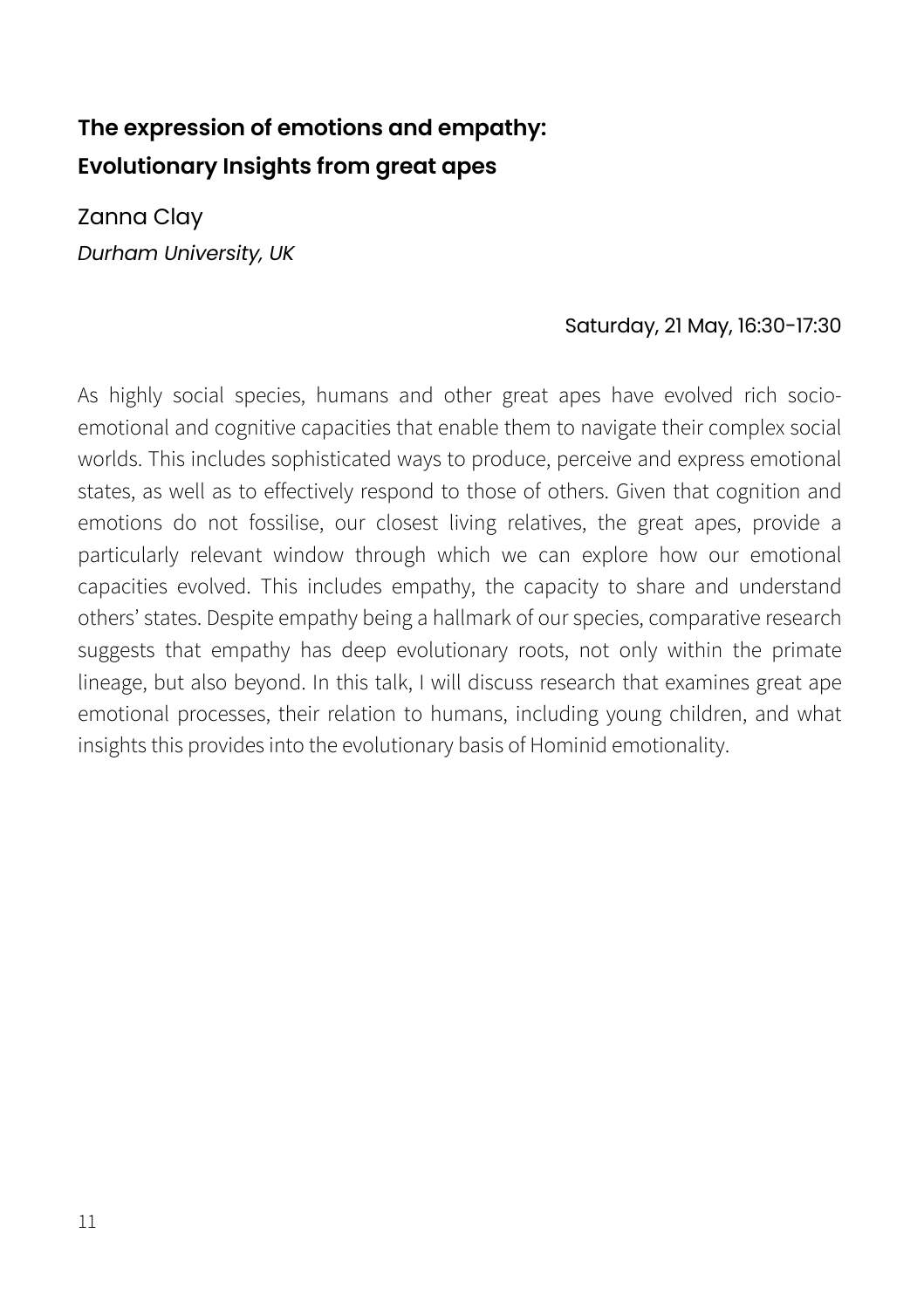# **Young researchers' presentations**

Saturday, 21 May, 14:30-15:50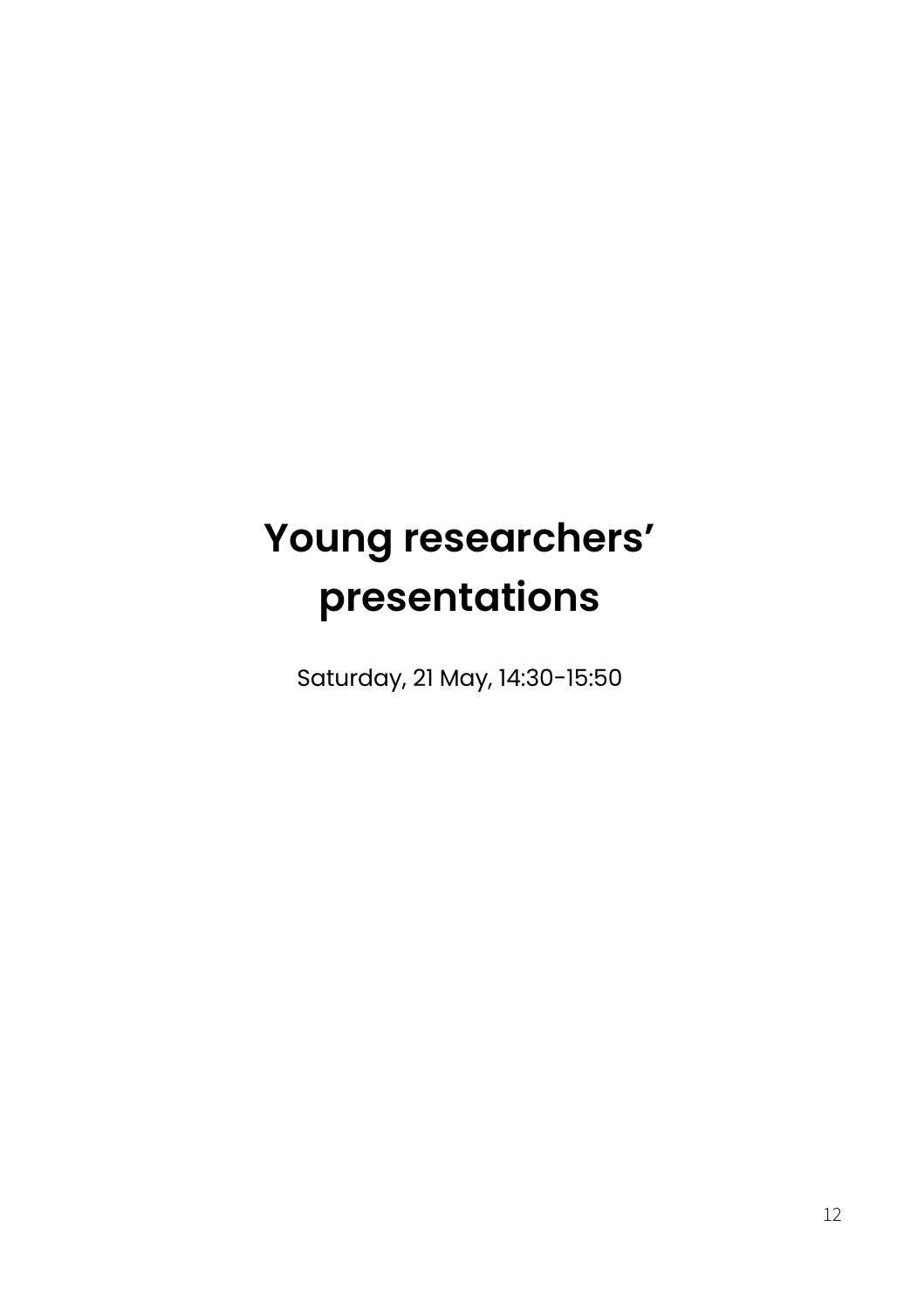## **Responding to others' emotions: The use of infrared thermal imaging to investigate 10- and 11-month-old infants' responses to emotional auditory stimuli in a Ugandan sample**

Elizabeth Renner, Carlo Vreden, Zanna Clay *Durham University, UK*

Infants experience distress in response to the crying of other infants in the 'contagious crying' paradigm. This has been considered evidence of infants' sensitivity to others' emotions, which may form an early basis for empathy. However, earlier studies have been criticised for being over-arousing for infants and lacking appropriate controls, so that it remains unclear whether infant distress responses are due to the emotional content of crying or its aversive nature. Here, we addressed these aspects using an infrared thermal imaging study, in which we adapted stimulus intensity and measured more subtle physiological markers of emotional arousal.

We played audiovisual stimuli to a diverse sample of 10- and 11-month-old Ugandan infants (N= 116) while measuring their facial skin temperature using infrared thermal imaging. Social stimuli were negatively (infant crying), positively (infant laughing), or neutrally (infant babbling) valenced; a further stimulus type was an artificial aversive sound with acoustic features matched to infant crying. In a counterbalanced design, each infant heard crying and one other stimulus, separated by a recovery period.

Compared to baseline, the maximum change in nose tip temperature was significantly larger in response to each of the social stimuli compared to the artificial aversive sound; however, there was no effect of valence for social condition. Temperature change was not significantly different across the temporal phases of the stimulus.

Although we did not detect differences in physiological responses to positive and negative social stimuli, we found that infants are sensitive to the social content of auditory stimuli, and their physiological responses to distress are not simply to its aversive nature.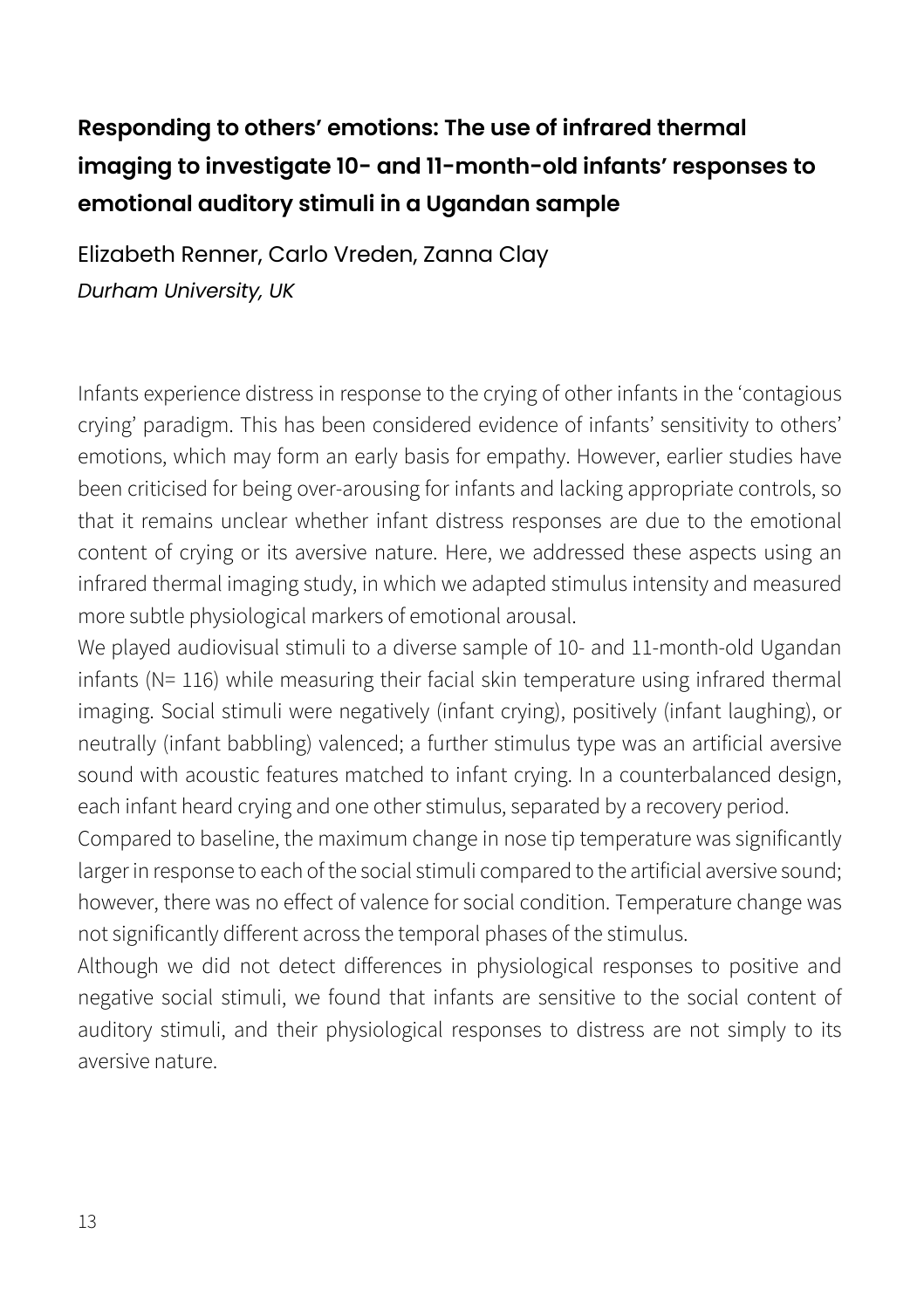## **Building Blended Emotions with Affect Programs**

## Oli Odoffin

### *University of Antwerp, Belgium*

Most affect program (AP) theorists claim that at least some emotion states are composites or blends of more basic emotions. The basic emotions of happiness and fear, for instance, can combine to form a blended state of exhilaration, as one might feel while riding a rollercoaster. It is frequently argued, however, that some blended emotions are 'more than the sum of their parts' or 'not reducible to' more basic emotions. I call this the across-type heterogeneity problem, the claim that some emotion types, like awe, shame, and guilt, have substantially different properties than other emotion types, like happiness, sadness, and fear, and that these properties preclude a unified explanation of our range of emotion states.

I provide an AP model that addresses the 'four horsemen' of across-type heterogeneity—(a) sustained response, (b) cognitive involvement, (c) lack of stereotyped response, (d) specific functional breadth. On this model, AP outputs are not rigidly stereotyped. Rather, the configurational pattern of the output depends on both the properties of the stimulus and the situational context. I argue that APs need not always output responses of brief duration; that cognition can serve as a causal input to an AP; that emotion blends do not require stereotyped output; that the function of a composite emotion often reflects the functions of its components. Consequently, a blended emotion like awe is not 'more than the sum' of its parts.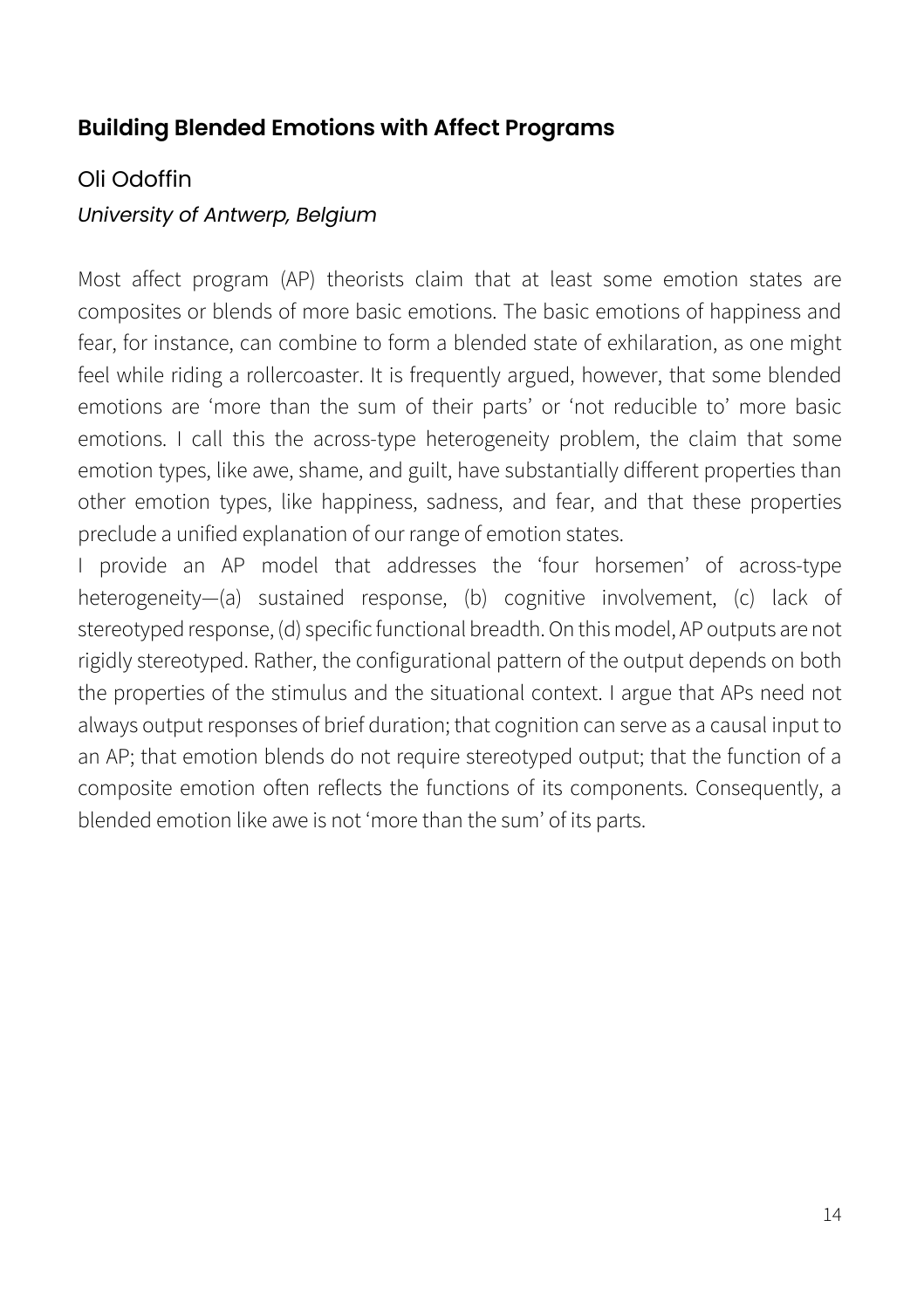## **Mismatch of subjective and physiological arousal: the moderating role of expectations and heart rate perception ability**

## Tamás Nagy, Henriett Ipacs, Eszter Ferentzi, Ferenc G. Köteles *Eötvös Loránd University, Hungary*

Previous studies have shown that the human capacity to gauge one's own physiological state is notoriously flawed. The cause for the mismatch between perceived and physiological stress and arousal has not yet been properly identified. In this study, we assumed that cardioceptive accuracy — the ability to correctly perceive cardiac activity — may moderate this discrepancy. In a crossover experiment we assessed cardioceptive accuracy in two ways (mental tracking task and perception of heart rate) and induced physiological (handgrip exercise) and mental (N-back task) stress in 64 participants, while we measured cardiac and electrodermal activity. Corroborating earlier findings, we found that expected heart rate was a better predictor of perceived heart rate than actual change in heart rate, heart rate variability, or electrodermal activity. The mismatch between heart rate and subjective stress was moderated by heart rate perception but not by mental heart tracking ability in both tasks. Moreover, the moderation was negative for the physical task and positive for the mental task. We conclude that heart rate perception and expectations of arousal may shape the subjective experience of arousal and stress better than actual physiological changes in moderate acute stress.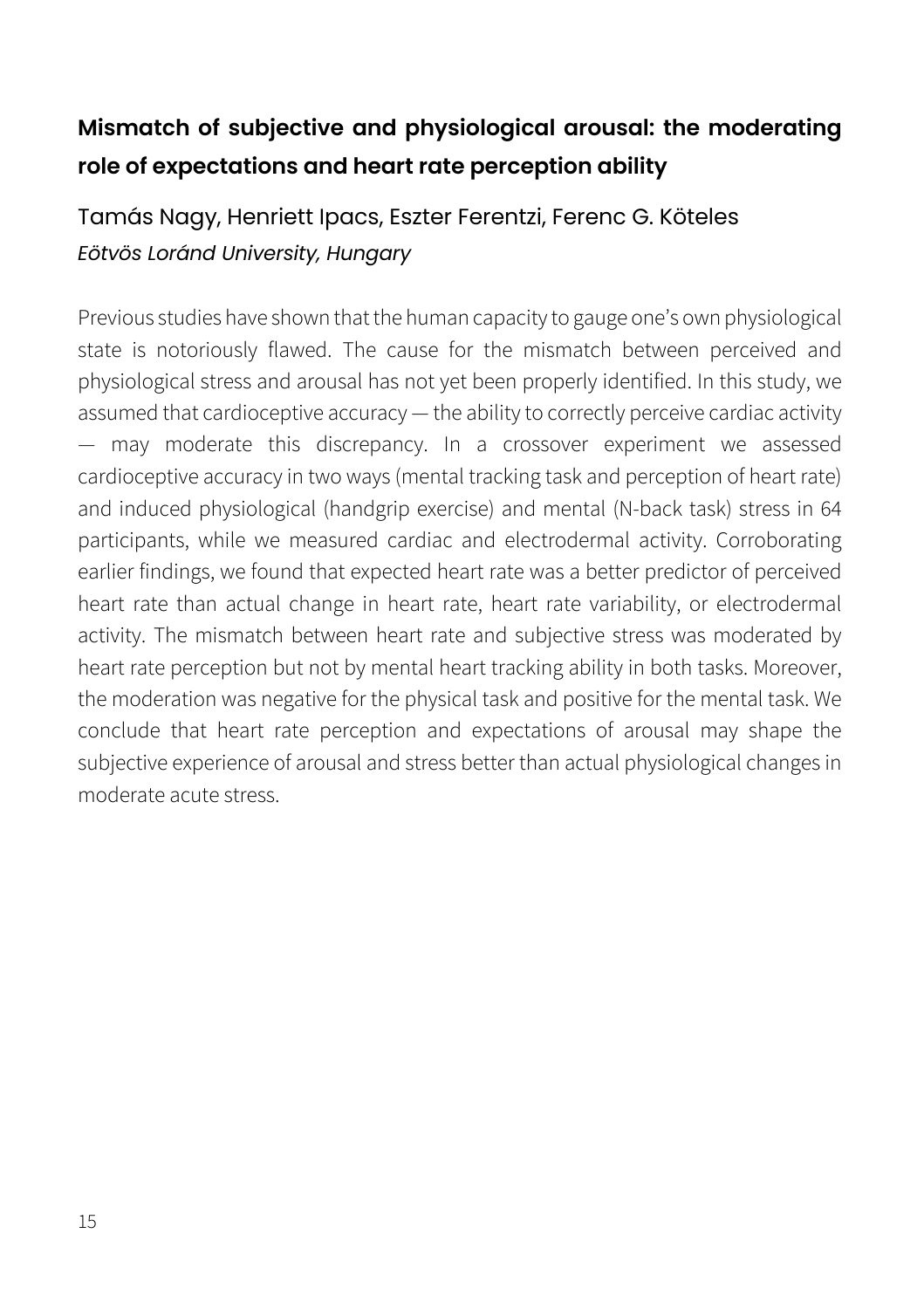## **Implicit and explicit mechanisms of collective emotion: moderators and correlates of interpersonal emotion alignment in dyads watching film clips together**

Victor Chung<sup>1</sup>, Gino Diez<sup>1</sup>, Elisabeth Pacherie<sup>1,2</sup>, Rocco Mennella<sup>1,3</sup>, Julie Grèzes<sup>1</sup>

*<sup>1</sup> PSL University, France; 2 EHESS, France; 3 Université Paris Nanterre, France*

Some of our emotional experiences are elicited as we attend events in presence of other individuals. For example, watching emotional film clips in groups leads to synchronization and convergence in emotional responses across group members. Emotion alignment between individuals is a defining feature of collective emotion. However, it is still unclear how interpersonal emotion alignment relates to the perception of other individuals, the explicit representation of their emotional states and the emergence of a feeling of connectedness. Moreover, the relation between emotion alignment and prosocial attitudes remains underexplored. The present study tested the hypothesis that interpersonal emotion alignment (autonomic and subjective) increases with levels of other-directed visual attention, other-awareness, empathic accuracy and feeling of connectedness, respectively. We also tested the hypothesis that emotion alignment positively correlates with increases in prosocial attitudes. Same-sex dyads (n = 80, half female) of physically co-located participants watched emotional film clips of different valences (positive, negative, neutral), while dyad members were either visible to each other ( $n = 40$ ) or not ( $n = 40$ ). During each film clip, we recorded participants' autonomic activity (respiratory, cardiac, electrodermal) and videotaped their facial reactions. After each film clip, participants were asked to self-report their own feelings, the inferred feelings of the other dyad member and their feeling of connectedness. We measured autonomic synchrony as the phase locking value between the autonomic signals of dyad members, and subjective convergence as the correlation between their emotion ratings. Compared to previous studies, we investigated for the first time the relation between implicit correlates of emotion alignment (i.e. autonomic synchrony) and explicit processes (i.e. reciprocal other-awareness and feeling of connectedness), while manipulating both the social setting and the emotional context. We expect our findings to extend research on collective emotion, its mechanisms and possible consequences. Data currently under analysis.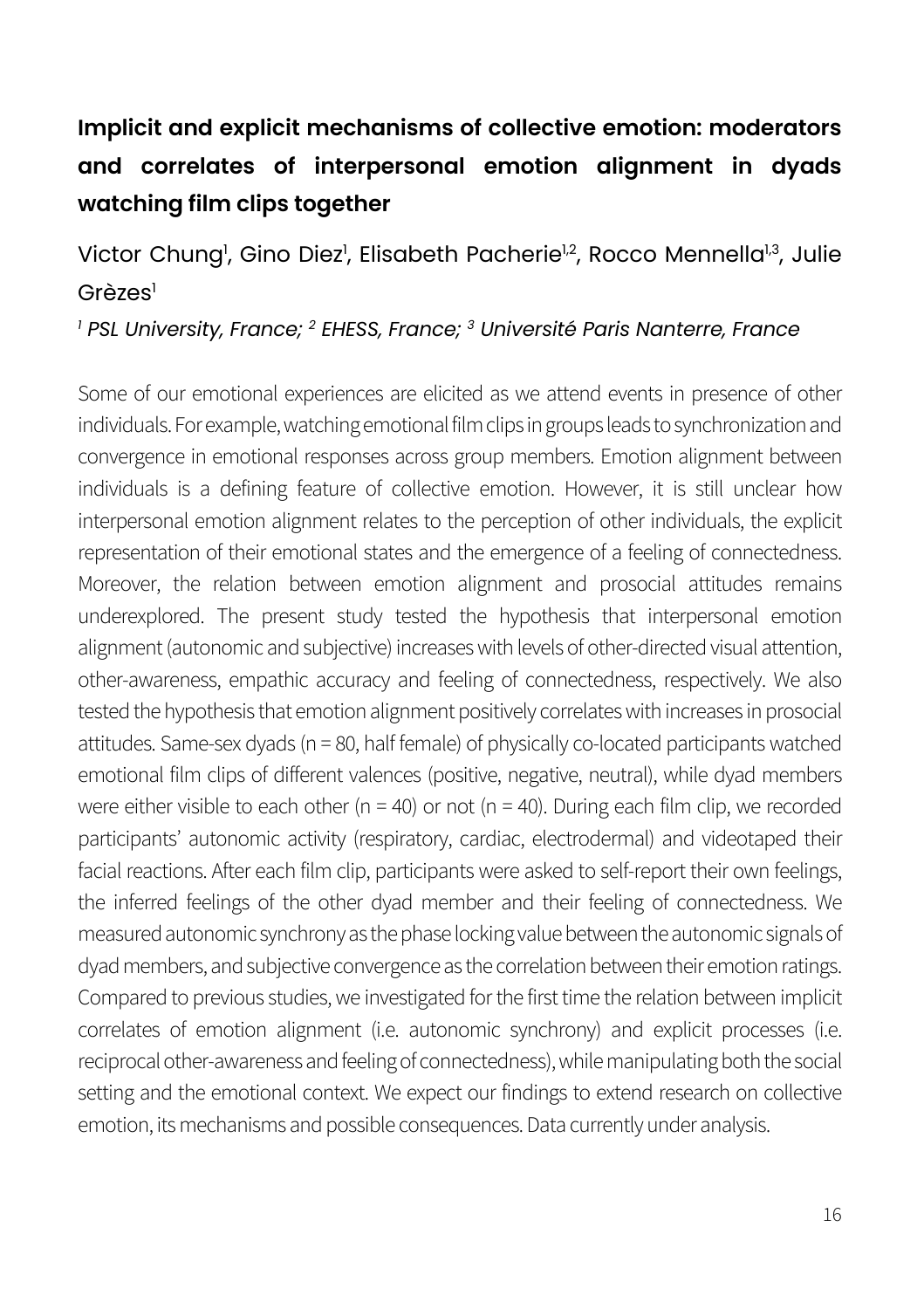# **Poster session**

## **A**

Friday, 20 May, 10:00-11:30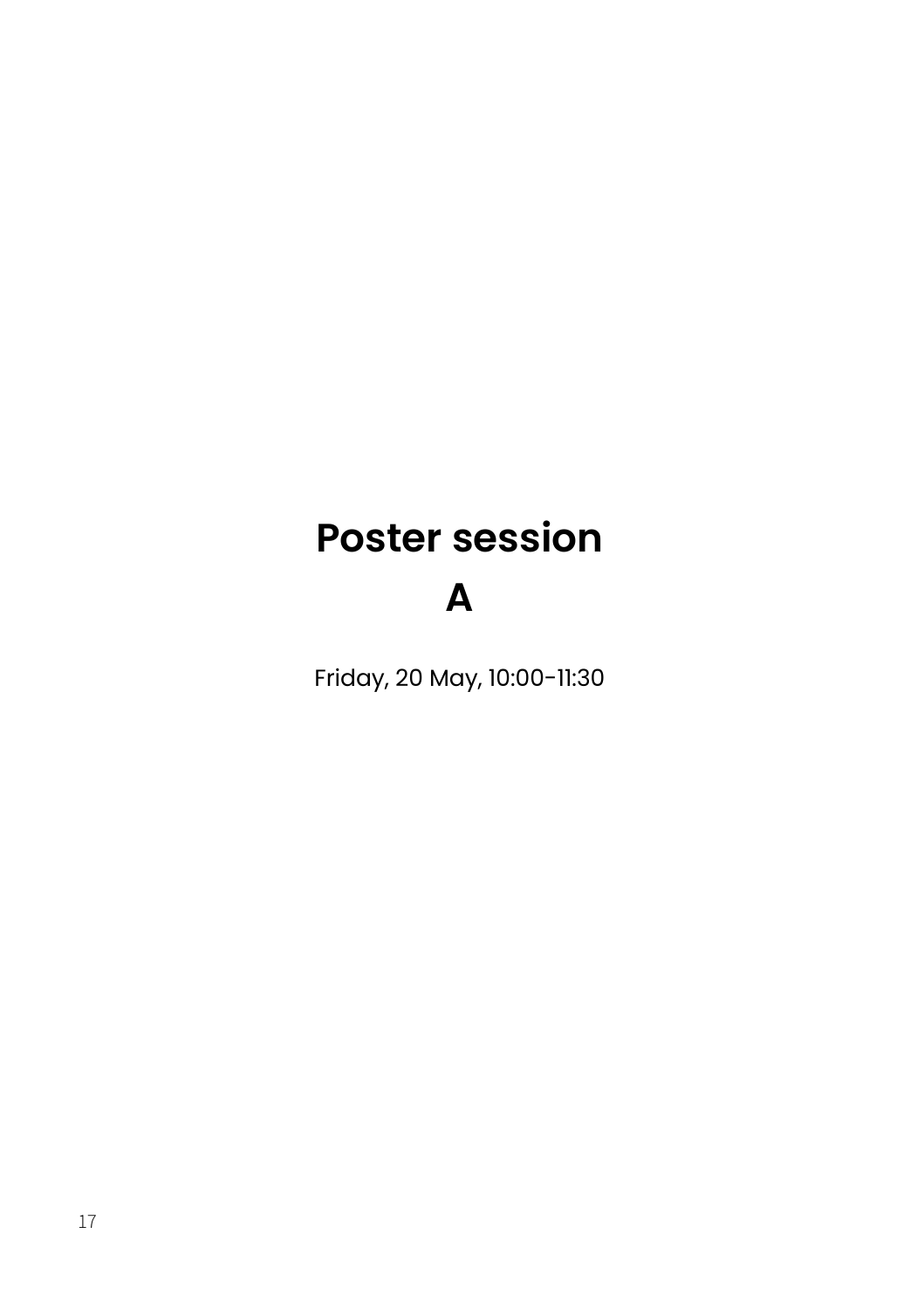### A01: The early emergence of belief justification in young children

lldikó Király<sup>i</sup>, Réka Schvajda<sup>i</sup>, Mikolaj Hernik<sup>2</sup>, Pierre Jacob<sup>3</sup>, Dan Sperber<sup>3</sup>, Gergely György4

*<sup>1</sup> Eötvös Loránd University, Hungary; <sup>2</sup> University of Tromso, Norway; <sup>3</sup> Institute Jean Nicod, France; 4 Central European University, Austria*

The aim of our study was to explore the early emergence of reason-giving ability in interactive situations. In our study we tested whether children adjust their communicative actions in a false belief situation in order to justify their own behavior, when the task at hand allows them to take into account the desires of another person. Our goal was to explore this process at an age when verbal communication is very limited (18 months), and compare their pattern of behavior with a group of children who are already competent users of language (42-48 months). During the procedure, the child and an experimenter (E) sat behind two containers with snacks (apples and carrots), which were occluded from the protagonist (P). P stated which food she preferred, E shared a piece with her and P left the room. In P's absence, E ate some snacks, which resulted in only one piece remaining: either from P's preferred (control condition) or non-preferred kind (experimental condition). Upon returning, P requested a snack, and in case the child gave one, she prompted them to justify their behavior. Preliminary analyses indicate that older children interpreted the two conditions differently: they declined giving any food to the protagonist in the experimental condition more often, than in the control condition. Moreover, they showed sensitivity to the different epistemic states of the protagonist generated in the two conditions and tended to justify their behavior spontaneously more often in the experimental condition compared to the control condition (Fisher's exact test: p=.001). The testings are still in progress for the 18-month-old participants. In conclusion, our results indicate that children - at the age of 3 - are able to identify situations during which justifying their behavior is necessary, and spontaneously share relevant information if needed.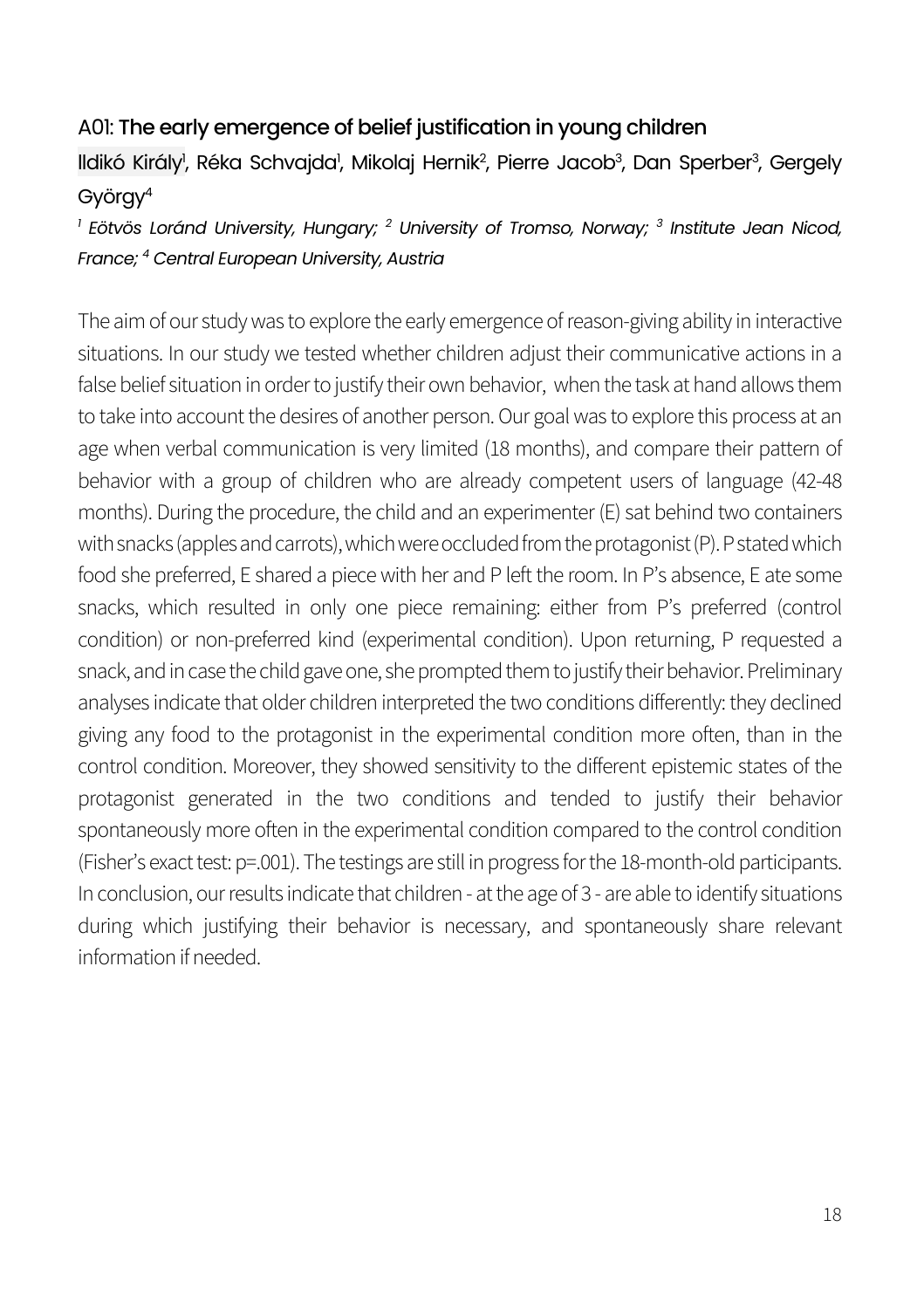## A02: Online level-2 perspective taking for newly learnt symbols Réka Pető, Fruzsina Elekes, Ildikó Király *Eötvös Loránd University, Hungary*

Humans demonstrate spontaneous sensitivity to other people's perspective regarding object identities in online tasks (level-2 perspective taking, L2PT). Accumulating evidence shows that this includes representing perspective content rather than mere discrepancy in perspectives. However, evidence comes from studies using culturally grounded symbols as stimuli, leaving open the possibility that extensive, automatically accessible background knowledge on the target object is a precondition of the PT effect. Experiment 1 tested this question by comparing L2PT across two groups: one performing a verification task on Arabic numbers and one on newly learnt symbol-label pairs. Half of the visual stimuli in both groups was symmetric (perspective independent), half asymmetric (perspective dependent). In the joint condition, pairs of participants performed the task in parallel with their partner, observing stimuli from opposite viewing angles and thus had conflicting interpretations for asymmetric characters. Participants also performed the verification task individually, while their partner sat passively, with no visual access to the stimuli. We found similar interference effect in the two groups: decreased decision efficiency for jointly observed asymmetric characters. However, while the effect was stable in the number group, it diminished over time in the symbol group. Experiment 2a and 2b demonstrated that the complexity of the recently learnt symbols has an impact on the process of spontaneous level-2 PT. The very same procedure but with more complex symbols did not elicit any interference effect. Our findings demonstrate that online L2PT is not constrained to objects that participants have proficiency in identifying. The cognitive capacities involved in the process of learning and retrieving newly learnt symbols and the computation of the recently learnt symbols alternative object identities may surpass the capacities of the online PT mechanism.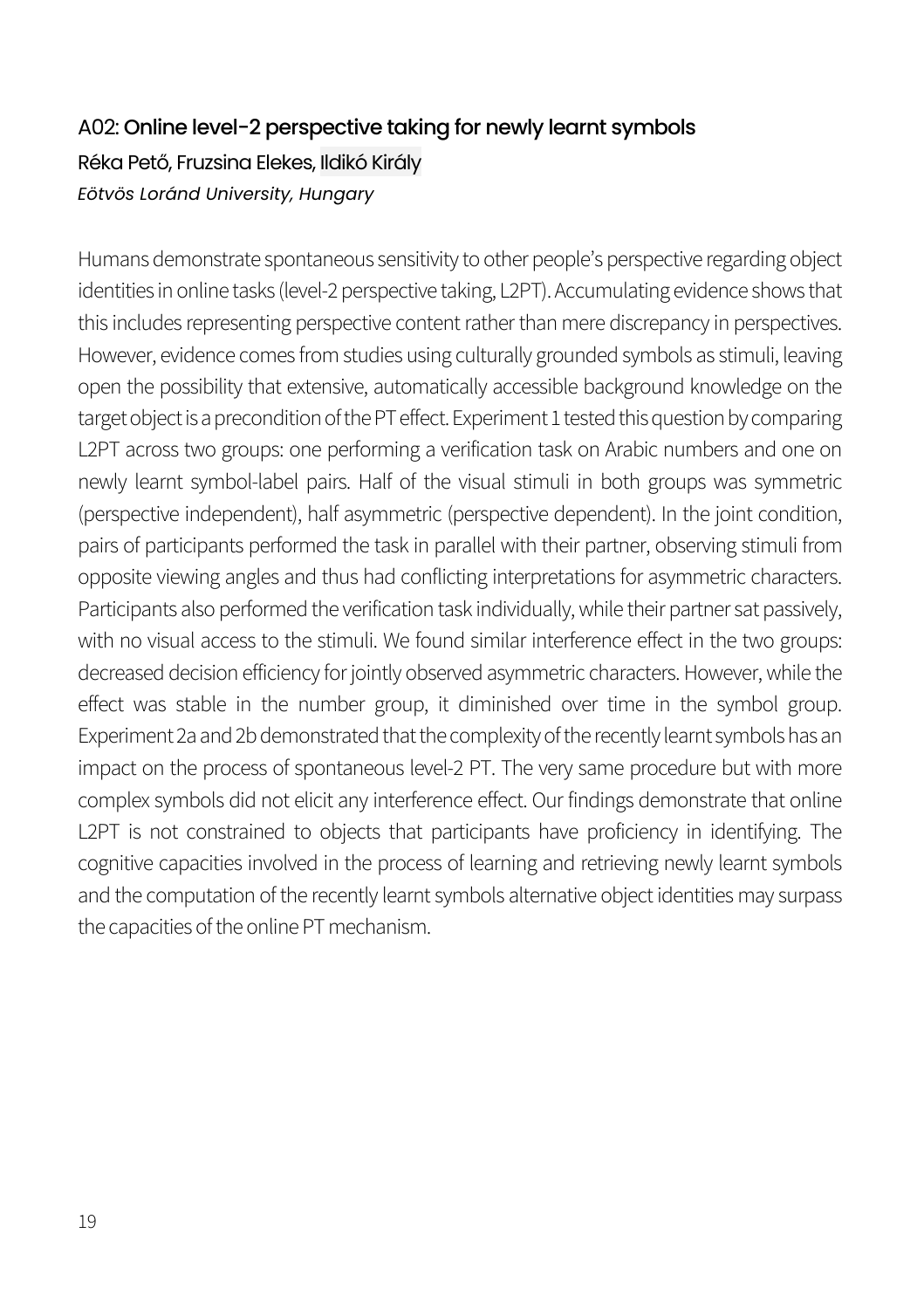## A03: You can't see me now! - Testing the role of gaze in reputation management at an early age

### Réka Schvajda<sup>,</sup> Ildikó Király<sup>ı,2</sup>

*1 Eötvös Loránd University, Hungary; 2 MTA-ELTE Lendület Social Minds Research Group, Hungary*

As humans we are constantly in a social environment. Adults and children alike tend to be more generous if someone observes them and according to the watching eyes-effect the eyes could play a special role in this process. Recent research confirmed that children were more generous when they were exposed to a pair of open eyes, rather than a neutral picture (Kelsey et al., 2018). However, when children were exposed to a different cue (mouth), the results were ambiguous. The behavioral uncertainty of children could be the result of the ambiguity of the mouth as a social cue: it could signal an observer's presence, or it could indicate that an agent is watching, but with uncertainty. Our goal was to replicate the study of Kelsey and colleagues (2018) offline and online as well, and also disentangle the source of the ambiguity in their results. We tested children with the presentation of a pair of closed eyes to grasp the effect of the presence of non-watching agent per se. After the training phase children participated in a resource-allocation task while being exposed to a pair of open or closed eyes or to a neutral picture (flowers). If the mere presence of another person triggers prosocial behaviour, children would distribute resources in the presence of closed and open eyes alike. However, if open eyes and being seen plays a special role in situations where others could evaluate us, children will behave differently in the presence of the two types of eyes.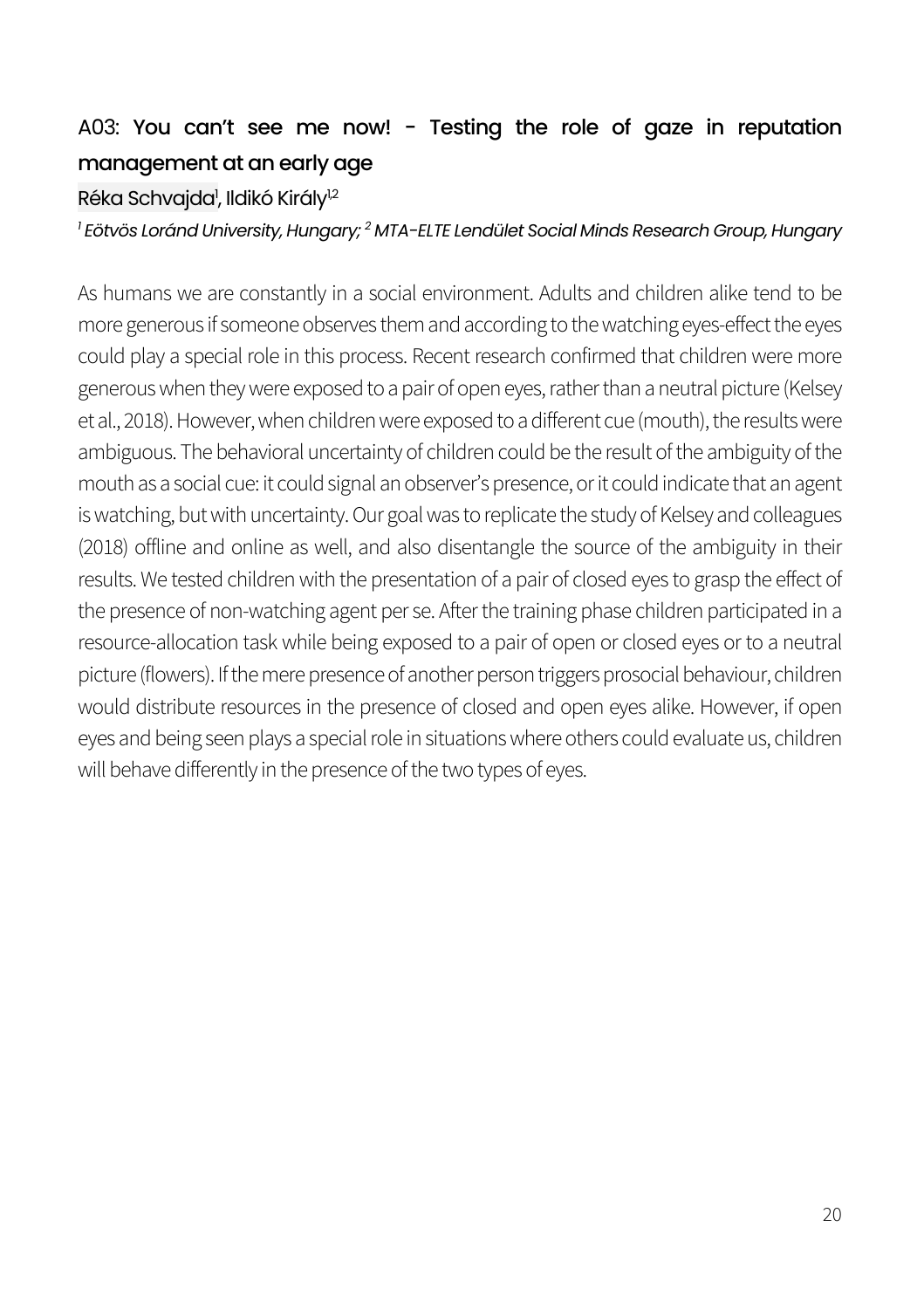## A04: Validation of social-cognitive tests for mobile touchscreen devices Ágnes Korom, Krisztina Peres, Jázmin Badics, Zsolt Jurányi, Ákos Pogány, Ádám Miklósi, Veronika Konok *Eötvös Loránd University, Hungary*

Children's social-cognitive skills develop intensively during preschool years, and it is important to have easy-to-use measuring tools for testing these skills. In the age of digital technology, mobile touchscreen devices (MTSDs) provide an opportunity to collect a large amount of data in an automatized way. Additionally, these test versions are motivating for children and can be performed in the participant's home, which is especially useful during a pandemic period. In this study, we developed and validated MTSD versions of social-cognitive tests, such as the First-order belief and the Faux pas test. In addition, we systematically examined whether different modifications of MTSD tests decrease the language comprehension and working memory load since these traditional standard tests demand working memory and language skills excessively. Children aged 4-6 (N=60) were tested in two sessions. On one hand, they all accomplished the MTSD versions of the tests in their home (during a video call with the experimenter), on the other hand, the traditional forms of the tests were taken in person. Compared to the traditional tests, MTSD versions differed in whether they contained visual help, simplified- and close-ended questions, and elimination of the need for memorizing arbitrary associations (e.g., characters-names, characters-object). We also measured children's working memory capacity and language comprehension level. Results are discussed in light of methodological (e.g., validity; the difficulty of the traditional and MTSD test versions) and theoretical (to what extent do social-cognitive skills depend on other skills) considerations. Our findings help in developing MTSD versions of social-cognitive tests, particularly in which the performance is not confounded by irrelevant cognitive skills.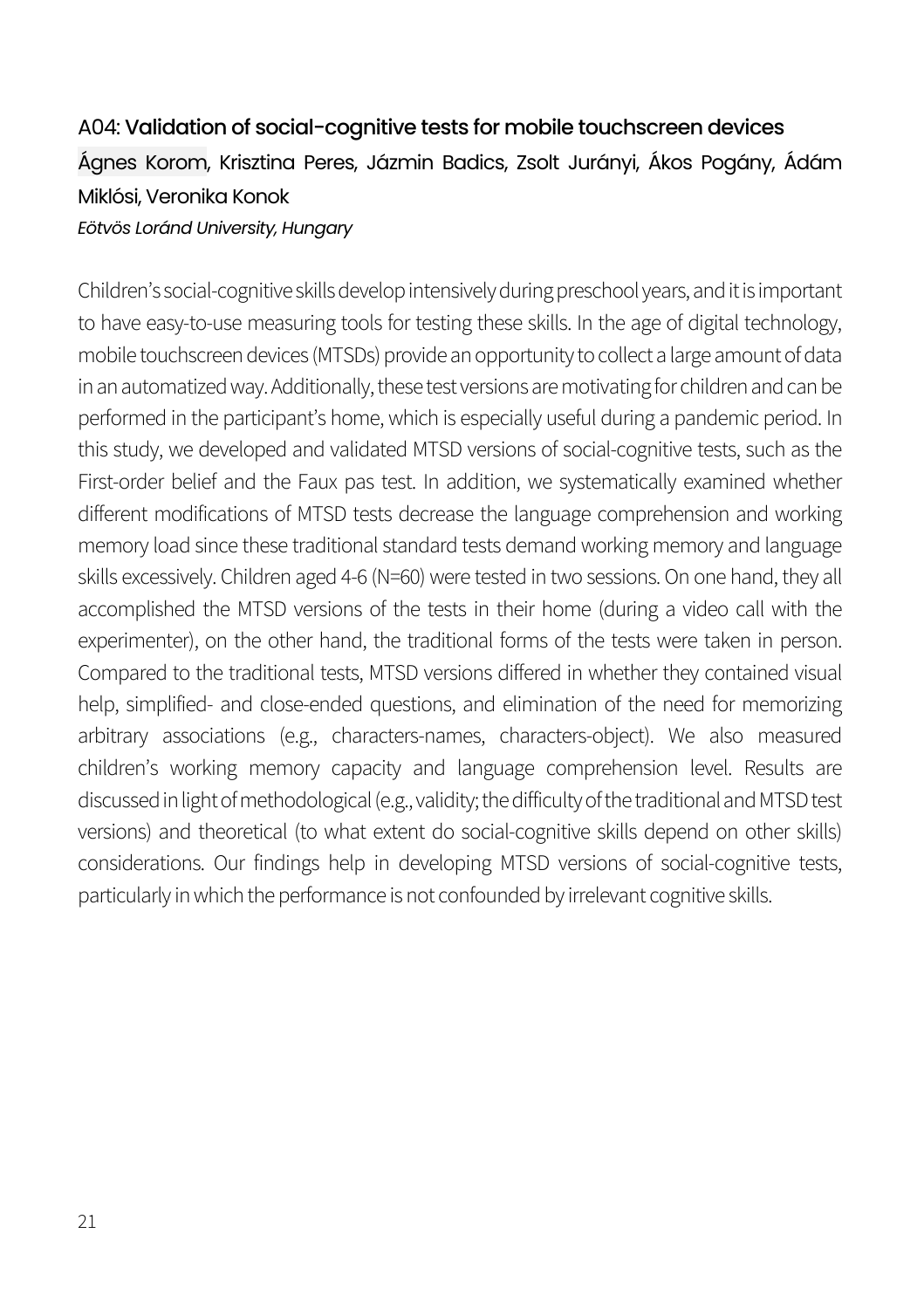## A05: Momentary fluctuations in prepotent response inhibition predict emotional reactivity at the within-individual level

### Levente Rónai, Flóra Hann, Beáta Schmidt, Katalin Schmidt-Vig, Bertalan Polner *Budapest University of Technology and Economics, Hungary*

Associations between disturbances in cognitive control and maladaptive emotion regulation are extensively explored at the between-individual level, however, it is still an open question whether this relationship can also be found within individuals. In this study, we tested the assumption that momentary within-person fluctuation in cognitive control performance (working memory updating and response inhibition) predicts the intensity of emotional reactivity ineveryday life. An experience sampling study was conducted (8 two-hourly prompts daily for max. 28 days) where participants were asked to repeatedly perform short N-back and Go/No-go tasks every day. Unpleasantness of a recent significant event and negative affective states were also measured, whose statistical relationship refers to emotional reactivity. Our nested dataset contained 959 observations from 114 individuals (N[Females] = 88, Median[Age] = 45, SD[Age] = 12.86) from the general population. We tested within-person effects of N-back and Go/No-go performance on emotional reactivity using multilevel models. Our statistical analyses revealed that Go/No-go performance moderated the within-person association between perceived stress and negative affective tone: when momentary response inhibition was better than an individual's average, they demonstrated lower emotional reactivity. However, we did not find significant associations between N-back performance and emotional reactivity. These results imply that within-person fluctuations in response inhibition predict the intensity of emotional response to perceived stress. This conclusion is in line with previous within- and between-person findings showing that decreased inhibitory control is associated with maladaptive emotion regulation strategies and reduced self-regulation.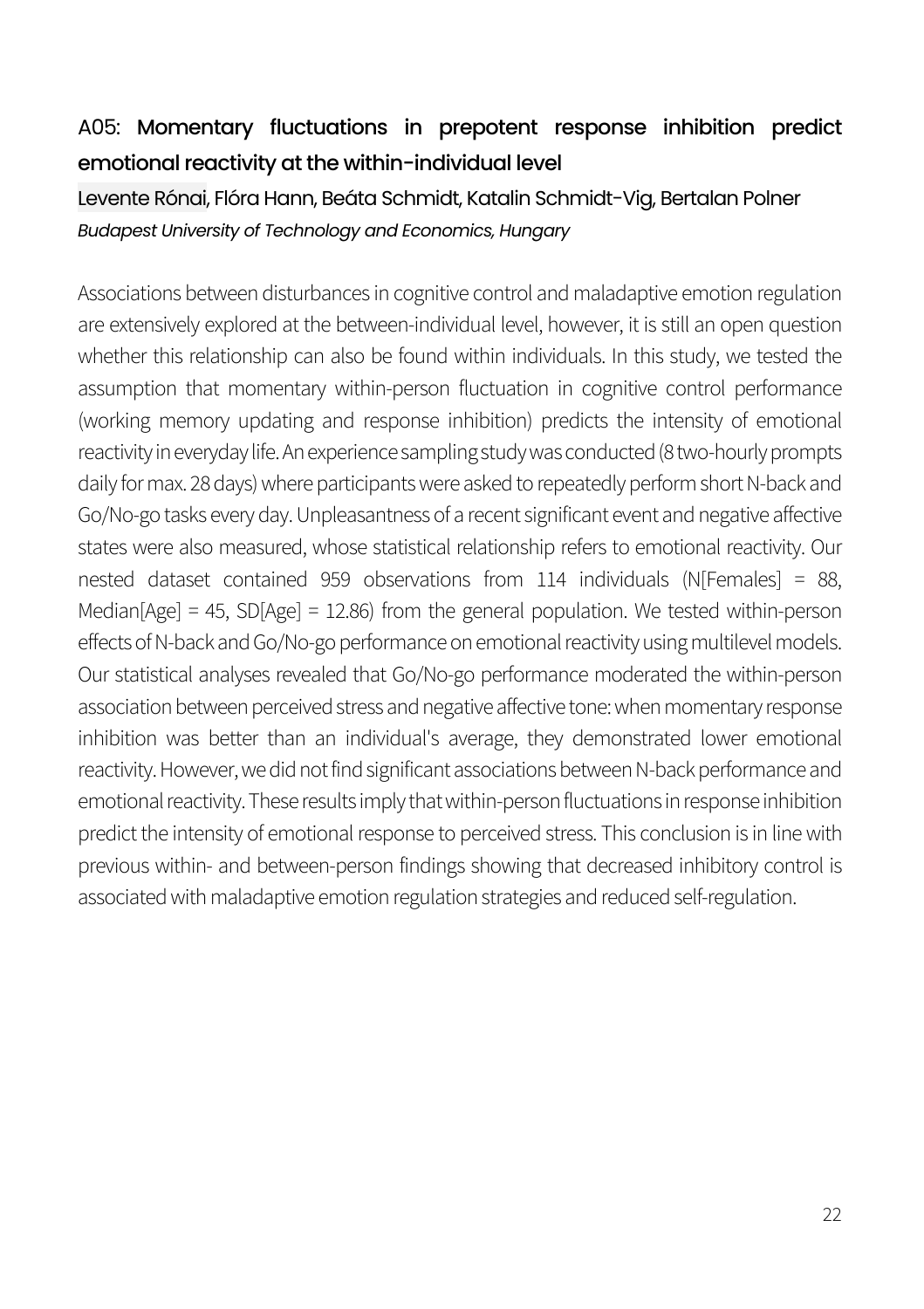## A06: The effects of visualization and social context of storytelling on children's creativity and fantasy

#### Rebeka Szőke

#### *Eötvös Loránd University, Hungary*

In contrast to traditional books, digital stories contain several nonverbal multimodal features (visual images, animations, sound effects) but little is known about how these affect the development of children. The visualization hypothesis suggests that cartoons contain readymade images therefore children's fantasy is neglected. Because watching needs little mental effort, mental processes become lazy in other domains, such as fantasy.Digital stories can be told by a stranger's voice/software depriving storytelling from its social context. Storytelling is important in secure parent-child attachment serving as a basis for socioemotional development, learning, and cognitive development, which are important creativity. Creativity in children has been constantly decreasing since the 90-es which could be linked to the growing use of digital media in young children. The aim of the study is to explore how the intensity of visualization (animations, pictures) of a story affects children's creativity right after storytelling and how the social context of storytelling affects creativity (parent/stranger's voice). We assume that stories with more intense visualization are linked to lower scores in creativity as well as stories told by the audio. We include 4-6 years old children and their parents. Parents are asked about their child's trait creativity, digital media use, and storytelling habits. Creativity and fantasy are assessed based on the Alternative Uses - and Just Suppose Test, Figure Association Test, and a Mental Comparison Task. First, we assess children's creativity, fantasy. Then they watch or listen to one of two stories on a tablet either read by the parent or the original voice of the cartoon. Stories also vary based on the level of visualization (full animation, pictures, just text). Finally, we assess creativity and fantasy again with the same method but subtle differences in the questions. We videotape the experiment and analyze them.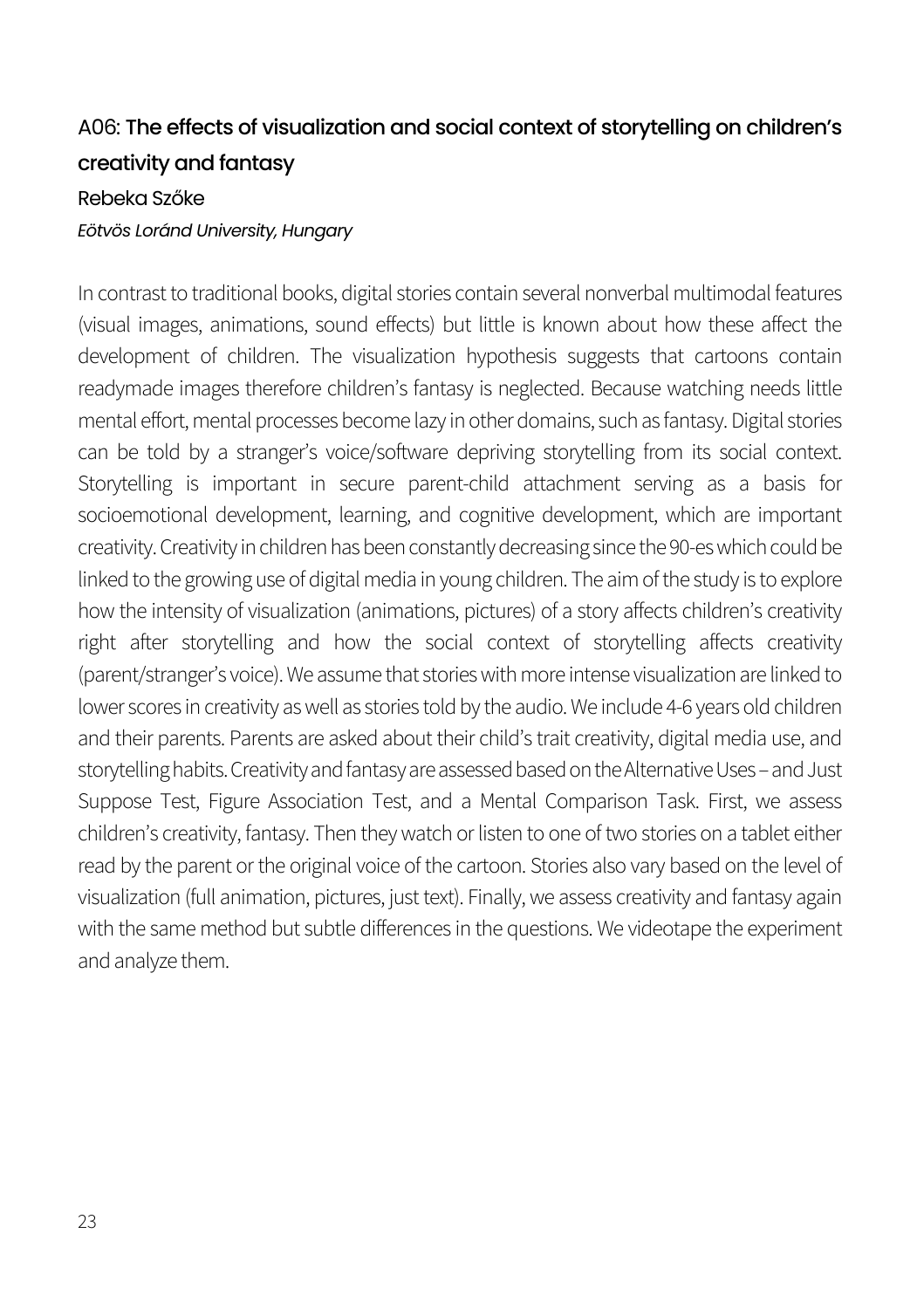## A07: Subtle roles of dopamine Olgierd Borowiecki *Nicolaus Copernicus University, Poland*

Dopamine (DA) has been associated with reward system. However, this view seems to be not only inaccurate but also harmful as it influences folk psychology's understanding of emotions in relation to DA. This neurotransmitter is important in a number of cognitive operations beyond rewarding stimuli. DA is released by two midbrain nuclei in relatively independent way (Ilango et al., 2014). Nigrostriatal pathway denotes projections from Substantia Nigra (SN) to striatum (Deumens, Blokland and Prickaerts, 2002), whereas mesolimbic and mesocortical pathways denote projections from Ventral Tegmental Area (VTA) to Nucleus Accumbens (NAc) and Prefrontal Cortex (PFC), respectively (Pierce and Kumaresan, 2006). However, closer investigation of these projections reveals a sophisticated balance of signalling value and salience (Bromberg-Martin, Matsumoto and Hikosaka, 2010). Value-coding DA neurons are predominantly identified in the ventromedial VTA and project to shell of NAc, as well as to dorsal striatum and ventromedial PFC. Salience-coding DA neurons are predominantly identified in the dorsolateral SN and project to core of NAc, as well as to dorsal striatum and dorsolateral PFC; thus, the two types of DA neurons create a gradient (Bromberg-Martin, Matsumoto and Hikosaka, 2010). Projections from the VTA are associated with seeking, evaluation,and value learning (Starkweather et al., 2017; Starkweather, Gershman and Uchida, 2018), whereas projections from the SN are associated with orienting, cognitive processing, and general motivation (da Silva et al., 2018; Kamiński et al., 2018; Nour et al., 2018). The functional complexity of DA neurons bears broad implication for mechanisms behind motivational states (Friston et al., 2012; West, Moschak and Carelli, 2018), addiction (Pierce and Kumaresan, 2006), curiosity (Costa et al., 2014; Gruber and Ranganath, 2019, or feelings of pleasure in general (Berridge and Kringelbach, 2015; Bressan and Crippa, 2005). The sophisticated DA system underlies both cognitive and functional aspects of existence, simultaneously influencing phenomenologically subjective emotional states. Thus, bridging the DA system with emotional states is an important ongoing process, details of which will be presented in this theoretical work.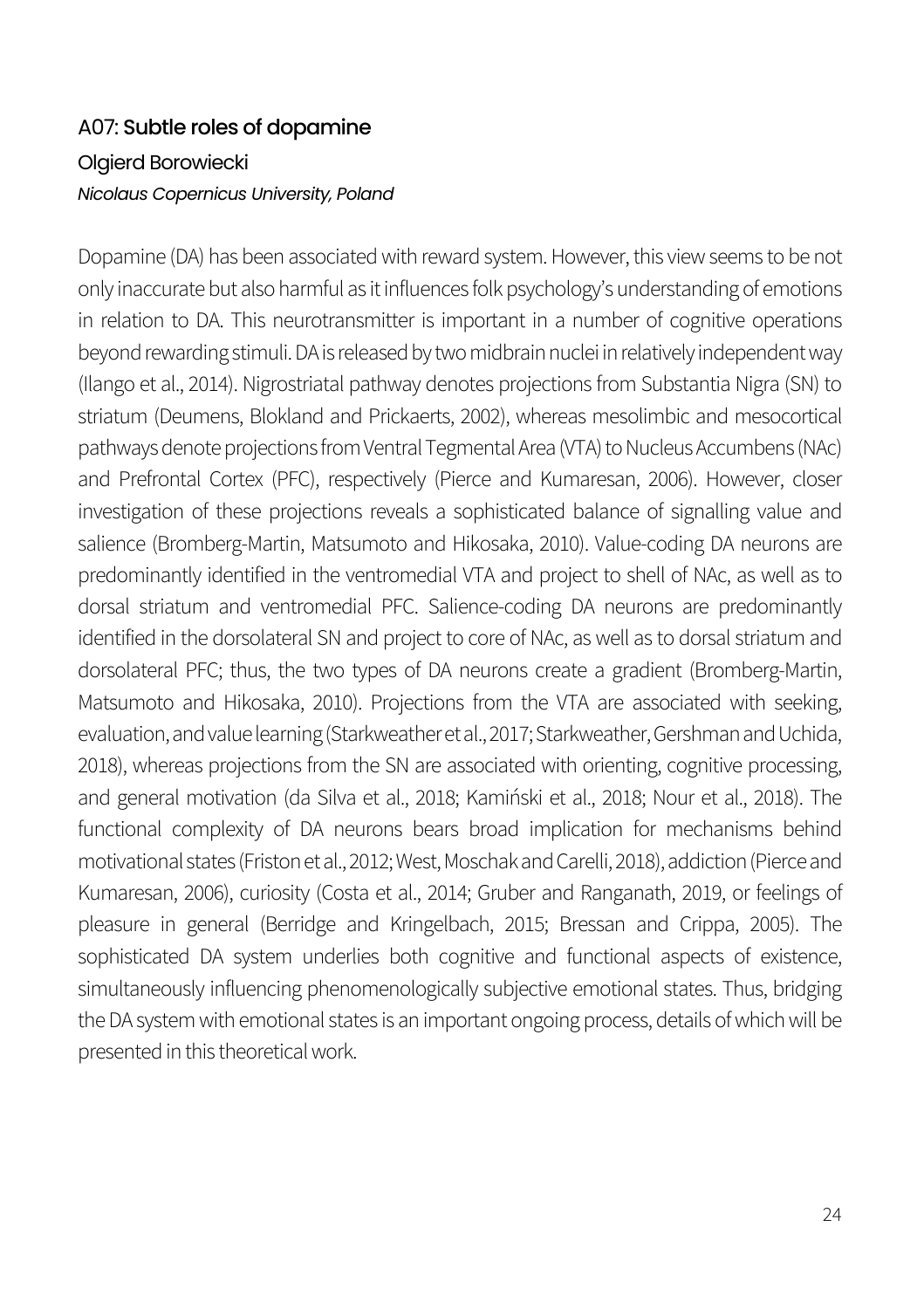## A08: Abnormal behavioral and neural responses in the right dorsolateral prefrontal cortex during emotional interference on cognitive control in pedophilic sex offenders

Jan Szczypiński<sup>12</sup>, Marek Wypych<sup>2</sup>, Aleksandra Krasowska<sup>1</sup>, Paweł Wiśniewski<sup>1</sup>, Maciej Kopera<sup>l</sup>, Hubert Suszek<sup>3</sup>, Artur Marchewka<sup>2</sup>, Andrzej Jakubczyk<sup>i</sup>, Marcin Wojnar<sup>ı</sup>

*<sup>1</sup> Medical University of Warsaw, Poland; <sup>2</sup> Nencki Institute of Experimental Biology of Polish Academy of Sciences, Poland; 3 University of Warsaw, Poland*

Studies within the last decade have reported neural and behavioral differences in cognitive control between men with the pedophilic disorder who commit (CSO+) and do not commit (CSO-) child sexual abuse. Prior studies reported a higher number of errors in Go/Nogo task and lower activity of the prefrontal cortex in NoGo trials, in CSO+ compared with CSO-. Moreover, negative mood was reported as a risk factor for child sexual abuse in pedophilic men. We aimed to examine differences in brain function and behavior between CSO+ and CSO- patients with respect to emotional interference on cognitive processes and inhibition. We recruited CSO+ (n=11) and CSO- (n=14) patients and matched healthy control men (HC, n=17). Participants performed the affective Go/NoGo task in a block-design functional magnetic resonance imaging experiment. The task comprised four conditions: Negative Go, including only Go stimuli and negatively valenced pictures; Negative NoGo, including 50% of Go and 50% of NoGo trials and negatively valenced pictures; two corresponding Neutral conditions with neutral pictures. Brain analysis was restricted to the dorsolateral prefrontal (DLPFC), orbitofrontal, and anterior cingulate cortices. The HC and CSO- groups, but not the CSO+ group, showed significantly slower reactions in negative blocks compared with neutral blocks. Brain analysis revealed an increase in the right DLPFC activity during emotional interference (Negative > Neutral contrast) in the HC and CSO- groups; however, such increase was absent in the CSO+ group. In the CSO+ group, negative distractors did not increase cognitive control processes, which was observed in the CSO- and HC groups at the behavioral and neural levels. This is consistent with previous reports that offender status is associated with cognitive and emotional impairments.

*This study was supported by the National Science Centre grants OPUS (2012/07/B/HS6/02370 awarded to M. Wojnar) and ETIUDA (2020/36/T/HS6/00092, awarded to J. Szczypiński).*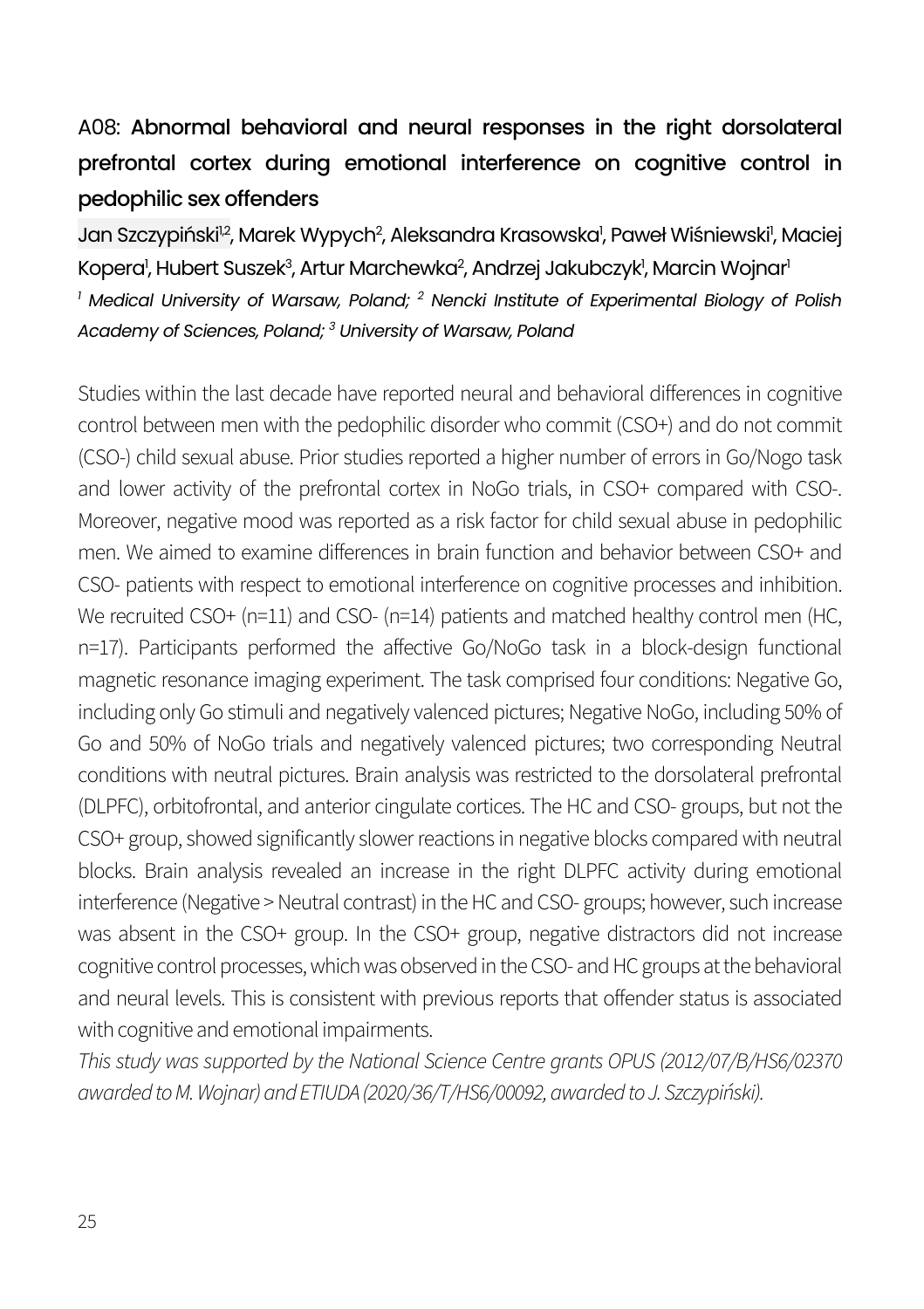## A09: Negative Emodiversity is Associated with Overestimation of Future Negative Affect

Elif Şengül, Robert W. Booth *Sabanci University, Turkey*

Affective forecasting – the prediction of future emotions – is often surprisingly inaccurate and shows considerable individual differences. Since imagining the future depends on present and past experience, we investigated whether individual differences in emotional experience would predict individual differences in affective forecasting (in)accuracy. Specifically, we tested whether affective forecasting was predicted by emodiversity, the variety, and evenness of emotional experience. We expected to see a relationship between emodiversity scores and affective forecasting errors and biases. One hundred and thirty-five students rated their current positive and negative affect on seven consecutive days. On the first day, they also forecast what their affect would be on the seventh day. We estimated their emodiversity from their responses on the first six days; we used their ratings on the seventh day to assess the accuracy of their earlier forecasts. We also assessed and controlled for trait depression, and emotional intelligence. Inaccuracy of forecast negative affect's relationship with negative emodiversity remained significant with both depression and emotional intelligence controlled. Also, negative emodiversity was associated with the overestimation of future negative affect, and this relationship was independent of depression and emotional intelligence. This study demonstrated that not just the extent, but also the diversity of affect is linked to affective forecasting accuracy. In particular, negative emodiversity predicted pessimistic forecasts even when depression was controlled. Although this study is correlational, our results imply that we base our expectations regarding our feelings in the future on the richness and variety of our feelings now.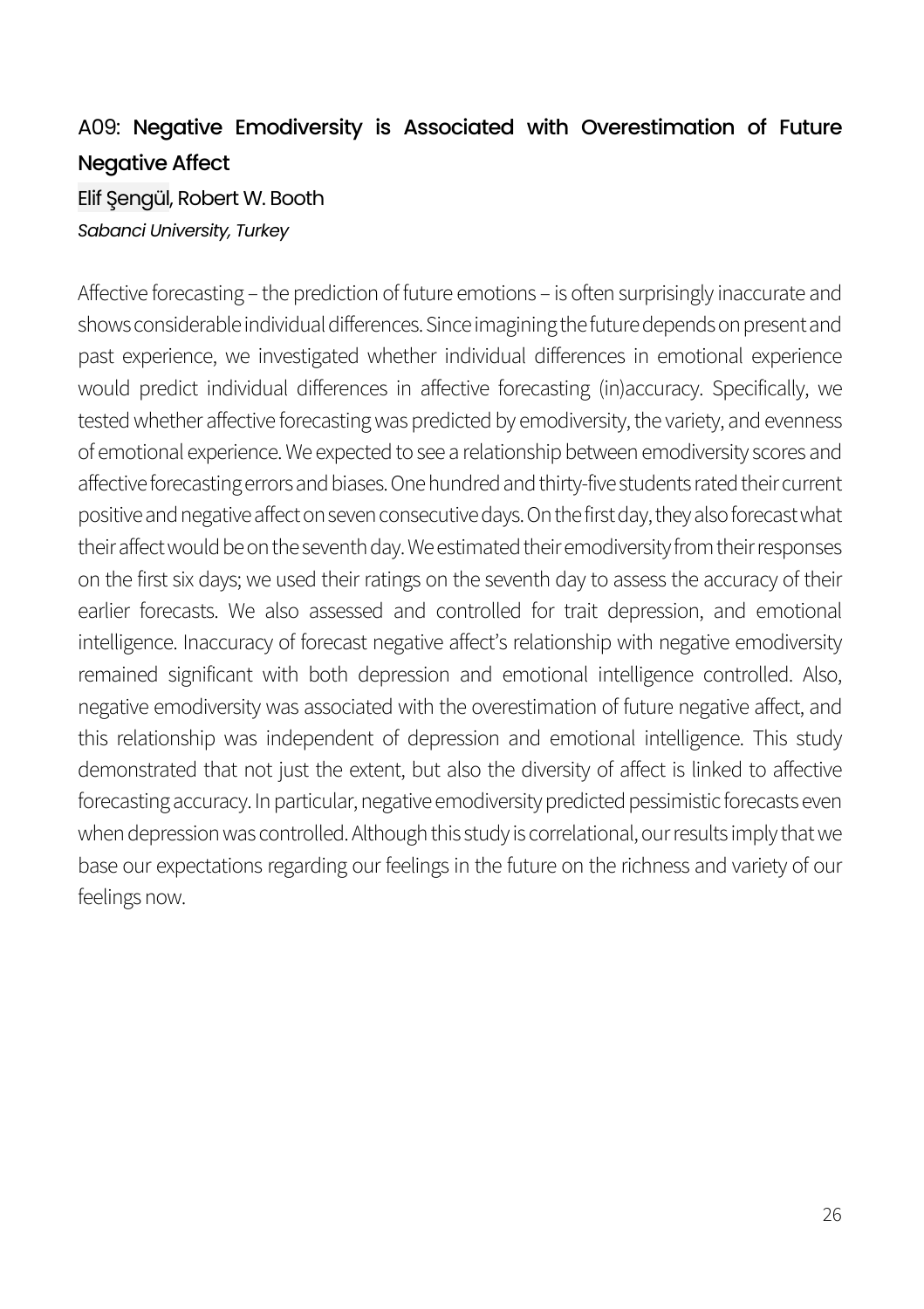## A10: Studying the connection between spatial navigation and mind reading in children by using virtual reality

Adrienn Réka Németh<sup>i</sup>, Ágoston Török<sup>2</sup>, Zoltán Nádasdy<sup>1,3,4</sup>

*<sup>1</sup> Eötvös Loránd University, Hungary; <sup>2</sup> AGT International; <sup>3</sup> UT Austin, Texas, US; <sup>4</sup> HCA Neuroscience Institute*

Spatial navigation relies on multiple cognitive skills and it shows a stereotypical development profile from early childhood to adult age (Bullens et al., 2010). With regards to the point of reference, we distinguish between egocentric reference frames, and allocentric reference frames (Klatzky, 1998). Some researchers claim that children are born with allocentric representations (Rieser, 1979; Kaufman & Needham, 1999; Bullens et al., 2010) but at a certain age, they develop egocentric representations, which might be influenced by the experimental manipulations (Rieser, 1979; Kaufman & Needham, 1999; Bullens et al., 2010). According to other theories, the viewpoint independent strategy requires a matured spatial cognition which appears later at the action level (Piaget & Inhelder, 1956; Huttenlocher & Presson, 1973; Accredolo, 1978; van den Brink & Janzen, 2013). Nardini et al (2006) explained the late emergence of viewpoint-independent navigation by the possibility that these tasks are contingent on the skill of taking others' viewpoints. Moreover, the emergence of "Theory of Mind" and the ability to switch to allocentric spatial reference frames has similar developmental milestones between the third and the fifth year. Therefore, we hypothesize a correlation between spatial perspective taking and the cognitive operations required by mentalization in the development. To investigate it, we implemented a navigation game for tablet computers where children had to locate and return lost space aliens to their spaceships. Different camera setups (1st person, 3rd person, and aerial views) enabled us to dissociate the effect of references (egocentric, allocentric) from the effect of different camera-views on the navigation performance. We also measured the Theory of mind with a digitalized Sally-Anne test (Baron-Cohen, Leslie, Frith, 1985) to correlate the mind reading ability with spatial navigation performance.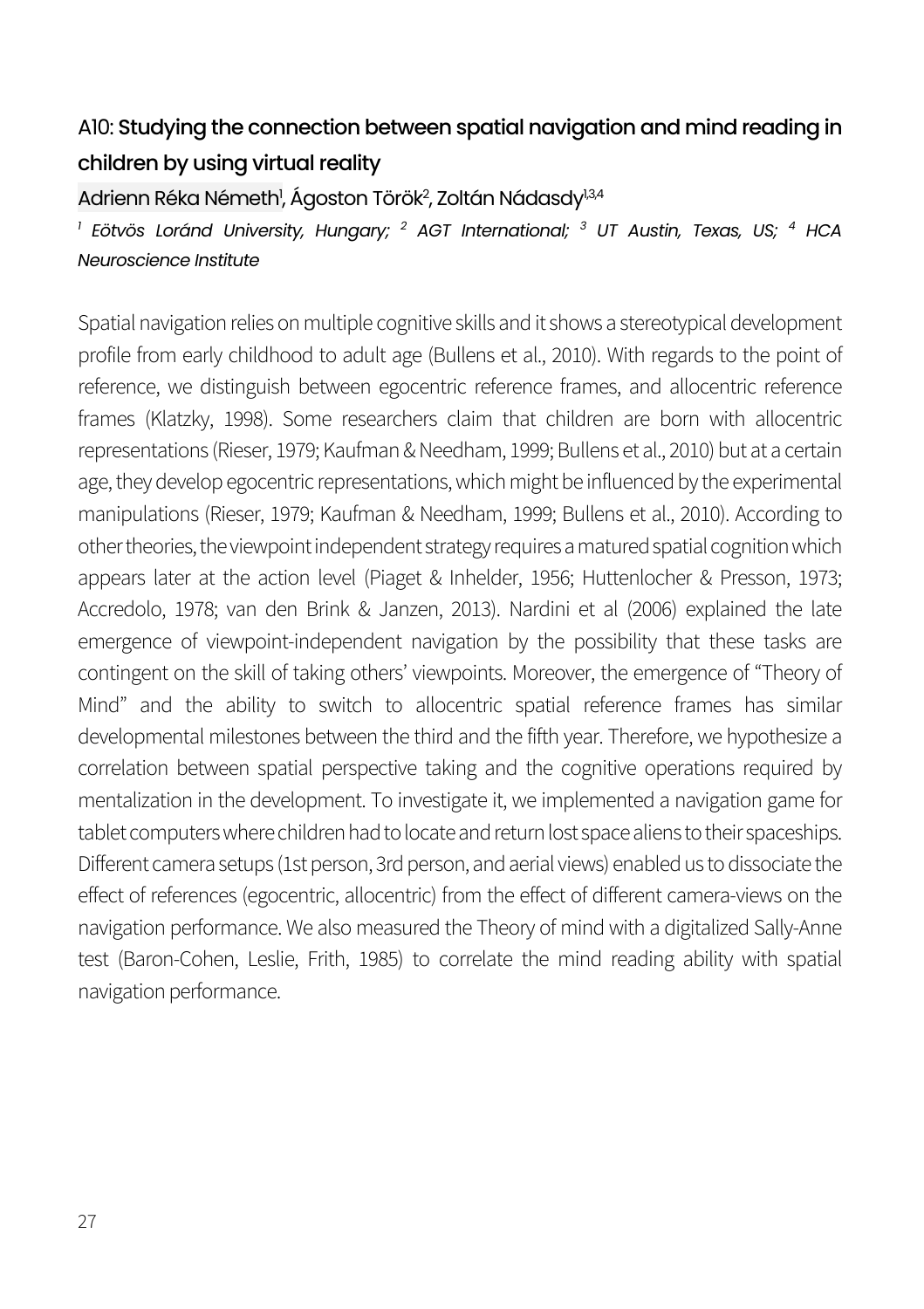### A11: Emotional prospective memory in temporal lobe epilepsy

### Anita Lencsés<sup>)</sup>, Bernadett Mikula<sup>)</sup>, Csaba Borbély<sup>2</sup>, Gyula Demeter<sup>1,3</sup>

*<sup>1</sup> Budapest University of Technology and Economics, Hungary; <sup>2</sup> National Institute of Mental Health, Neurology and Neurosurgery, Hungary; 3 National Institute of Locomotor Diseases and Disabilities, Rehabilitation Department of Brain Injuries, Hungary*

Emotional prospective memory (PM) refers to the phenomenon that compared to neutral stimuli emotional material affects the realization of future intentions. Despite the functional relevance of PM in temporal lobe epilepsy (TLE), e.g., remembering to take medications regularly, the possible role of emotional valence on PM performance remains unclear. The present study was the first to explore whether patients with TLE benefit from emotional stimuli on a laboratory PM task. The results of nine patients with TLE (five right-sided, mean IQ: 101.5) were compared to thirteen healthy undergraduate students. We used an event-based PM task with emotional facial expressions (neutral, happy and fearful). The ongoing task was a gender discrimination task. In the PM phase, when a previously learned face pair appeared, a different response was required. Then a recognition phase for the PM cues was administered where the previous PM cues and new faces appeared. In the emotion identification phase, participants matched the previously seen faces with six basic emotional or neutral labels. For the patients with TLE, we expected decreased memory performance on the PM and the recognition phase. We hypothesized that patients with TLE would perform below healthy controls in identifying fearful faces and would not benefit from negative emotional cues on the PM task. Our preliminary results suggest that compared to the healthy student group, patients with TLE showed reduced memory performance for positive cues on the PM and the recognition phase. Both groups performed better for the happy faces than the fearful and neutral ones on the emotion identification phase. Interestingly, despite the intact identification of happy faces, positive emotional valence does not seem to facilitate the memory performance of patients with TLE on an event-based PM task. Further work is needed to fully understand the implications of emotional cues on PM functioning in TLE.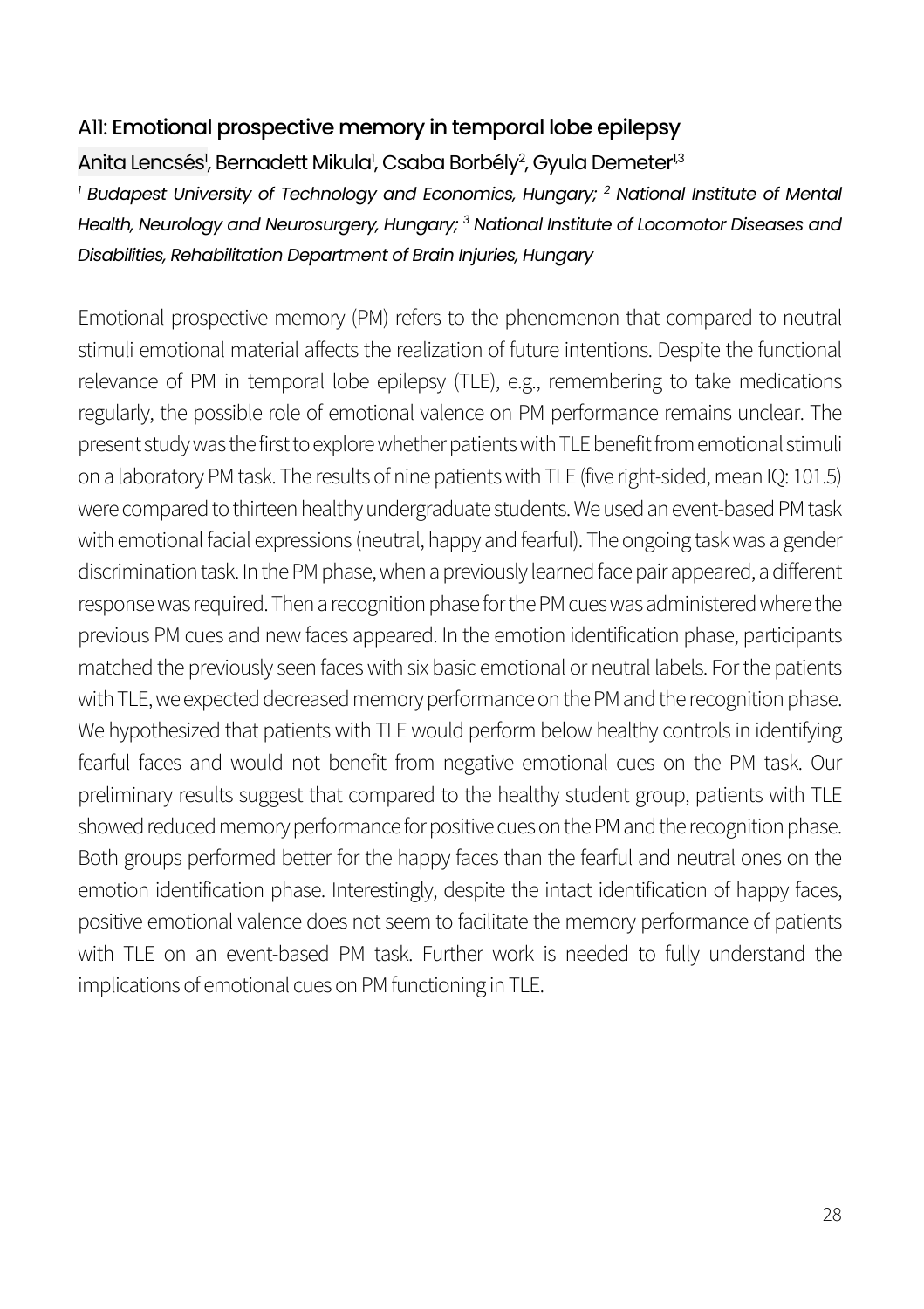## A12: What to believe? The relevance of non-verbal consensual cues and dominance relationships in the evaluation of testimony

### Thomas Ganzetti, Gökhan Gönül, Fabrice Clément *University of Neuchâtel, Switzerland*

An evolutionary approach to the transmission of information suggests that humans possess some cognitive mechanisms for epistemic vigilance, to ensure that communication remains advantageous despite the risk of deception (Sperber et al., 2010). Previous research investigated this hypothesis by focusing on children's cognitive development (Clément, 2010), showing that children notably display early sensitivity to two relevant social cues for epistemic trust: dominance and consensus. Specifically, 3-year-olds seem to endorse the testimony of a dominant individual over the testimony of a subordinate, suggesting that dominance cues are used to assess informants' reliability (Bernard et al., 2016; but see Fonn et al., 2021). Furthermore, 4-year-olds already tend to endorse the claims of an informant receiving nonverbal approval from other individuals over those of a single dissenter (Fusaro & Harris, 2008). This pre-registered study investigates adults' and 3-to 5-year-olds' (expected n=76) sensitivity to dominance and non-verbal consensual cues, to determine which one is more relevant for epistemic trust when they are put in contrast. We also examine whether adults and children display differences in their attribution of trust.The experiment has two phases. In the induction phase, a dominance asymmetry between two characters is established based on physical power. The test-phase consists of two testimony tasks in which participants receive contrasting information from a dominant individual and a subordinate, while two bystanders either approve or disapprove their claims. Participants are then asked to judge which claim they think to be the correct one. We expect adults and children to rely more on non-verbal consensual cues, thus selecting the claims given by the informant receiving approval, regardless of him being the dominant or the subordinate. Data collection will take place in March-May 2022. This study can help to shed light on the cognitive and affective mechanisms employed by humans to evaluate communicated information.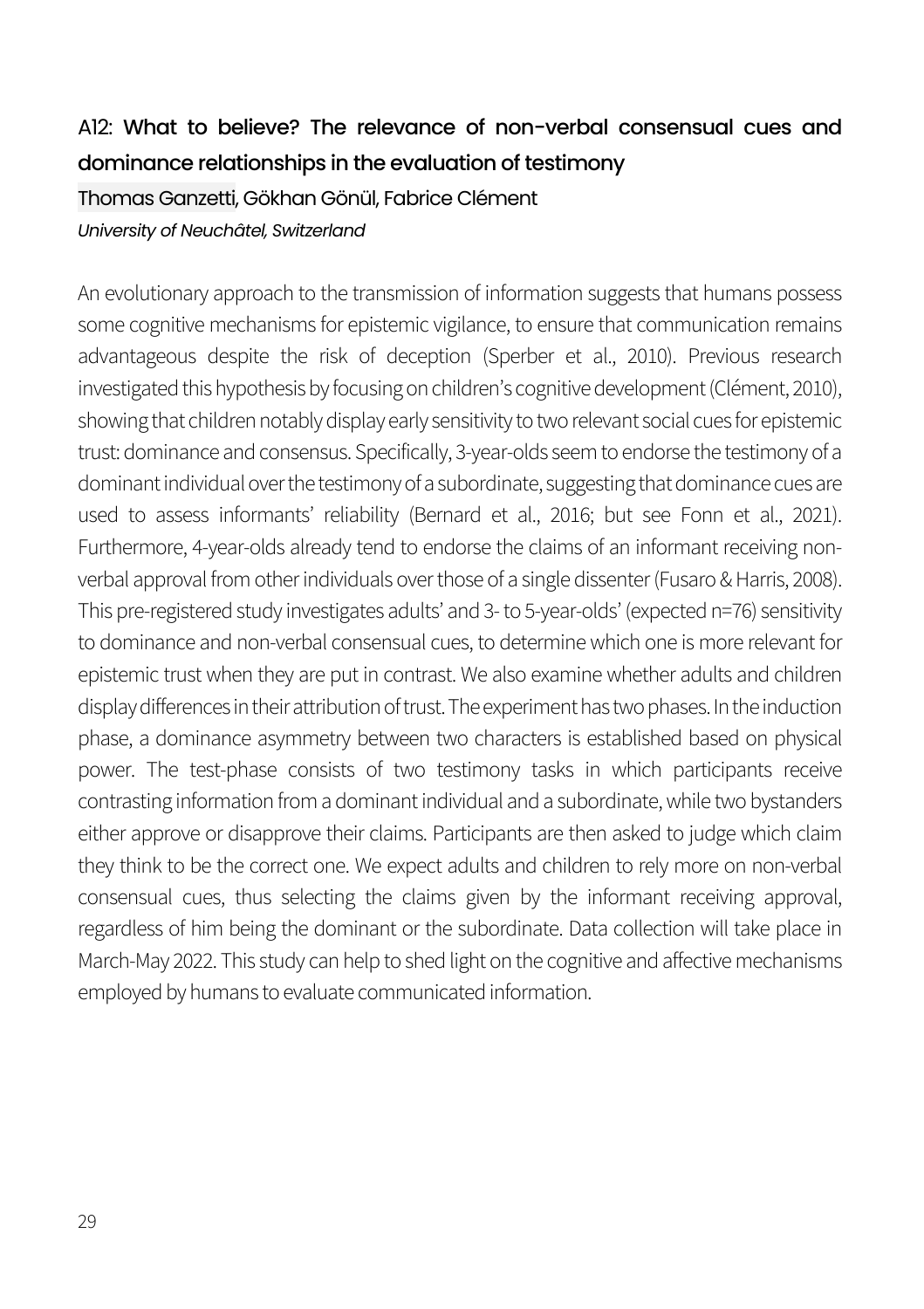## A13: The interplay between emotion recognition and social functioning in preterm and full-term children

### Letizia Della Longa<sup>i</sup>, Chiara Nosarti<sup>2</sup>, Teresa Farroni<sup>1</sup> *1 University of Padova, Italy; 2 King's College, UK*

The ability to decode emotional signals from faces represents a crucial prerequisite for socioaffective development and the formation of social bounds, allowing children to understand others' feeling and intentions and therefore regulate social behavior. Children who were born preterm (<37 weeks' gestation) have been shown to face specific impairments in the ability to recognize emotional expressions. Moreover, they are at risk for the emergence of early cognitive and emotional difficulties, which may leadto behavioral and psychiatric problems in adolescence and adulthood. The present study aims to examine possible differences between preterm and full-term children in the ability to recognize emotional signals from faces and the possible relationship with socio-emotional functioning and problem behaviors during everyday activities. 55 school-age children (N=34 preterm, N=21 full-term) were presented with a cognitive assessment that ensured comparable cognitive abilities between the two groups (Raven's Progressive Matrices, Digit Span, Attention Network Task, Berg Card Sorting Test). Moreover, children were asked to identify emotional expressions from pictures of peer's faces (Emotion Recognition Task). Finally, children's socio-emotional and behavioral functioning was evaluated by using parent-reported questionnaires (Strengths and Difficulties Questionnaire, Emotion Regulation Checklist, Temperament in Middle Childhood Questionnaire, Behavioral Rating Inventory of Executive Function). Results revealed that preterm children were less accurate than full-term children in detecting positive emotional expressions and they showed an increased risk for social and behavioral problems. Notably, correlational analyses indicated a relationship between the ability to recognize emotional expressions and socio-emotional functioning. The present study points out that the ability to recognize facial emotional expressions represent a core developmental precursor of socioemotional functioning. In particular, preterm children present a specific vulnerability in decoding emotional signals from faces, which may be critically link to emotional and behavioral regulation problems with cascading effects on the development of social skills and effective interpersonal interactions.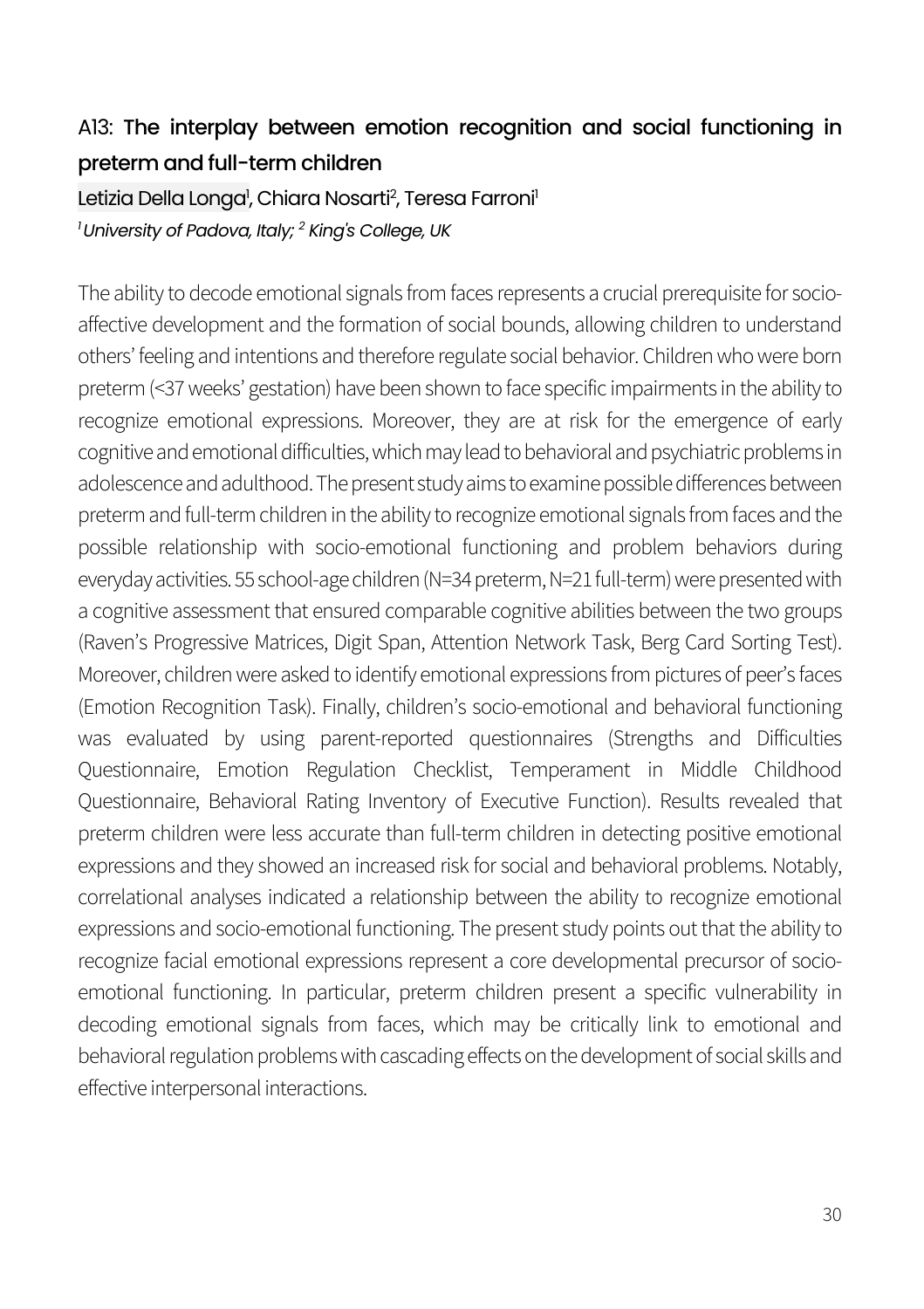## A14: Exploring the impact of social interaction on children's innovation rates Caroline Wronski<sup>1</sup>, Eva Reindl<sup>2</sup>

*<sup>1</sup> University of Applied Sciences, Potsdam, Germany; 2 Durham University, UK*

Children have often been described as poor innovators, being more prone to learn new solutions socially than by inventing them on their own. This conclusion might be premature: many existing studies investigated children's innovation in artificial contexts, potentially underestimating children's abilities: First, there are only limited interactions between the child and the experimenter, including situations in which the child asks for help, making the testing context unusual or even odd. Second, while we know that innovations are often the product of cooperation between two or more individuals rather than the produce of "lone geniuses", children are often tested asocially. We hypothesize that children's innovation rates increase if the testing context allows for more social interactions between child and experimenter and if children are allowed to work in pairs. This study investigated 4- to 6-year-olds in a modified version of the hook task. Children were randomly assigned to one of four conditions: asocial baseline condition (experimenter distanced, only general encouragement); adult-child interactive condition without pedagogical cues (experimenter sits with child, only general encouragement); adult-child interactive condition with pedagogical cues (experimenter sits with child, pedagogical questions and comments to support child in thinking through the problem and limit perseverative behavior without giving away the solution to the task); peer interactive condition (working in pairs; experimenter distanced, only general encouragement). We measure different aspects of success, latency, and innovation. While data analysis has not started yet, we will discuss the design and measurements. Please see preregistration for details: [https://osf.io/rvs4y/?view\\_only=c7ba68fa9d4d4cf3a1fc1703378ca525](https://osf.io/rvs4y/?view_only=c7ba68fa9d4d4cf3a1fc1703378ca525)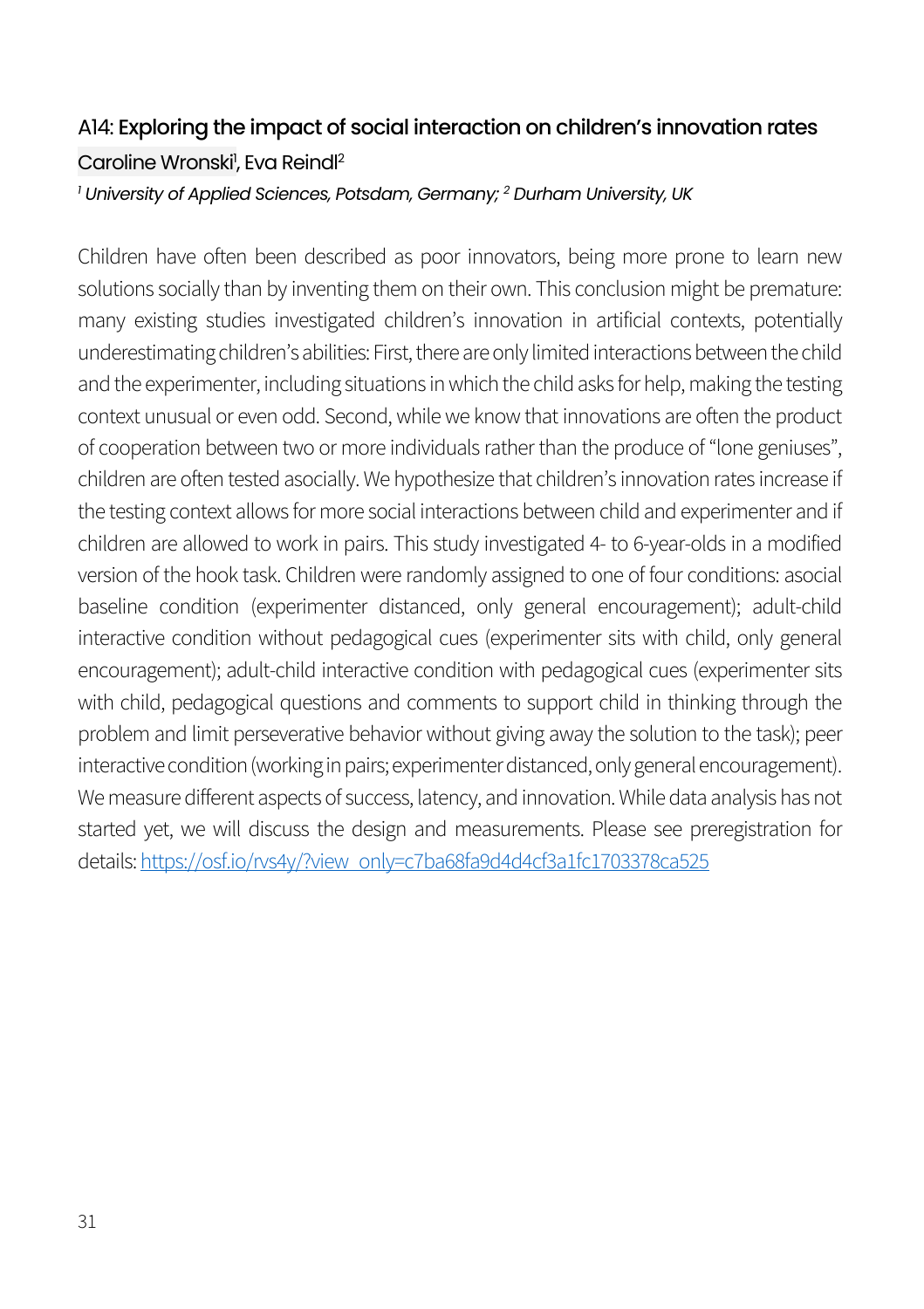### A15: Facial prosodic features of infant- and dog-directed communication

Anna Gergely<sup>1</sup>, Édua Koós-Hutás<sup>12</sup>, Lőrinc András Filep<sup>3</sup>, József Topál<sup>1</sup>

*<sup>1</sup> Research Centre for Natural Sciences, Hungary; <sup>3</sup> Eötvös Loránd University, Hungary; <sup>3</sup> Pázmány Péter Catholic University, Hungary*

Parent-infant interactions in general and baby-talk (motherese, fatherese, parentese) in more particular is a well-studied research topic in developmental psychology. Although it has been long known that prosody includes both visual and acoustic components, the characteristics of parental facial expressions and their contribution to the healthy development of children remained unexplored. The aim of the present study was to investigate, characterize and compare visual prosody (i.e. facial movements) in infant-, dog- and adult-directed communications in female and male speakers during naturalistic everyday life situations. In these scenarios, speakers (22 female, 20 male) were interacting with their own child (IDS), their own family dog (DDS) and an adult experimenter (ADS). In addition to the already described 'famous faces' during infant-directed communication that are conveying a mixture of positive emotions, we have described three visually distinguishable facial expressions. We found evidence that 'famous faces' and these newly described facial expressions were not only typical in both fathers and mothers but in dog-directed communication as well. Furthermore, we found that visual prosody, similarly to acoustic prosody, is affected by context, situation and gender of the speaker. In conclusion, our research has the potential to significantly advance our understanding of the species-, gender- and context-specific functions as well as the emotional valence of facial prosodic cues and their role in healthy infant development.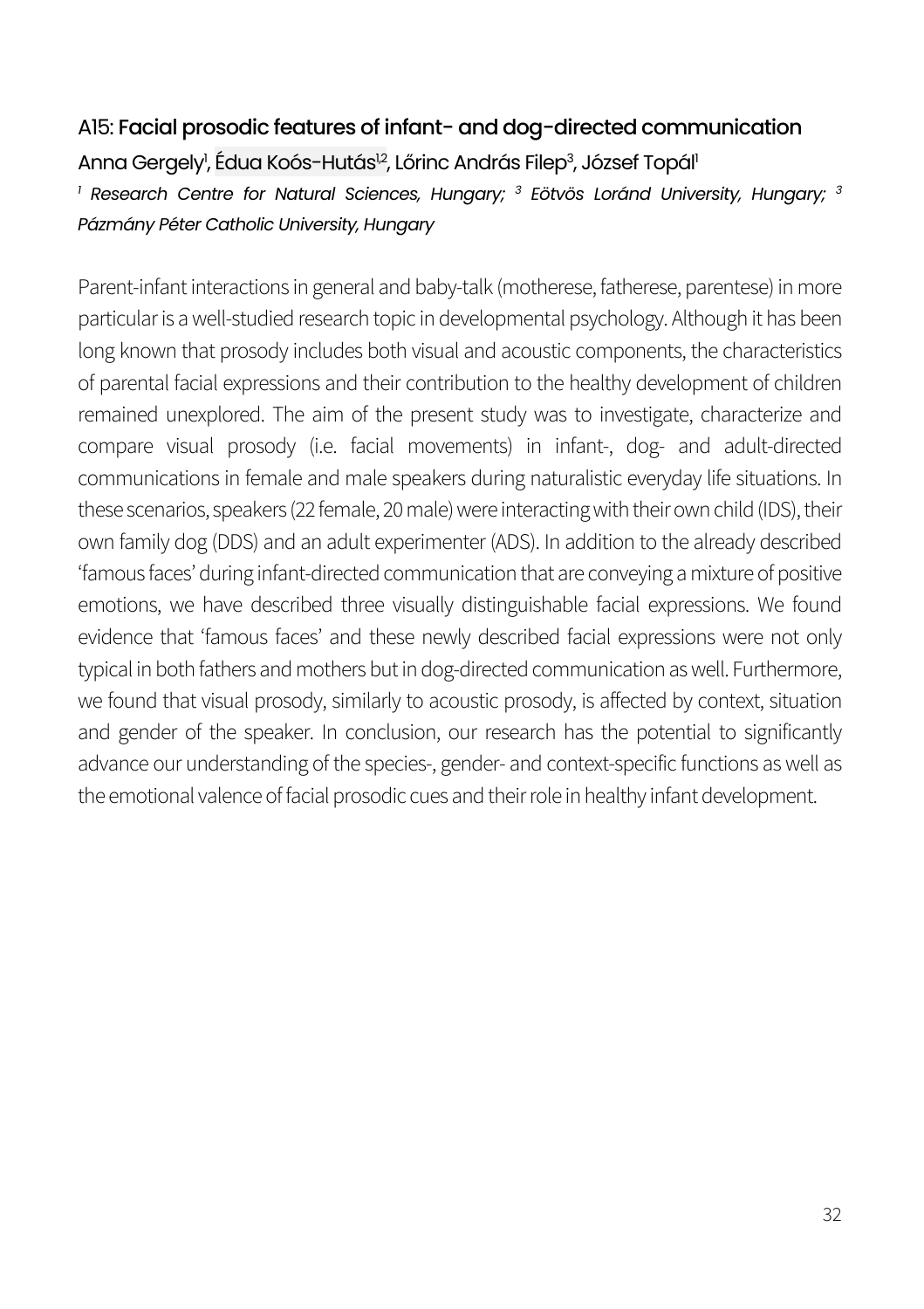## A16: The utility of the emBODY tool as a novel method of studying complex phenomena-related emotions

### Aleksandra M. Herman, Dominika Zaremba, Bartosz Kossowski, Artur Marchewka *Nencki Institute of Experimental Biology, Poland*

Bodily sensations are one of the major building blocks of emotional experience. However, people differ in their ability to recognise and name their emotions, especially those in response to complex phenomena such as climate change or the COVID-19 pandemic. Therefore, we investigated whether we can use the bodily sensation maps (BSMs) approach to study emotions related to phenomena that are likely to evoke various, and perhaps even conflicting, emotions in people. Using a unique topographical self-report method - the emBODY tool, 548 participants marked where in the body they feel sensations (activations and deactivations) when they experience distinct emotions (e.g. happiness) and when they think about different phenomena, namely climate change, COVID-19 pandemic, war, nature, friends, and summer holidays. We revealed maps of bodily sensations associated with different emotions and phenomena. Importantly, each phenomenon was related to a statistically unique BSM, suggesting that participants were able to perform the task well and differentiated between feelings associated with distinct phenomena. For example, while both COVID-19 and climate change were related to strong activations in the head, chest, and abdomen, the COVID-19 map also showed strong deactivations in the legs, while the climate change map showed activations in the hands. Yet, we also found that BSMs of phenomena showed some similarity with maps of emotions. Together, these findings indicate that the emBODY tool might be useful in uncovering the range of emotions individuals experience towards complex phenomena.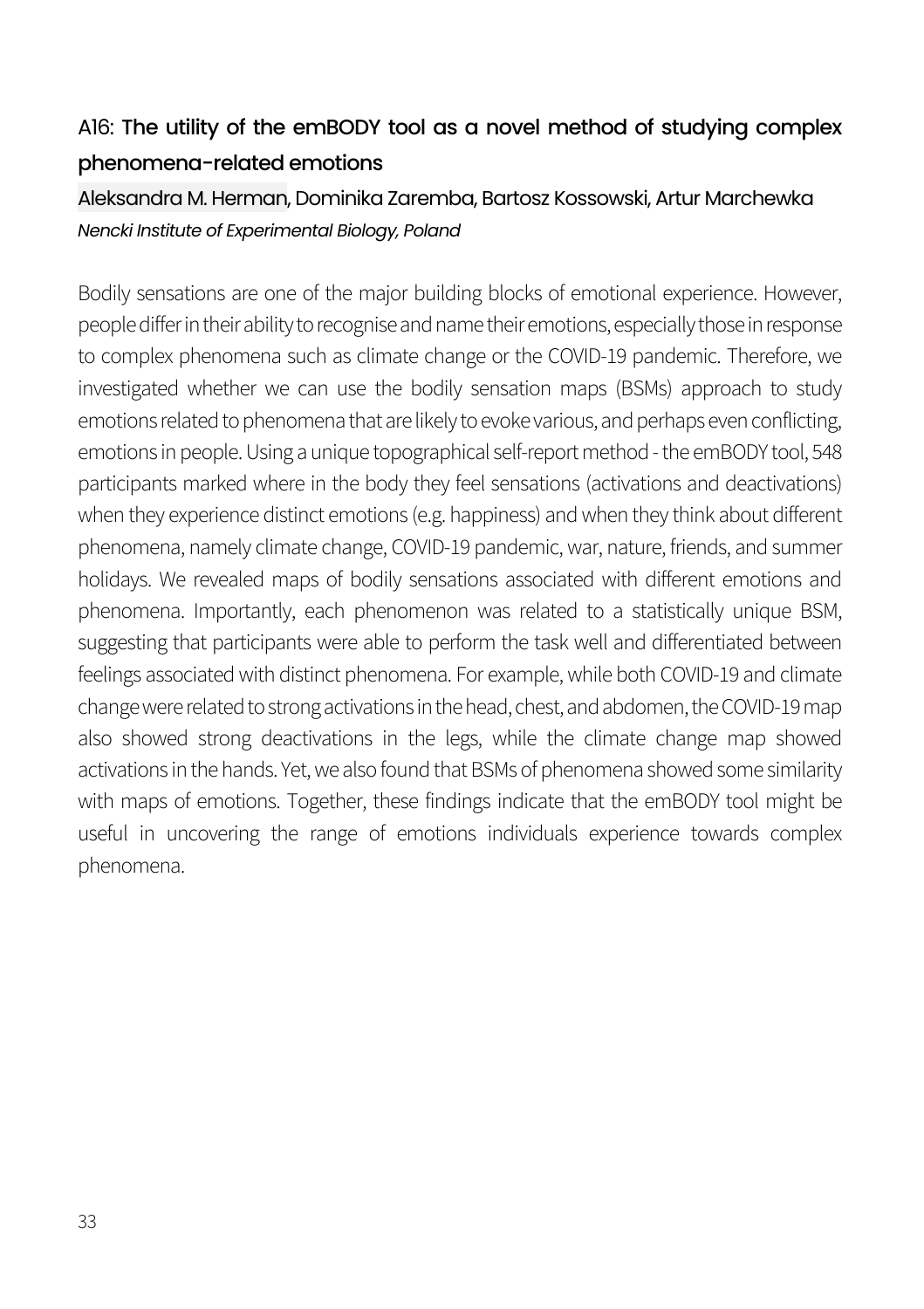# **Poster session**

## **B**

Friday, 20 May, 15:30-17:00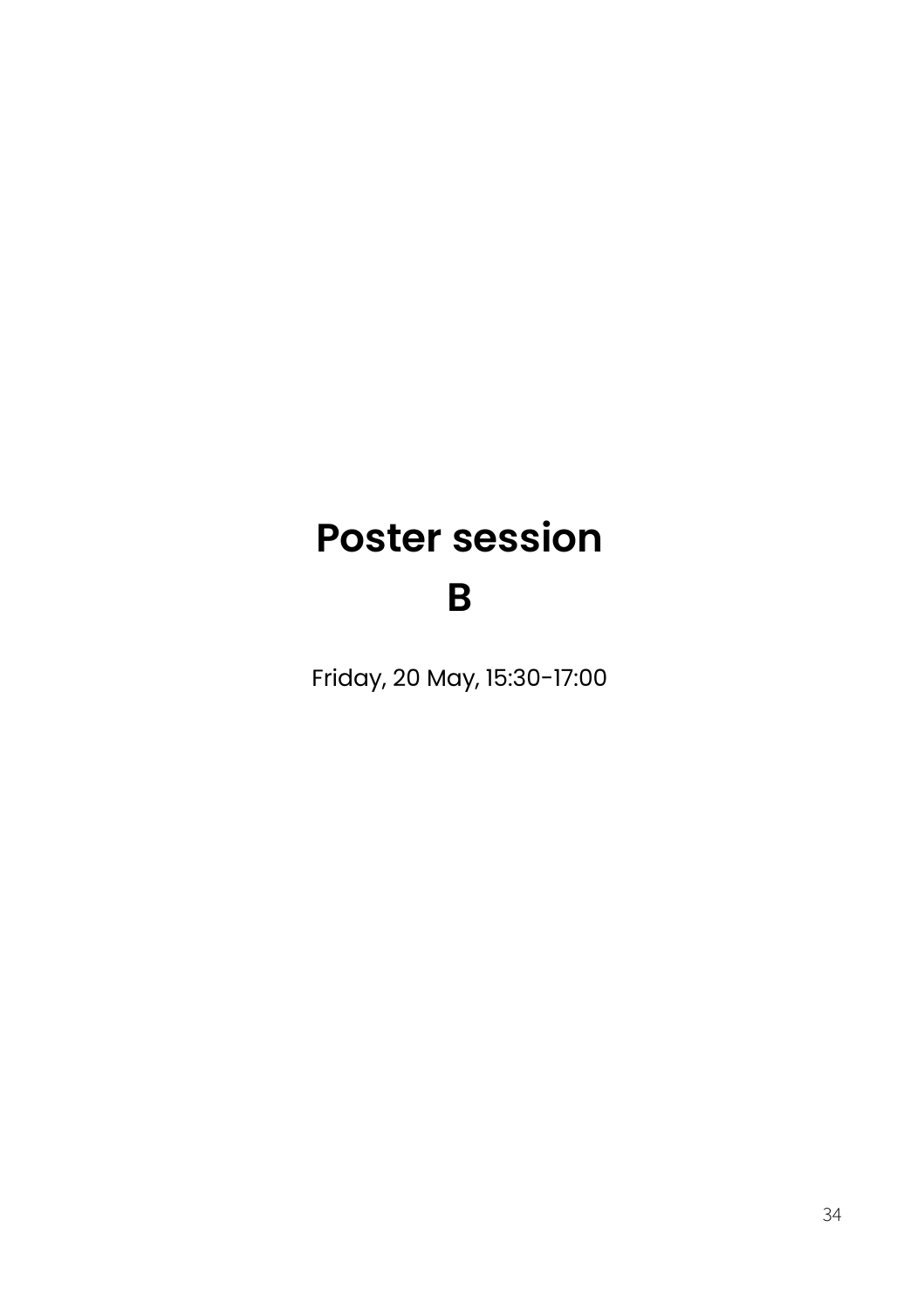#### B01: Is prospective memory performance related to anxiety and depression in traumatic brain injury?

Gyula Demeter<sup>ı,2</sup>, Bernadett Mikula<sup>ı</sup>, Anita Lencsés<sup>ı</sup>

*<sup>1</sup> Budapest University of Technology and Economics, Hungary; 2 National Institute of Locomotor Diseases and Disabilities, Rehabilitation Department of Brain Injuries, Hungary*

Previous research has found that a common cognitive impairment after traumatic brain injury (TBI) is prospective memory (PM) deficit. Several factors can influence the patients' PM performance, e.g., cognitive functioning, task regularity, cue type, recognition of task content, or psychological wellbeing. Despite the evidence for PM impairment in TBI, relatively few research has focused on how this memory system works and which factors contribute to its deficits. Our aim was to investigate the patients' performance on regular, irregular, eventbased and time-based PM tasks and to assess the possible relationship with their neuropsychological profile and levels of anxiety and depression. We expected an impaired PM performance and higher anxiety and depression levels in the TBI group. A negative correlation between PM accuracy and levels of affective states were hypothesized. To measure PM performance, we used a naturalistic laboratory measure, the Hungarian version of Virtual Week. Different neuropsychological tests, the State-Trait Anxiety Inventory, and the Beck Depression Inventory were administered to explore the factors that may determine PM performance. Fifteen patients with TBI and fifteen healthy matched controls took part in the study. Our preliminary data show that an impairment is present at all PM tasks related to the prospective component. Patients showed lower performance not only on the irregular and time-based but also on the easier regular and event-based tasks. They were significantly better at recognizing the task content (retrospective component). TBI patients showed impairment on the neuropsychological tests of attention, processing speed, episodic memory, and executive functions. Contrary to our expectations, the groups did not differ in levels of anxiety and depression. Neither state nor trait anxiety and depression were related to either component of PM. Problems with PM cue detection may be explained by the injury characteristics and the neuropsychological profile of the patient group.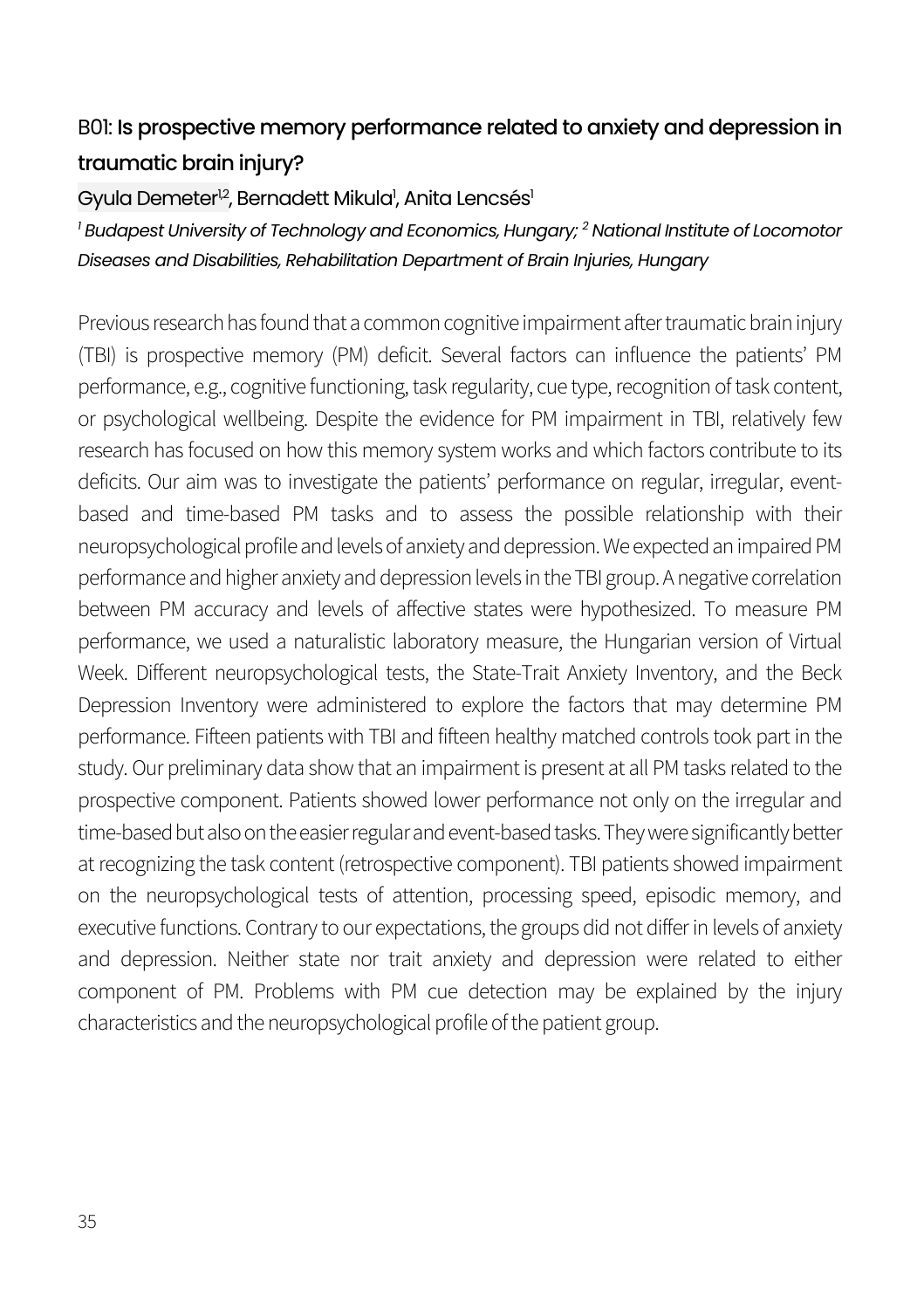#### B02: Intentional Binding Paradigm in a Social Context

Sandra Stojić<sup>ı</sup>, Axel Lindner<sup>2</sup>, Birgit Derntl<sup>2</sup> *<sup>1</sup> Eötvös Loránd University, Hungary; 2 University of Tübingen, Germany*

The sense of agency (SoA), or subjective experience of governing one's own actions, can be implicitly assessed through the intentional binding paradigm, where the compression of a time interval between the volitional action and outcome serves as a quantitative measure. In the present study, we investigated whether the SoA can be modified in a postdictive model of binding paradigm by incorporating social and non-social cues as auditory outcomes, potentially interpreted as cues conveying the piece of relevant information. Healthy participants (N = 80, M = 22.71, SD = 3.59) were required to temporally estimate the onset of the auditory effects in three different conditions: when the sensory event was caused by the participant themself ("self"); another social agent ("other"); or an inanimate source ("nature"). The statistical analysis revealed that the estimation error between physical and perceived sound onset, the outcome shift, was the greatest in the operant "self "condition ( $p < .001$ ), replicating the robust effect between the voluntary executed versus the passively observed conditions ("other" and "nature"). The temporal estimates were shifted earlier in women (p < .05) as compared to men in all the experimental conditions. Despite the effects of social and non-social sounds did not manifest in the low-level parameters of the binding paradigm and its perceptual shifts, the reflective parameters, i.e., ratings of the auditory outcomes on valence ( $p < .001$ ) and arousal ( $p < .001$ ) scales were estimated as the highest for the "self "condition. Both arousal and valence estimates were higher for the category of social sounds than nonsocial. The results of this study are in line with the previous work on SoA, offering a better indepth inspection of the social effect of a discussed phenomenon.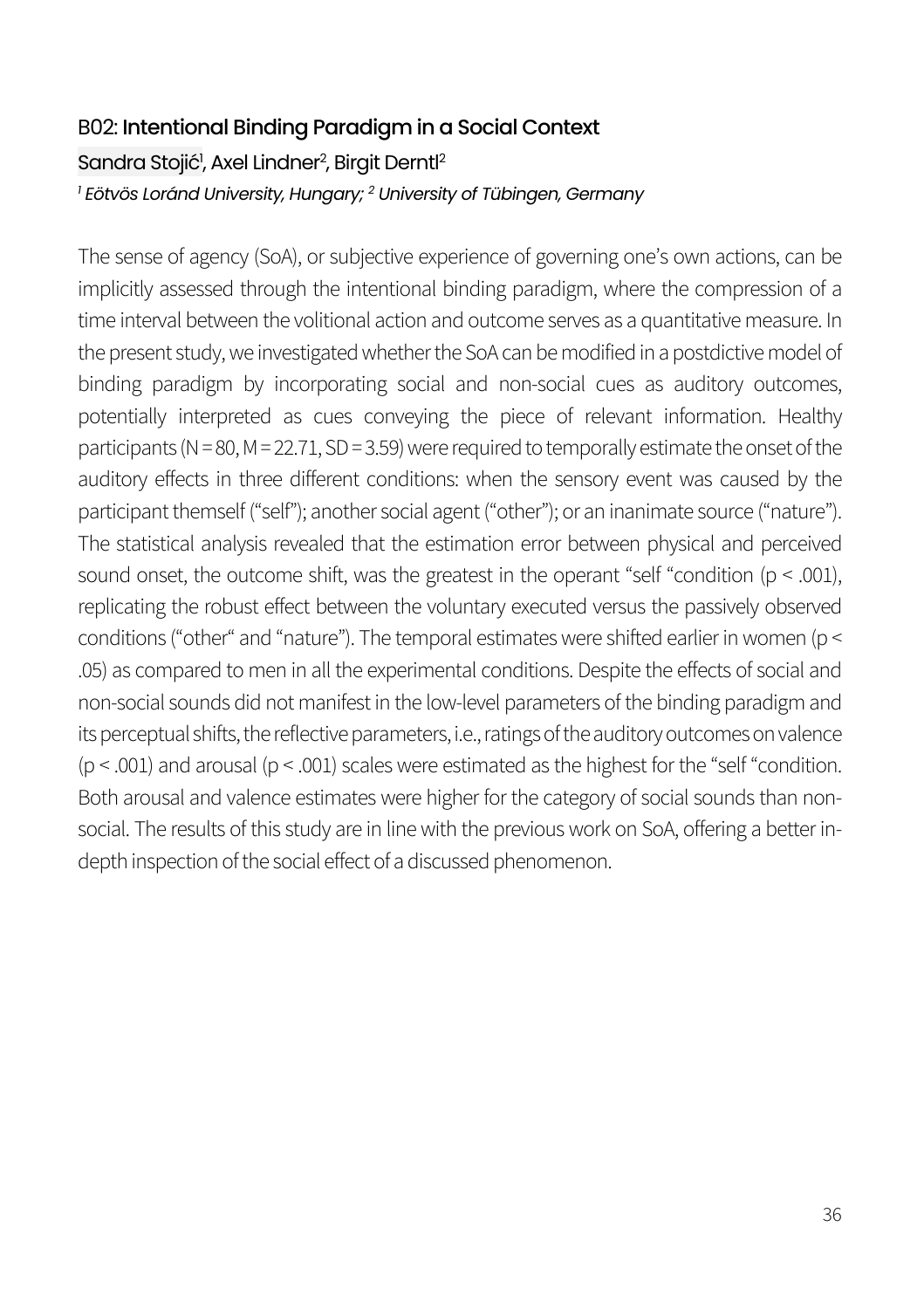#### B03: Longitudinal associations between children's behavioural symptoms and mobile device use

#### Veronika Konok *Eötvös Loránd University, Hungary*

Mobile devices (mobiles and tablets) may serve as tools to regulate emotions, get stimulation / reward, or compensate for the lack of social interaction. Therefore, children with emotional, behavioural or relationship problems may be more inclined to use these devices, which, in turn, may affect (attenuate or intensify) their symptoms. We investigated the bi-directional longitudinal associations between behavioural symptoms and mobile device use during preschool and school years. Parents of children aged 4-7 years old at first data collection (N=173), and 7-10 years old at second data collection (N=100) participated. They reported on their child's mobile use (Digital Kids Questionnaire) and behavioural symptoms (Strength and Difficulties Questionnaire: hyperactivity/inattention, conduct problems, emotional symptoms, peer relationship problems, prosocial behaviour) at both time points (T1 and T2). We analysed whether T1 mobile use predicts T2 behavioural symptoms (controlling for demographics and T1 behavioural symptoms); and whether T1 behavioural symptoms predict T2 mobile use (controlling for demographics and T1 mobile use). We found that children's T1 hyperactivity/inattention score positively associated with T2 mobile use, and that peer relationship problems and mobile use were positively associated in T2, but not in T1. While mobile use increased from T1 to T2, hyperactivity/inattention decreased, and peer relationship problems remained the same. Pre-schoolers with more hyperactive symptoms may use the mobile device more to regulate their emotions, to stimulate/reward themselves or their parents may use the mobile device to engage their children. While hyperactive symptoms decrease with age, mobile use will not, as it becomes a habit (hyperactivity and mobile use is no longer associated in T2). The association between peer relationship problems andmobile use (in T2) is in accordance with poorer socio-cognitive skills found in mobile users, and may be bi-directional. In younger children (T1), however, parental restriction of mobile use may obscure the manifestation of children's own interest.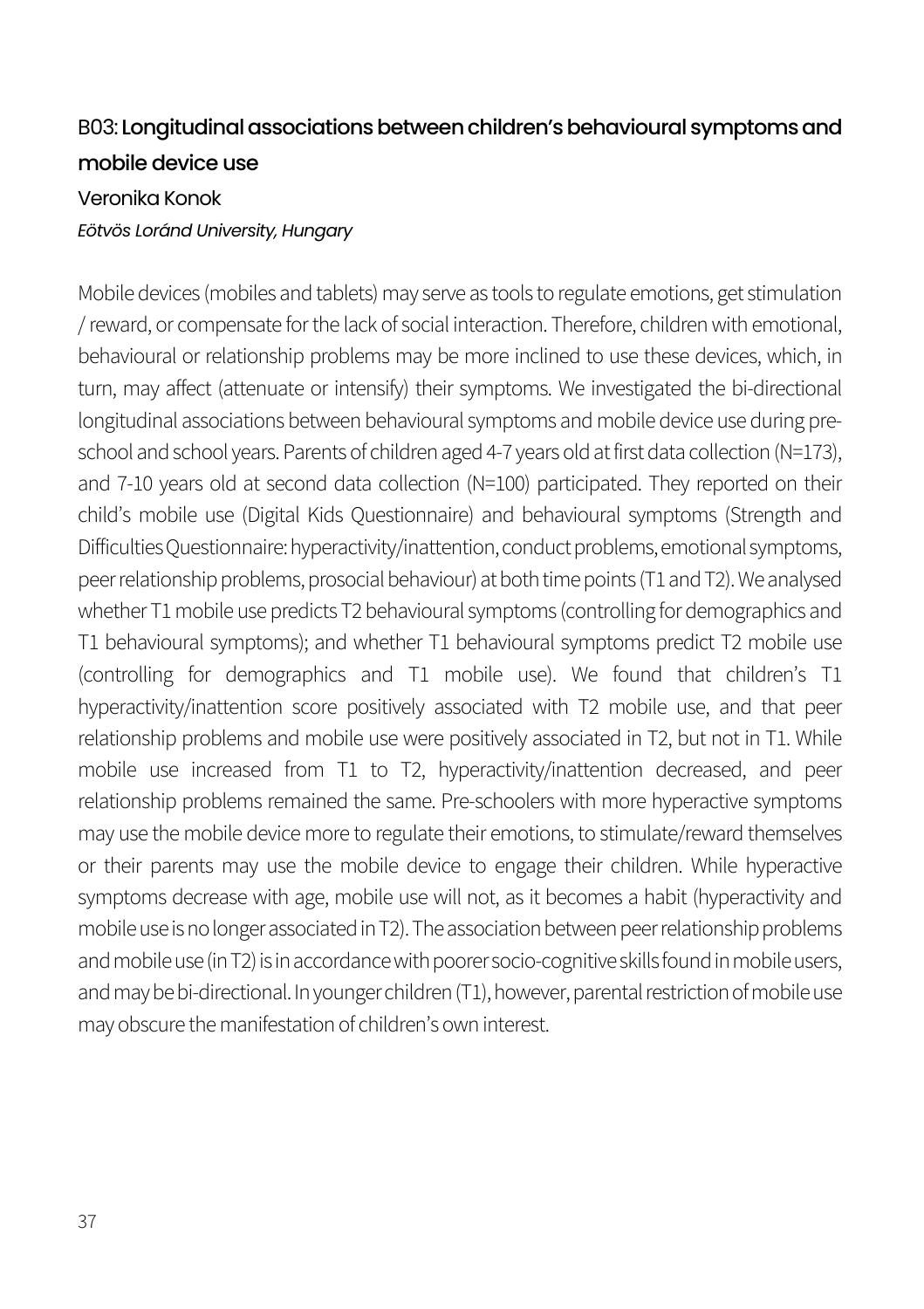#### B04: Understanding mental states in intergroup situations

#### Rebeka Zsoldos, Krisztina Andrási, Schvajda Réka, Pető Réka, Katalin Oláh, Ildikó Király *Eötvös Loránd University, Hungary*

Social interactions require focusing on the intentions and beliefs of others, however, this process might be dependent on whether the partner represents one's own or another cultural group. Coming from another cultural group could alter the accessibility of shared knowledge in social interactions. In order to test the role of shared knowledge in mentalization processes, we used a modified version of the Faux-Pas Task. Adults read different stories, where a protagonist, who was from the same or different country as the participants, unintentionally committed norm violation. In the test phase, participants answered questions about the situations. Results showed that they were more likely to recognize faux pas situations, identify the protagonist as the norm violator, and treat their knowledge about the norms as applicable to the protagonist when they belonged to the same cultural group. The intention of the protagonist was interpreted similarly regardless of cultural background. These findings suggest that mentalization and social categorization processes interplay. Categorizing someone as a member of one's group can indicate whether one's cultural knowledge can be considered as relevant and applicable to that individual and consequently contributes fundamentally to mental state attribution.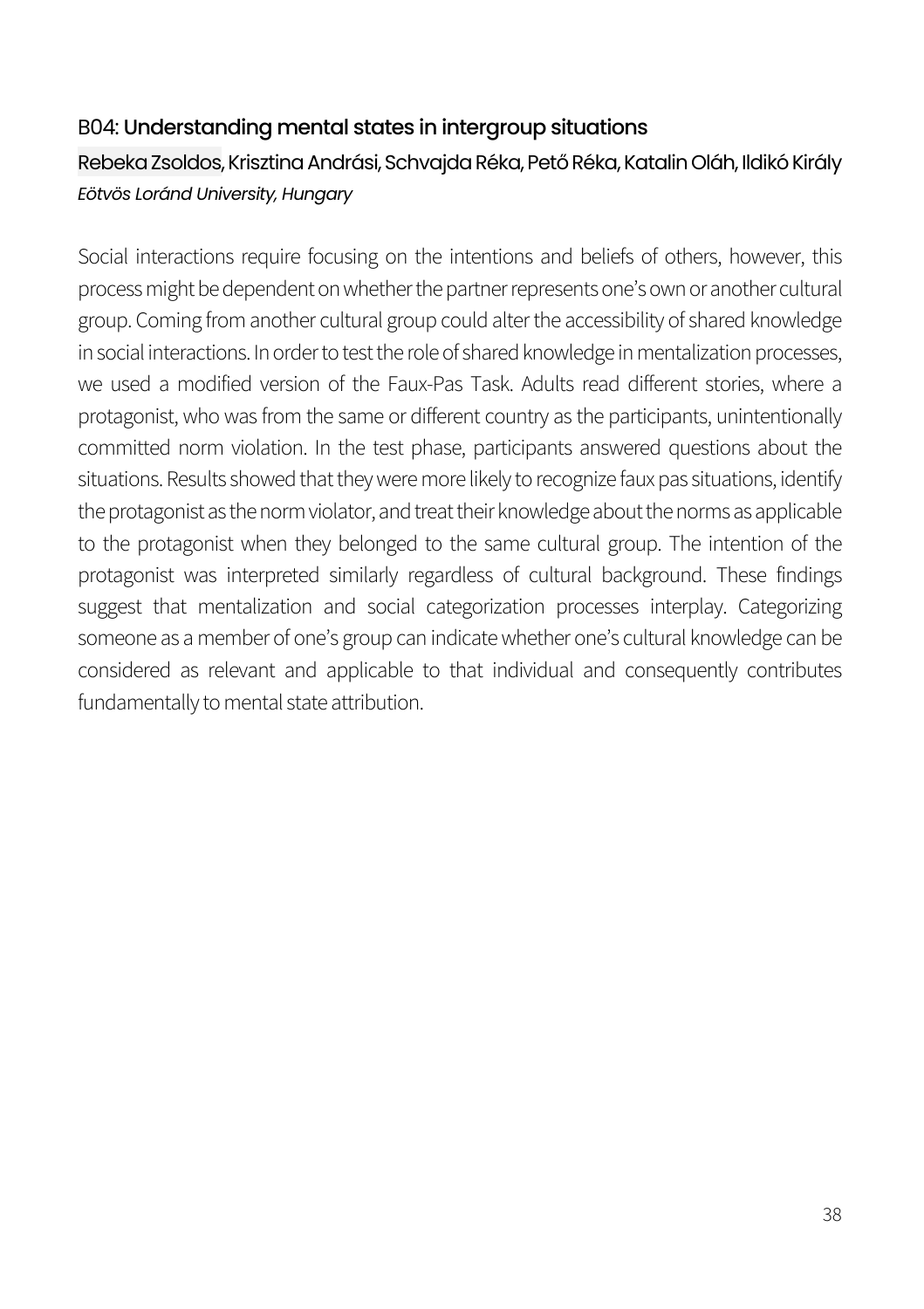## B05: Investigating the influence of the cultural group membership of a model on preschoolers' long term learning

#### Krisztina Andrási, Katalin Oláh, Rebeka Zsoldos, Ildikó Király *Eötvös Loránd University, Hungary*

In this current study, we investigate whether the long term retention of novel information is influenced by the cultural group membership of a demonstrator. Upon arriving at the lab, the 4 year old participants are acquainted with an experimenter, who accompanies them to the testing room, and leaves for a brief period of time. In her absence, another experimenter enters whom the children witness either speaking their native language (Hungarian) or a different one (German). Following this, children see the model attaining three goals during three short events; in all cases, with the help of a target object and a supplementary object which is always hidden in one of two possible locations. Children are reinvited to the lab a week later, and the first experimenter allows them to play with the object sets previously shown to them, one by one. We measure how accurately participants recreate the events demonstrated to them. The prediction is that after one week's delay, children will more accurately recall the previously demonstrated events in case it was presented to them by an in-group model, compared to an out-group model. Data collection is still ongoing (planned sample size = 56, current sample size = 37). Currently it seems that children are slightly better at recalling the events more accurately following an in group demonstration, both when it comes to content (IG average = 0.62, OG average = 0.52) and order of steps (IG average = 0.53, OG average = 0.42).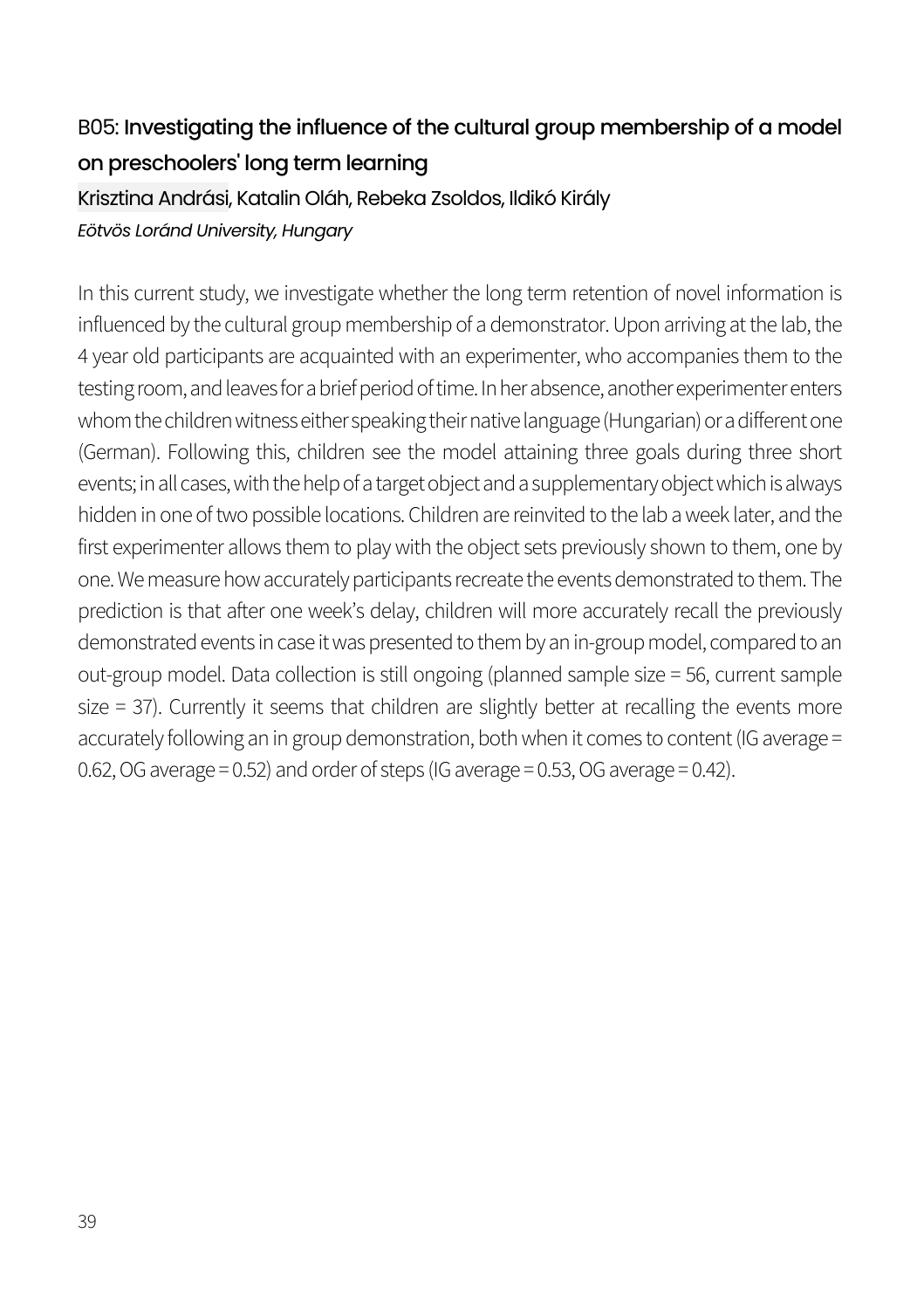## B06: Speaking ironically: intentions, emotions and empathy behind verbal irony use and understanding

#### Katarzyna Branowska *University of Warsaw, Poland*

As Gibbs (2000) stated, around eight percent of everyday speech between friends contain ironic statements. It is not just saying something indirectly – verbal irony, depending on its type, has different (very often opposite) functions. Verbal irony may be used to criticize or to compliment, to strengthen the bonds between people or build the distance. However, the important question is: what are the exact intentions behind verbal irony use? In other words: why people use irony, what are their intentions? From another perspective: what intentions behind verbal irony are perceived by its addressees? Another significant question is: What is the emotional load of ironic speech? And: is empathy an important factor in verbal irony use and comprehension? The main aim of this study is to answer these questions. There are no specific hypotheses related to intentions and emotions – the questions are exploratory, and it is planned to conduct qualitative analysis of the data. The hypotheses related to empathy are: 1) Higher level of empathy is related to lower declared irony use. 2) Higher level of empathy is related to better irony understanding. The study will be conducted on-line with the participation of Polish-speaking adults aged 20-60. Following materials will be used: 1) questionnaire measuring irony use and understanding containing 12 short vignettes (3 conditions containing 4 stories each: irony user, irony addressee, literal statements) and a few open questions, e.g.,why someone use irony or what someone felt being speaker/addressee of irony. 2) The Empathy Quotient Short (EQ-Short) in the polish adaptation by Jankowiak-Siuda et. al (2017). The methodology of the study and preliminary results will be presented during the conference.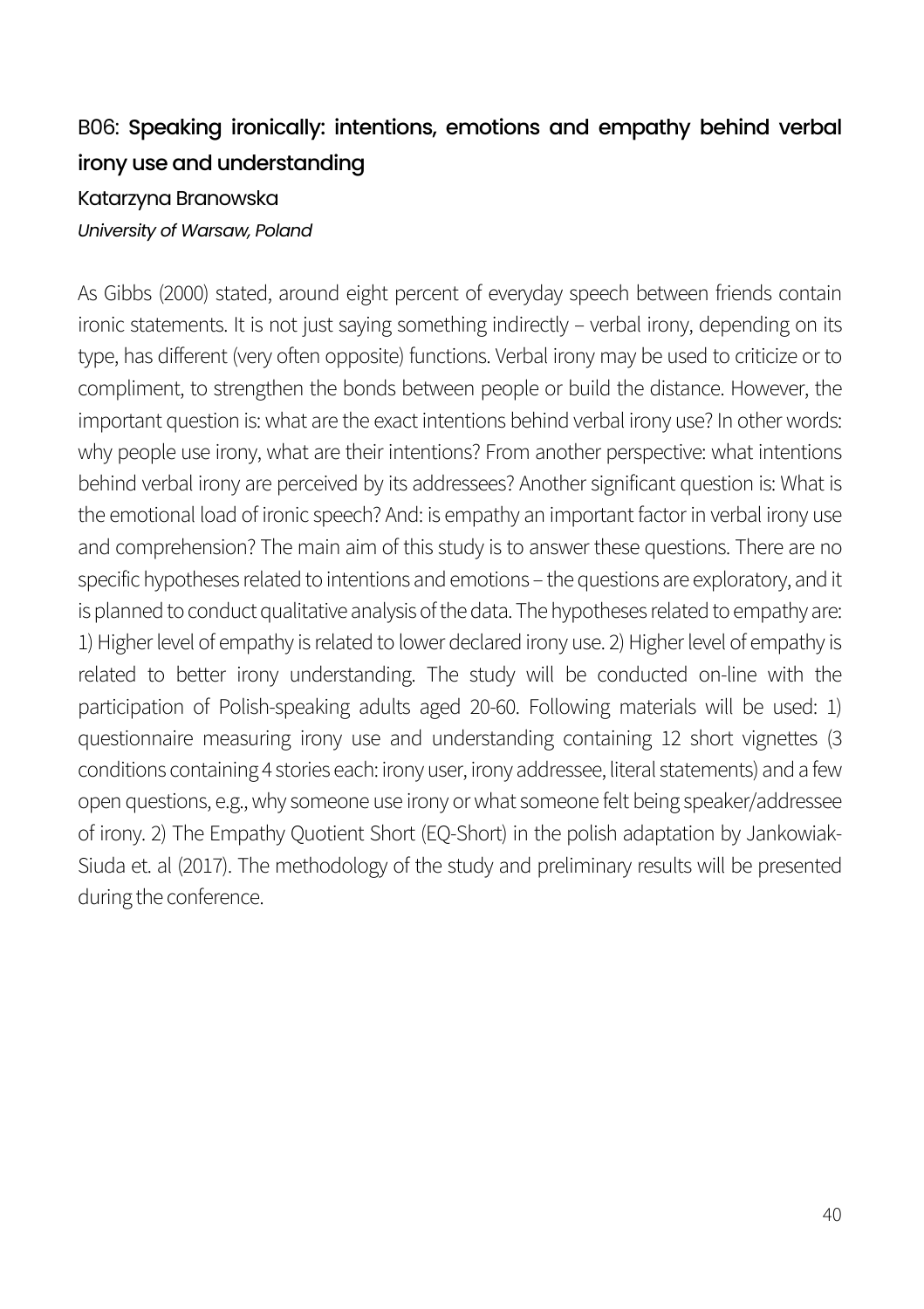#### B07: The Role of Guided Affective Episodic Future Thinking for Proactive Behavior in 5-Year Olds

#### Felix Schreiber, Albert Newen, Silvia Schneider, Babett Voigt *Ruhr-Universität Bochum, Germany*

Episodic future thinking (EFT) denotes humans' ability to mentally project one's self into a specific future situation. It has been suggested that EFT has tremendous adaptive value, e.g., by facilitating the preparation for challenges and opportunities that will only occur in the future (proactive behavior). Some evidence in adults supports this assumption and suggests that anticipated affect plays a crucial role for this relationship (Kotabe et al., 2019). Respective research with children is still missing. We want to close this gap by investigating whether guided EFT about anticipated affect fosters proactive behavior in 5-year-old children. We aim to examine a total of N = 90 children (age in months: 60 -71) in an interactive online experiment until March 2022. Children are randomly assigned to one of three EFT conditions (no guided EFT, guided EFT about positive affect, guided EFT about negative affect). Children visit two rooms. In the first room, the experimenter presents three games. The experimenter announces that children will come back to the room later and that they will have the opportunity to win stickers when mastering a test in one of the games then. In a second room, EFT about the upcoming test is manipulated depending on condition. Afterwards, children have the opportunity to play one of the three games including the test game. We hypothesize that children in both guided EFT conditions choose the test game more often in preparation for the test compared to children in the control group (proactive behavior). In addition, we explore possible differences between the guided EFT conditions about positive vs. negative affect. We are planning to provide our final results for the conference.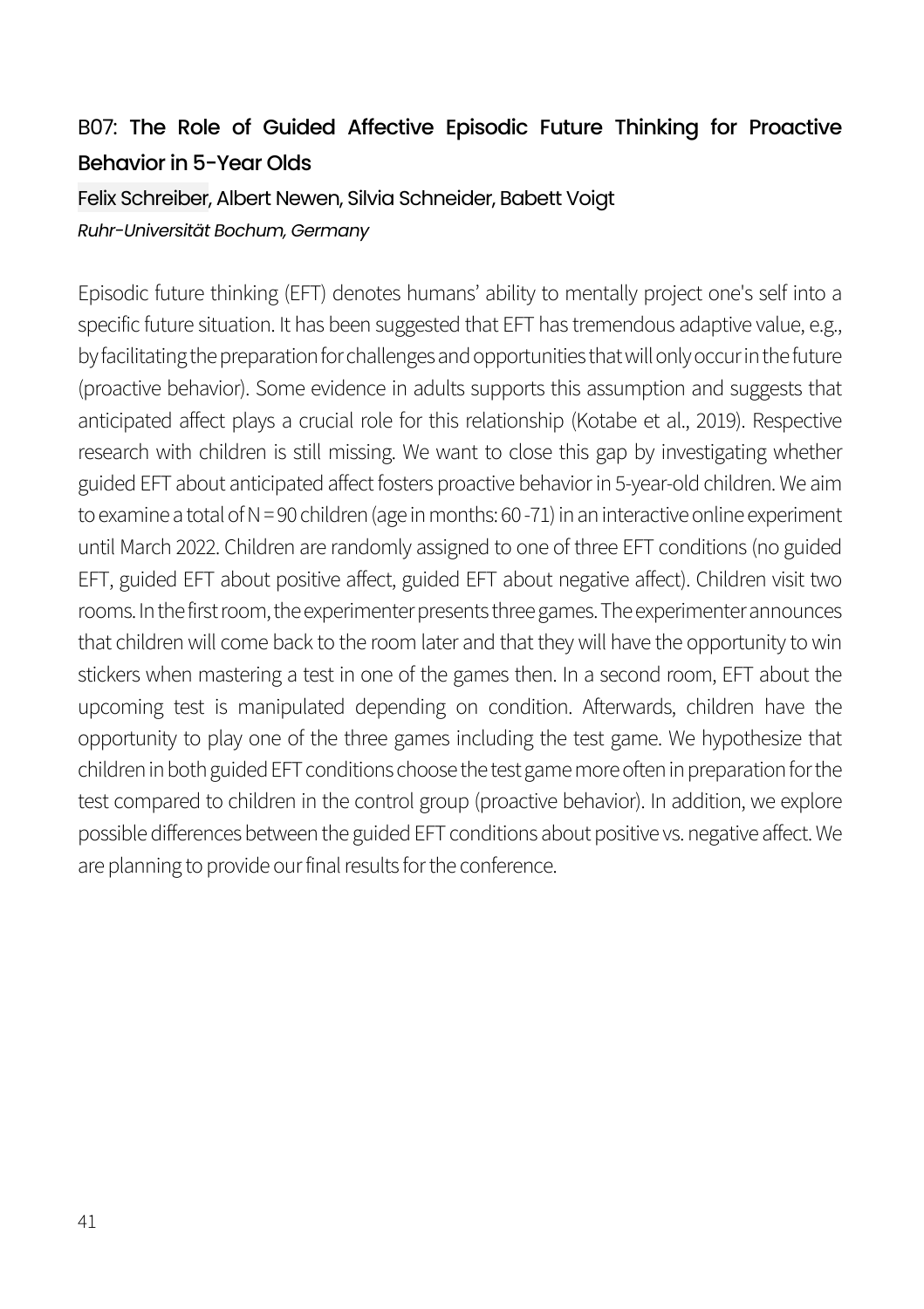### B08: Searching for Ithaca: A systematic, geographic investigation of the homeostatic functions of nostalaia

Elisabeta Militaru<sup>i</sup>, Wijnand Van Tilburg<sup>2</sup>, Jason Rentfrow<sup>i</sup> *<sup>1</sup> University of Cambridge, UK; 2 University of Essex, UK*

Nostalgia has been positioned at the crossroads between positive and negative emotions. Whilst it has been described as predominantly positive, nostalgia comes to ameliorate discomforting states, such as loneliness and seclusion, lack of meaning and even distress associated with adverse weather, such as wind, thunder and rain. Against this backdrop, we seek to investigate whether nostalgia fulfils a homeostatic function across two, large-scale studies. In Study 1, we used a dataset collected from participants across 12 countries (N = 1523) to test whether geographical variation in nostalgia can be explained by a process of adaptation to the surrounding climate. Results uncover an interaction between nostalgia and outdoor temperature: those who prefer lower temperatures are more likely to be nostalgic in the context of higher outdoor temperatures. Conversely, those who prefer higher temperatures reported higher levels of nostalgia in the context of lower outdoor temperatures, suggesting that nostalgia could remedy negative emotions experienced during adverse weather. Study 2 will seek to replicate and expand on those findings. Using approximately 5 million tweets from US-based users, we will test whether nostalgia is higher in regions with lower historical temperature or higher precipitation levels. Further, we predict that regional nostalgia is negatively associated with levels of seclusion and physical inactivity. Overall, these findings will help ascertain if variations in emotional states can be explained by a process of adaptation to surrounding environments.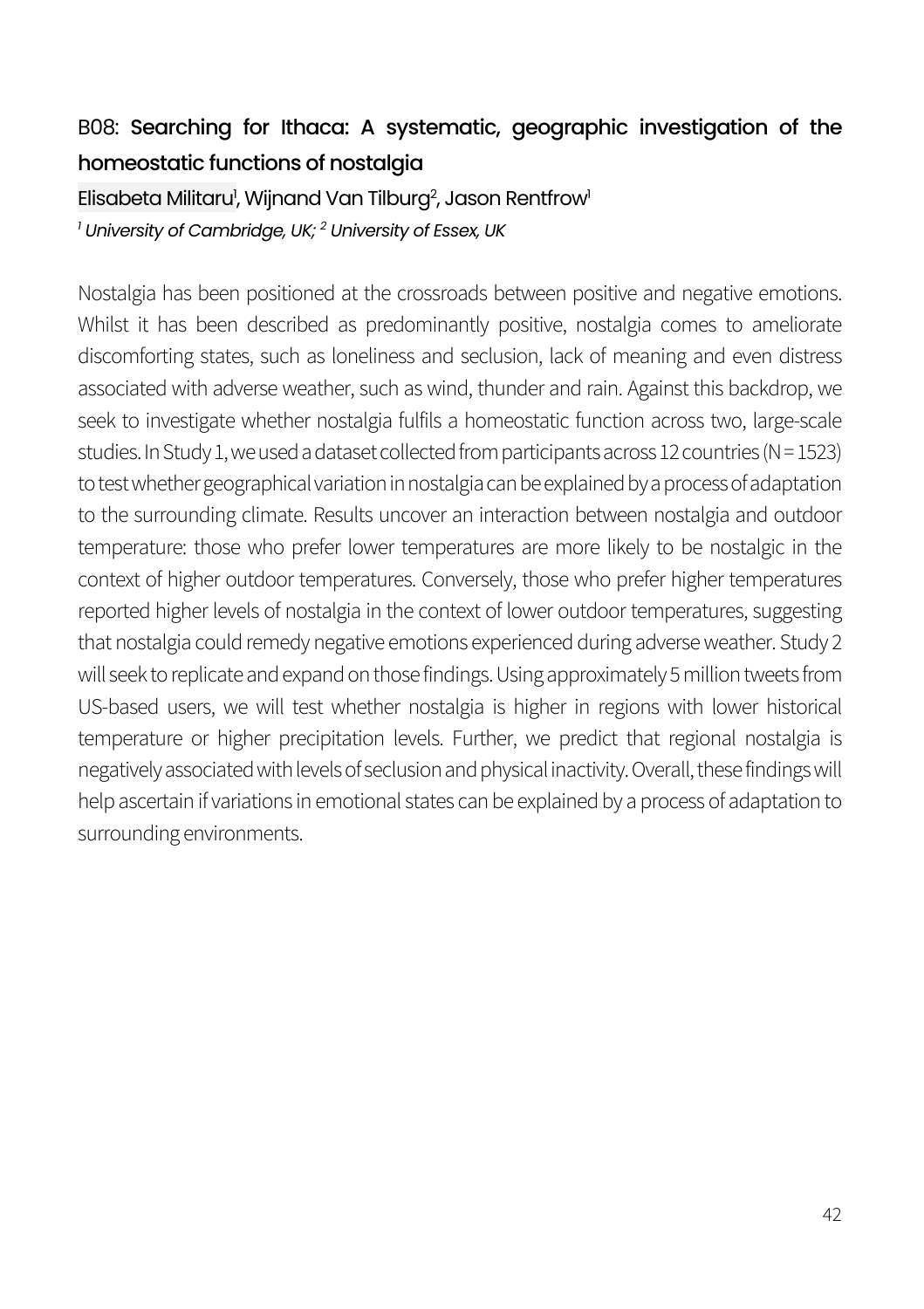#### B09: Reconciling Emotional Consciousness in 4E Cognition Salah Mekhalalati *Carleton University, Canada*

One of the most pressing questions that arises in theorizing about the emotions is how to capture their phenomenal aspect, or the distinctive 'what it is like' character. As of yet there is no consensus on how to do so. Concurrently, recent proposals investigating emotion reflect the view that cognition occurs by way of extra-cranial processes and is shaped and structured by dynamic interactions amongst the brain, body, and the environment. This is known as the 4E (embodied, embedded, enacted, and extended) approach to cognition. Some 4E theorists adopt a radical position that questions the fundamental assumptions of cognitive science. Radical enactivism is one such framework, which aims to replace all representational explanations of cognition with embodied and interactive explanations (Varela et al., 1991; Hutto & Myin 2013; Gallagher 2017). There has not been any forthright empirical or philosophical investigation as to how emotional consciousness, a central component of emotions, can fare within such frameworks. In this paper, I examine how emotional consciousness can be reconciled in the 4E camps under a non-representationalist strategy. To make this argument, I first outline the desiderata of a theory of emotional consciousness, making it clear that although there is no established consensus for how to approach it, there are general theoretical objectives that emotion researchers share. Secondly, I expose how antirepresentationalist accounts fail to furnish an adequate explanation of emotional consciousness because such accounts are dubious as to their explanatory value as to how to incorporate qualitative experience and activity with the environment, as well as failing to account for phenomena that are central to emotional consciousness, such as the distinction between unconscious and conscious emotion in high order theories of consciousness (LeDoux & Brown 2017).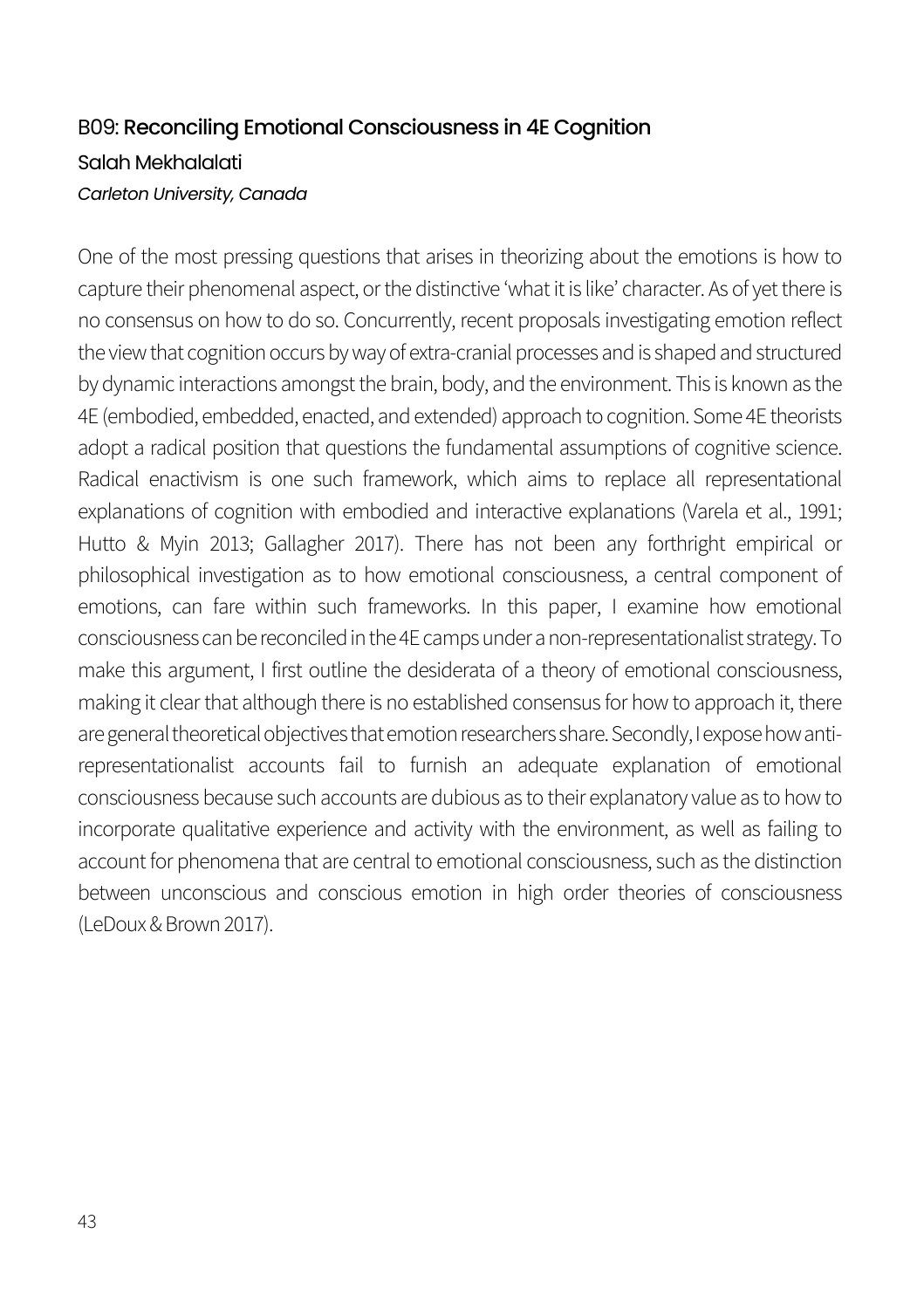## B10: Young children's underlying drivers for persistence and compliance in a coordinated joint activity

Melissa Perring, Sotaro Kita *University Of Warwick, England*

Coordination, persistence, and compliance together can aid task performance and completion, but how can coordination influence persistence and compliance? In this study, we look at how young children behave in three different levels of coordinated joint activity. A previous study failed to show that increased coordination resulted in increased persistence (Perring et al., in prep). However, this may be due to increased coordination resulting in higher non-compliance. This current study will explore this possibility. In a between-subjects design with three conditions (N=72): A) low coordination; B) high coordination; or C) high coordination with ostensive cues, we will compare how persistent and compliant 4-year-olds were with their adult play partner. There are two possible outcomes. Firstly, if we find a positive correlation between persistence and compliance, it may suggest that the underlying driver for persistence and compliance is the same. Children may be more persistent and compliant because they want to gain and maintain a social connection (Wilthermuth, 2012) with their play partner. Alternatively, if we find a negative correlation between persistence and compliance, this will suggest that there are different underlying drivers. Children may find increased coordination restrictive, and they may be non-compliant to gain and maintain a sense of autonomy, which may be particularly important to children at this age due to an increased understanding of freedom of choice (Chernyak and Kushnir, 2018). So, it is feasible that coordinated joint activity presents children with a conflict between their desire for social connection and their desire for autonomy. The results will provide insight into the ability of young children to balance competing demands to play an effective role within a joint activity.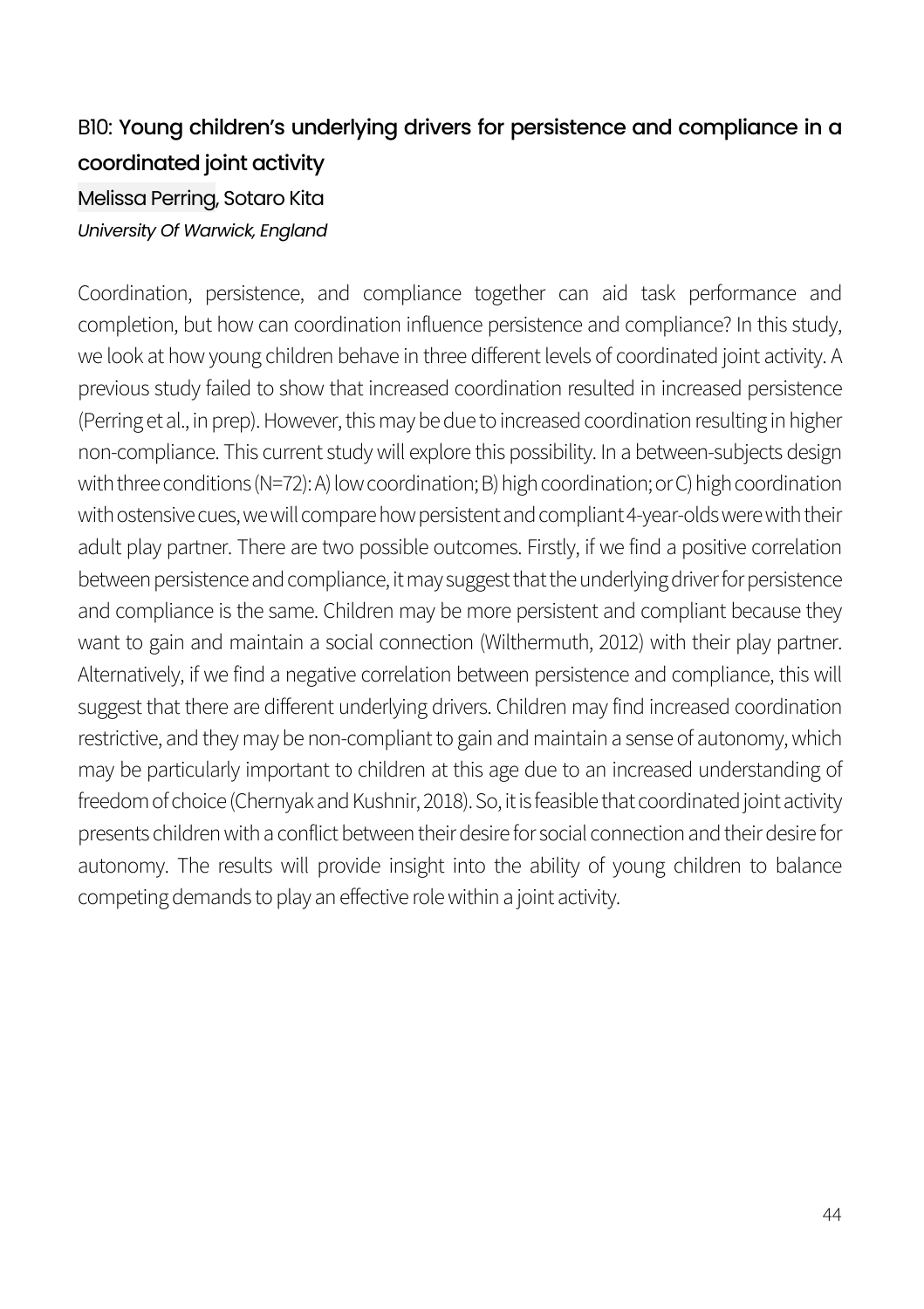#### B11: The effects of semantic combinatorics on the emotional dimensions of language

#### Márton Munding, Bálint Forgács, Alex Ilyés *Eötvös Loránd University, Hungary*

Figurative speech is frequently used in everyday language, however the neurocognitive mechanisms behind the semantic processing of metaphors is still unclear. One possible reason for contradictory findings is the role of numerous uncontrolled psycholinguistic factors. Not only these factors influence semantic processing, but they often interact with each other, making the investigation of the processing of figurative meaning especially complex. Our study aims to examine how emotional factors (valence and arousal), interact with concreteness and imageability on three levels of linguistic complexity (words, two-word expressions and sentences). The relation of concreteness and imageability is especially interesting since metaphors often use perceptual expressions to convey abstract ideas vividly. Concreteness and imageability were thought to be interchangeable, but recent findings suggest that they may diverge: emotional expressions receive high imageability but low concreteness ratings (Dellantonio et al., 2014). We constructed a large set of novel Hungarian sentences with high vs. low contextual constraint, ending on literal or metaphorical adjective-noun expressions that employed concrete, perceptual words (in a perceptual or in a figurative sense). The material will be normed for concreteness, imageability, and emotional arousal on three linguistic levels: individual words constituting sentence ending two-word expressions, the expressions as wholes and entire sentences. Data gathering is still ongoing. We expect metaphoric expressions and sentences to behave similarly to abstract ones (Kousta et al., 2011) and their divergence of concreteness and imageability ratings to be increased by emotional arousal. Furthermore, we predict non-linear semantic combinatorial effects for figurative expressions and sentences only, not for literal expressions, where we expect a simple additive effect of the characteristics of the constituents. Finding such non-linearity would support Fónagy's (1999) idea that metaphors fly in the face of de Saussure's idea of the linearity of linguistic meaning.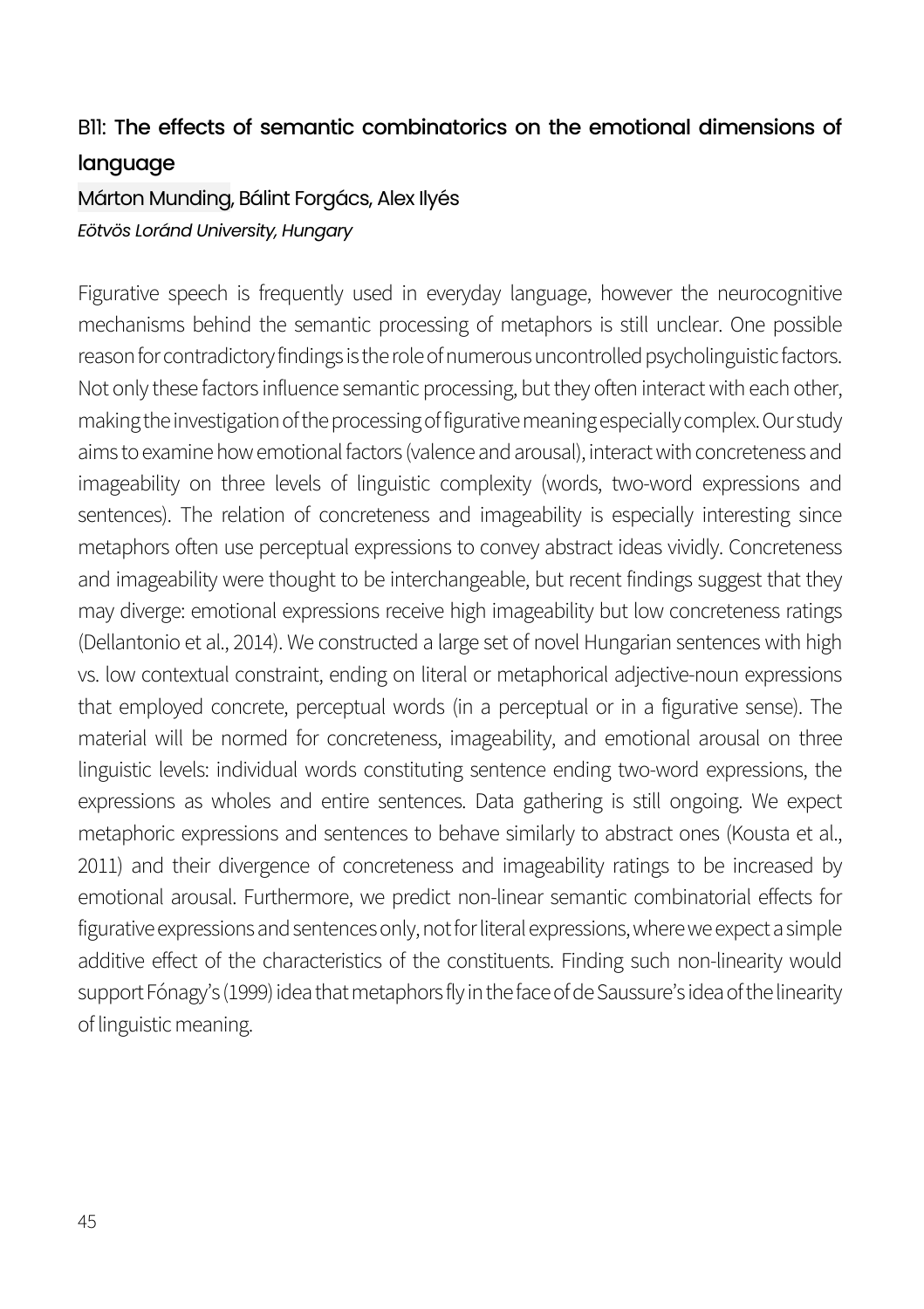## B12: Emotions in Conceptual Spaces Michał Sikorski<sup>1</sup>, Ohan Hominis<sup>2</sup> *<sup>1</sup> Warsaw University of Technology, Poland; 2 Boğaziçi University, Turkey*

We will demonstrate how the conceptual space framework can be used to formalize psychological theories. The conceptual space framework was presented in Gärdenfors (2000). The main idea is that scientific concepts are not represented by logical or syntactical formulas but rather by means of geometrical concepts such as dimensions or regions. We will use a three-dimensional theory of emotions presented in Wundt (1897) as an example. The main claim of the theory is that all emotions are composed of mixtures of three pairs of opposite basic emotions: pleasure and displeasure, excitement and inhibition, tension and relaxation. The theory was developed with a spatial metaphor in mind: all emotional states are composed out of basic emotions just as all colors can be obtained by mixing basic colors, and because of that it is a perfect target for formalization in the conceptual space framework. The theory has other advantages, for example, it can easily represent the intensity of emotional states, and is representative of a wider class of dimensional theories of emotions (see e.g., Russell, 2003). The formalization will be constituted by dimensions representing basic emotions, points representing emotional states, and areas of space representing concepts de-scribing different emotions. We will describe the advantages of the conceptual space framework over a traditional structuralist approach used to formalize Wundt's theory by Reisenzein (2000). We will discuss the empirical predictions of the theory. Some of them, like predictions concerning the similarity of emotional states, are generated by the new formalization. Additionally, we will describe how the tools developed in the conceptual space framework can be used to formulate a theory of emotion, based purely on empirical observation.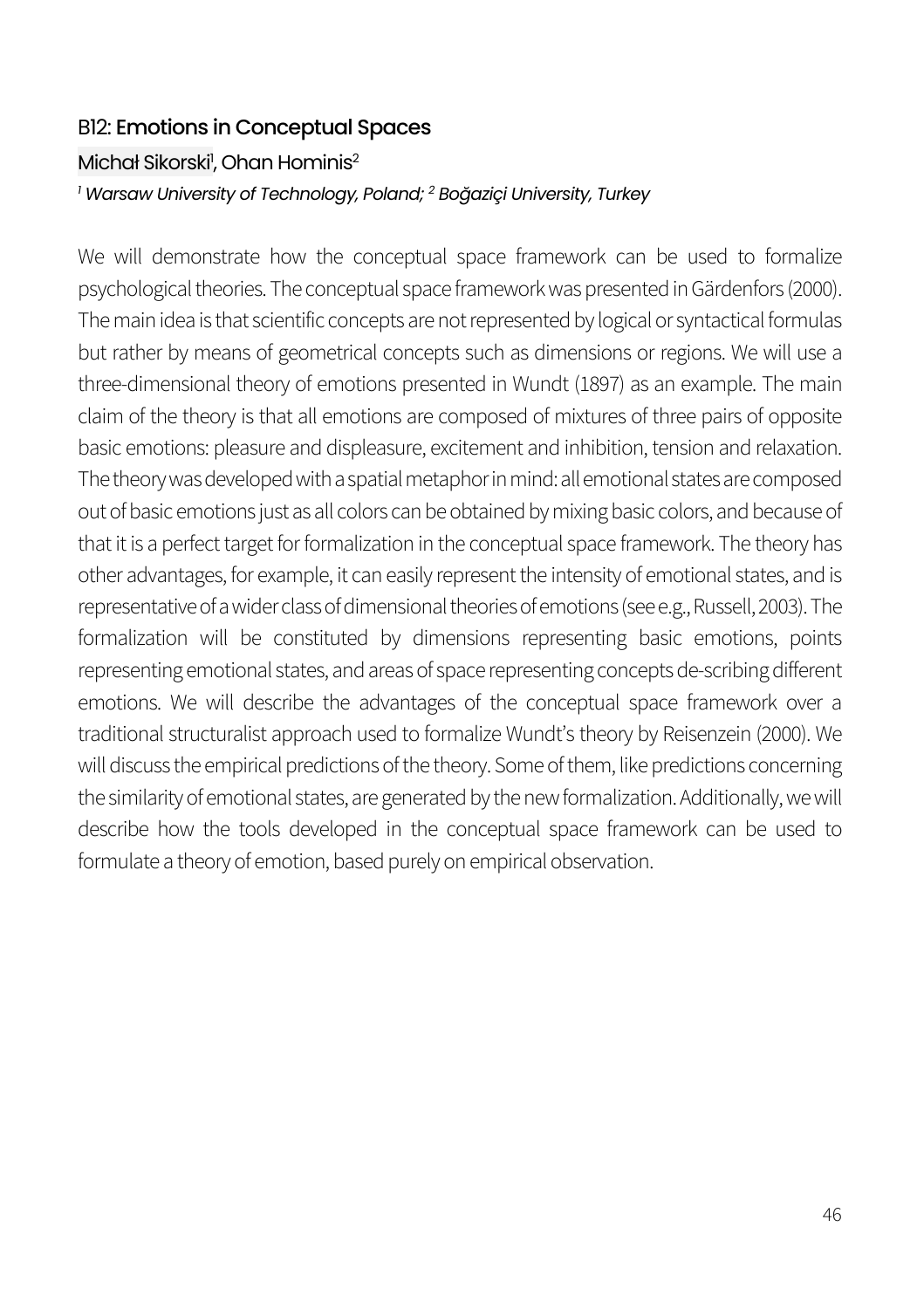#### B13: Testing memory strength with pupil dilation as a function of strategic and automatic memory retrieval

#### Péter Pajkossy<sup>ı</sup>, Ádám Albi<sup>2</sup>

*<sup>1</sup> Institute of Cognitive Neuroscience and Psychology, Research Centre for Natural Sciences, Eötvös Loránd Research Network, Hungary; <sup>2</sup> Budapest University of Technology and Economics, Hungary*

Pupillometry has been used in the past to investigate cognitive and associated neurobiological processes that provide the foundations of episodic memory. Regarding these underlying processes it is assumed that there are general differences between recognition memory and cue-driven recollection. Based on pupillary old-new effect we hypothesized that as the strength of the memory trace increases, we will get an increasing trend in pupillary responses during recognition. It is based on the assumption that pupil response in recognition reflects the aggregate strength of the memory trace as the activation of the trace at the onset of the to-be recognized stimuli considers to be relatively effortless. By cued-recall on the other hand, we assumed that the retrieval process is predominantly reliant on strategic processes as an active searching strategy is needed for successful retrieval. Thus, we expected that as the memory strength increases, fewer mental effort is needed for the retrieval resulting in a downward trend in pupil responses. In our paired-associate learning paradigm, participants learned word pairs and were tested thereafter. Memory strength was manipulated by showing them either twice (20 word pairs), four times (15 word pairs) or eight times (10 word pairs). In the subsequent test, participants had to recognize words initially presented on the right side or recollect it at the onset of its pair on the left side of the screen. We could not find statistically significant effect of memory strength on pupillary responses in either test. However, on a trend level our expectations were confirmed in cued-recall, which was further supported by significantly decreasing response latencies. In order to make firm conclusions about the previously formulated hypotheses, further investigation is warranted in the future with special attention paid on the relationship between reaction time and pupil data.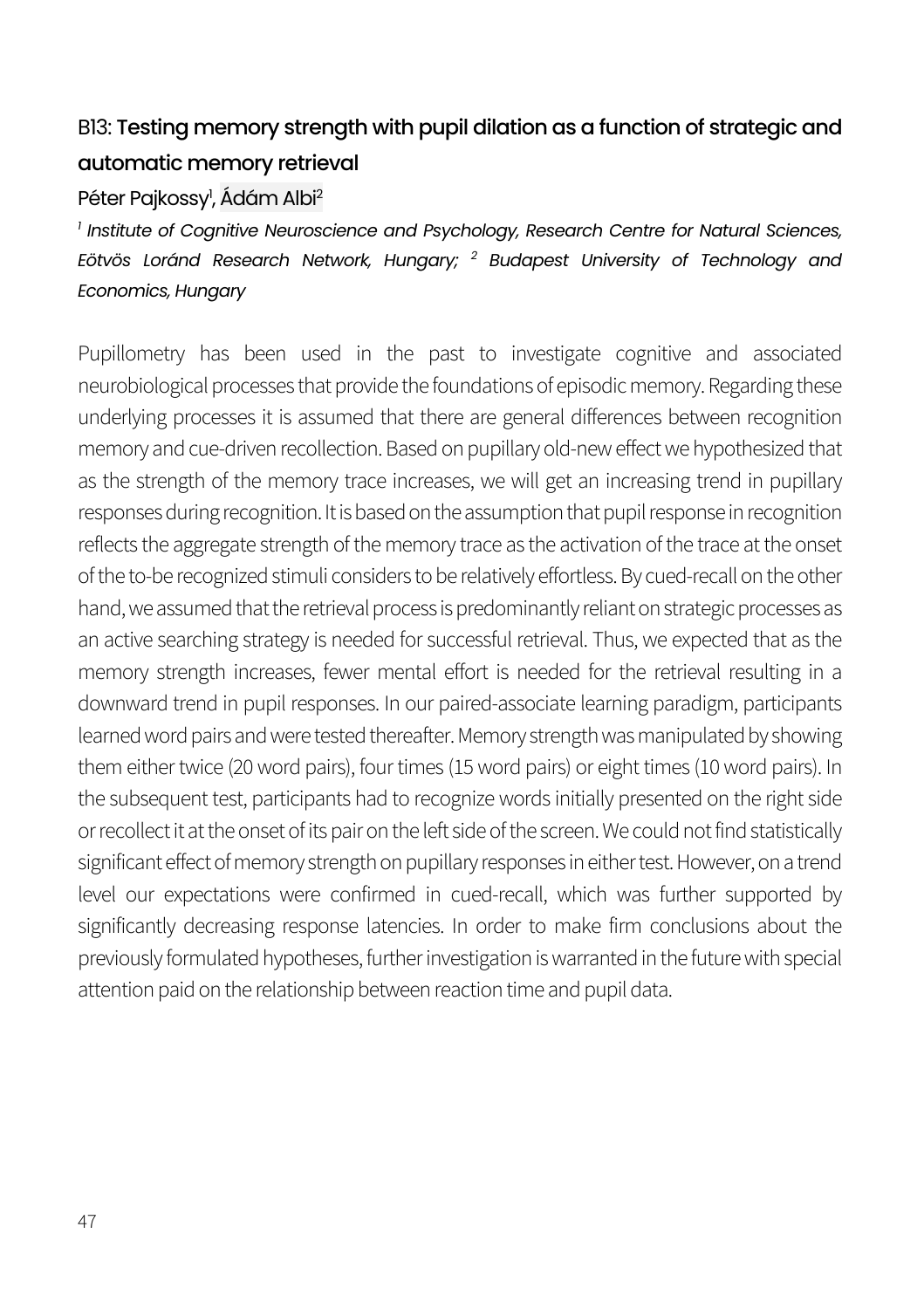#### B14: The associations of earworms, schizotypy and subclinical obsessivecompulsive disorder

#### Flóra Fülöp<sup>1</sup>, Ferenc Honbolygó<sup>2</sup>

*<sup>1</sup> Budapest University of Technology and Economics, Hungary; <sup>2</sup> Research Centre for Natural Sciences, Brain Imaging Centre, Hungary*

Earworms are a form of involuntary musical imagery which are in many ways similar to musical hallucinations and obsessions present in clinical disorders, such as schizophrenia and OCD. Previous research has shown relationships between earworms and schizotypy as well as subclinical obsessive-compulsive disorder. The aim of the present study was to investigate these associations in a Hungarian sample. Participants  $(N = 4301)$  filled out the Involuntary Musical Imagery Scale (IMIS), Schizotypal Personality Questionnaire-Brief Revised (SPQ-BR) and the Obsessive-Compulsive Inventory-Revised (OCI-R). We hypothesized that (1) there would be significant correlations between aspects of schizotypy, subclinical OCD and earworms; (2) a higher score on either the OCI-R orthe SPQ-BR would be associated with more negative attitudes towards earworm experiences, as measured with the Negative valence factor of the IMIS, and (3) longer and more frequent earworm episodes. Spearman correlations showed weak relationships between several aspects of both schizotypy and subclinical OCD, and introspection related to earworms and earworm-related movement. Mann-Whitney tests showed that on their own, neither schizotypy nor subclinical OCD have an effect on negative attitudes towards earworms, however, there was a significant difference in negative attitudes in the case of those who scored high on either or both of the questionnaires. Both the high schizotypy and high OCD group reported generally longer and more frequent earworm episodes, as shown by Chi-square tests. These results partially support previous findings, provide new, relevant information about the associations of personality traits and earworms in a large sample, and could be the basis of future phenomenological and electrophysiological studies concerning earworms.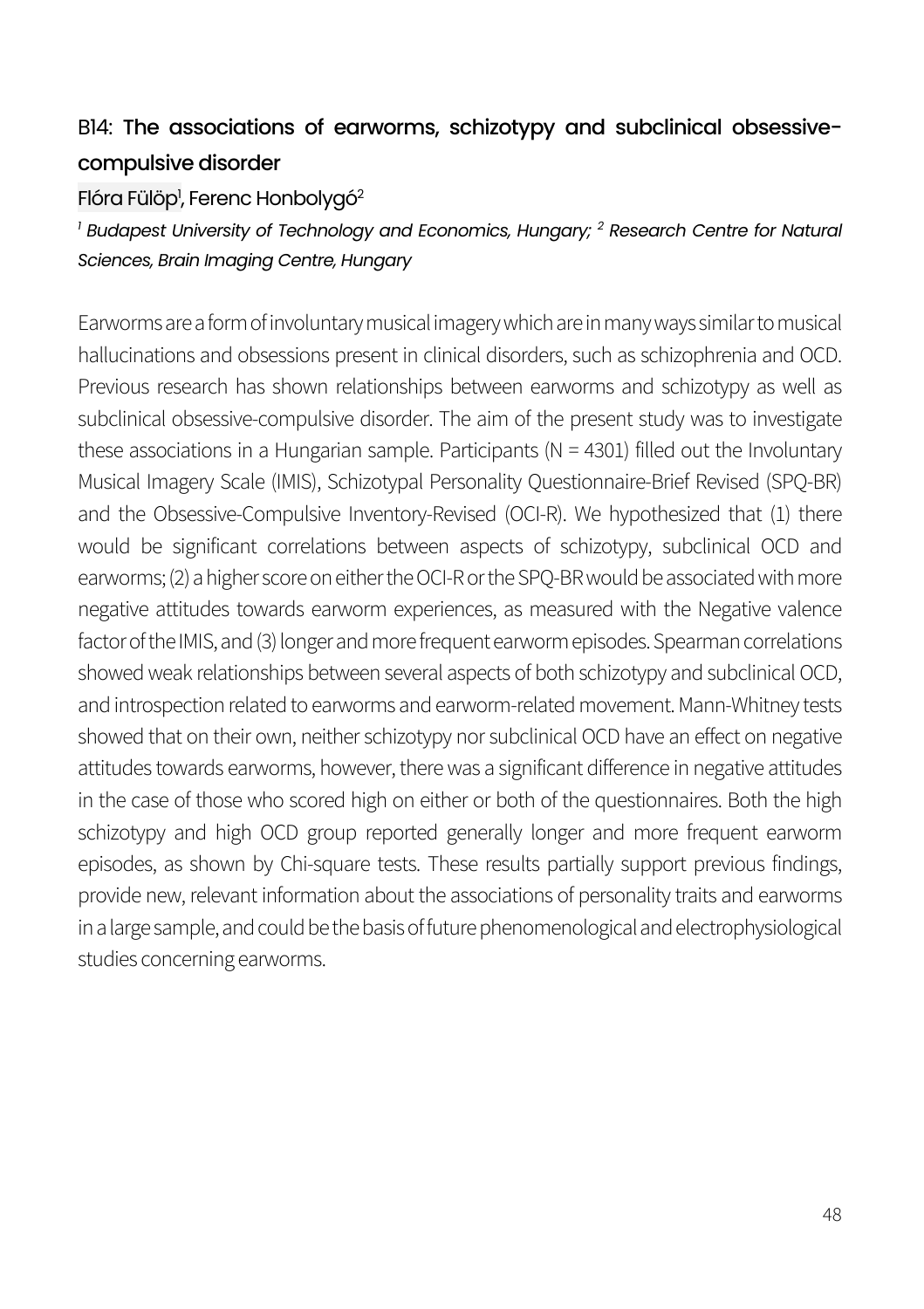## B15: Lateralized stimulus dominance in automatic processing: a visual mismatch negativity study

#### Nóra Csikós<sup>ı2</sup>, Béla Petró<sup>ı</sup>, Petia Kojouharova<sup>ı</sup>, Katalin Scheiling<sup>ı2</sup>, Zsófia Anna Gaál<sup>ı</sup>, István Czialer<sup>1</sup>

*<sup>1</sup> Research Centre for Natural Sciences; 2 Budapest University of Technology and Economics* 

The brain automatically and continuously monitors the visual space, and preattentively makes predictions based on the processed information. When an irregular event violates these predictions, the brain produces an event-related potential (ERP) component, the visual mismatch negativity (vMMN). It is not fully explained yet what happens when the brain needs to deal with more than one independent stimulus sequences simultaneously. We investigated the vMMN by applying a passive oddball paradigm by presenting diamond patterns to the lower left and right hemifields, while the participants had to perform a reaction time task. The diamonds' parallel sides alternatively vanished (OFF events) and reappeared (ON events), both serving as frequent (85%, standard) and infrequent (15%, deviant) stimuli too. We compared ERPs to standard and deviant stimuli to both OFF and ON events, and we found that vMMN emerged to the left-side stimuli mainly for the ON events and to the right-side stimuli mainly for the OFF events. The underlying brain activity was localized mostly to the contralateral side of the deviant events measured by the sLORETA source localization, though this laterality was stronger for the ON events. According to these results, the cognitive system is at least partially capable of dealing with two interwoven streams of stimuli by treating them not as a unitary, but independent events, and thus producing two distinct vMMNs.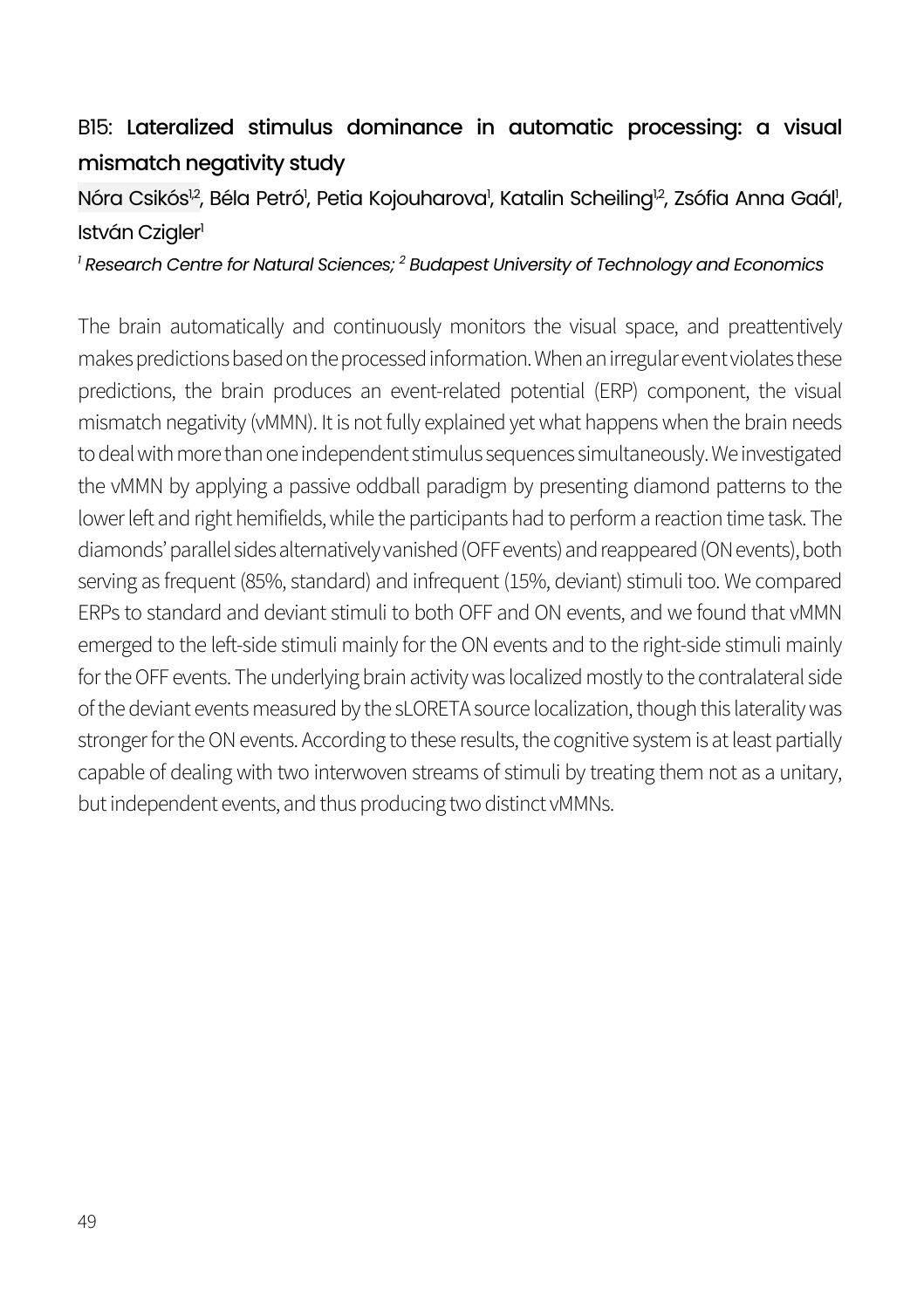#### B16: Maternal socio-demographic factors associated with joint attention in one-year-old infants – Results from the third wave of Growing Up in Hungary

#### Petra Ibolya Polgár, Melinda Pohárnok, Beatrix Lábadi *University of Pécs, Hungary*

Previous studies have suggested that the main precursors of joint attention development are either infant characteristics (age, temperament), maternal socio-demographic factors and caregiver-child attachment quality. This study's aim is to examine the relationship between maternal factors (socio-demographic status, emotional distress) and the development of joint attention (JA) in infancy. We hypothesized that higher socio-economic status and lower maternal emotional distress would positively contribute to one-year-olds' ability to initiate and respond to joint attention interaction. In the current study 247 mothers and their infants (mean age = 54,54; SD = 1,16) participated, they were selected from the Growing Up in Hungary birth cohort national study. We assessed mothers' mental health: symptoms of depression (Center for Epidemiologic Studies - Depression Scale /CES-D-8/) and generalized anxiety (Generalized Anxiety Disorder scale-2 /GAD-2/), as well as their socio-demographic backgrounds (age, education, relationship status, parity, family income, settlement type). The infants' JA characteristics were observed in twelve structured episodes (6 for Responding to Joint Attention and 6 for Initiate Joint Attention) in their home environment. According to the statistical analyses, older age of children, as well as higher maternal education level and family income positively contributed to the frequency of responding to joint attention. No significant relationship was found between joint attention and maternal emotional distress. By examining maternal socio-economic factors and subclinical emotional distress, our results point out that the development of one-year-old children's joint attention is influenced by infants' age, maternal education, and family income.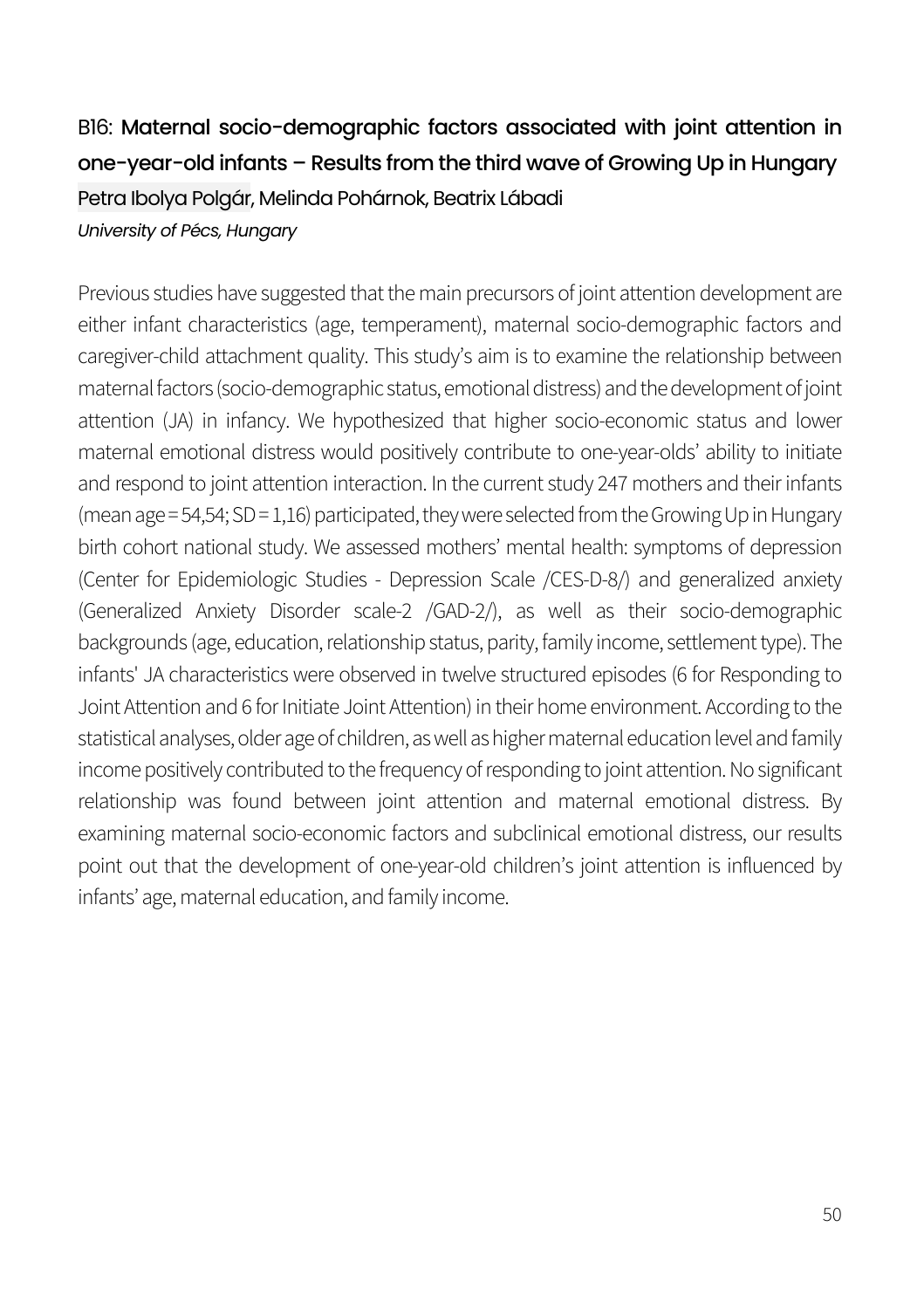## B17: Early childhood vigilance related to joint attention and executive function Beatrix Lábadi<sup>1</sup>, Nikolett G. Sándor<sup>2</sup>, Melinda Pohárnok<sup>1</sup> *<sup>1</sup> University of Pécs, Hungary; 2 Peter Pazmany Catholic University, Hungary*

This study aimed to investigate the relationship between attentional vigilance, joint attention and executive function in infancy. 247 one-year-old infants participated in the study, they were selected from the 'Growing Up in Hungary' birth cohort national study. The infants' joint attention characteristics were observed in twelve structured episodes (6 for Responding to Joint Attention and 6 for Initiate Joint Attention) in their home environment. We assessed the infants' attentional vigilance using the Early Childhood Vigilance Task and their executive function was measured by A-not-B task, simple inhibition task, and a visuospatial working memory task. The results indicated that infants' attention was significantly correlated with the performance of Responding to Joint Attention and the outcome of A-not-B task. The working memory performance measures did not link significantly to the attention outcomes. This is still the case when the analyses were adjusted for the caregiver's background (age, gender, SES, income). Attention performance in infancy is associated with the JA and inhibition.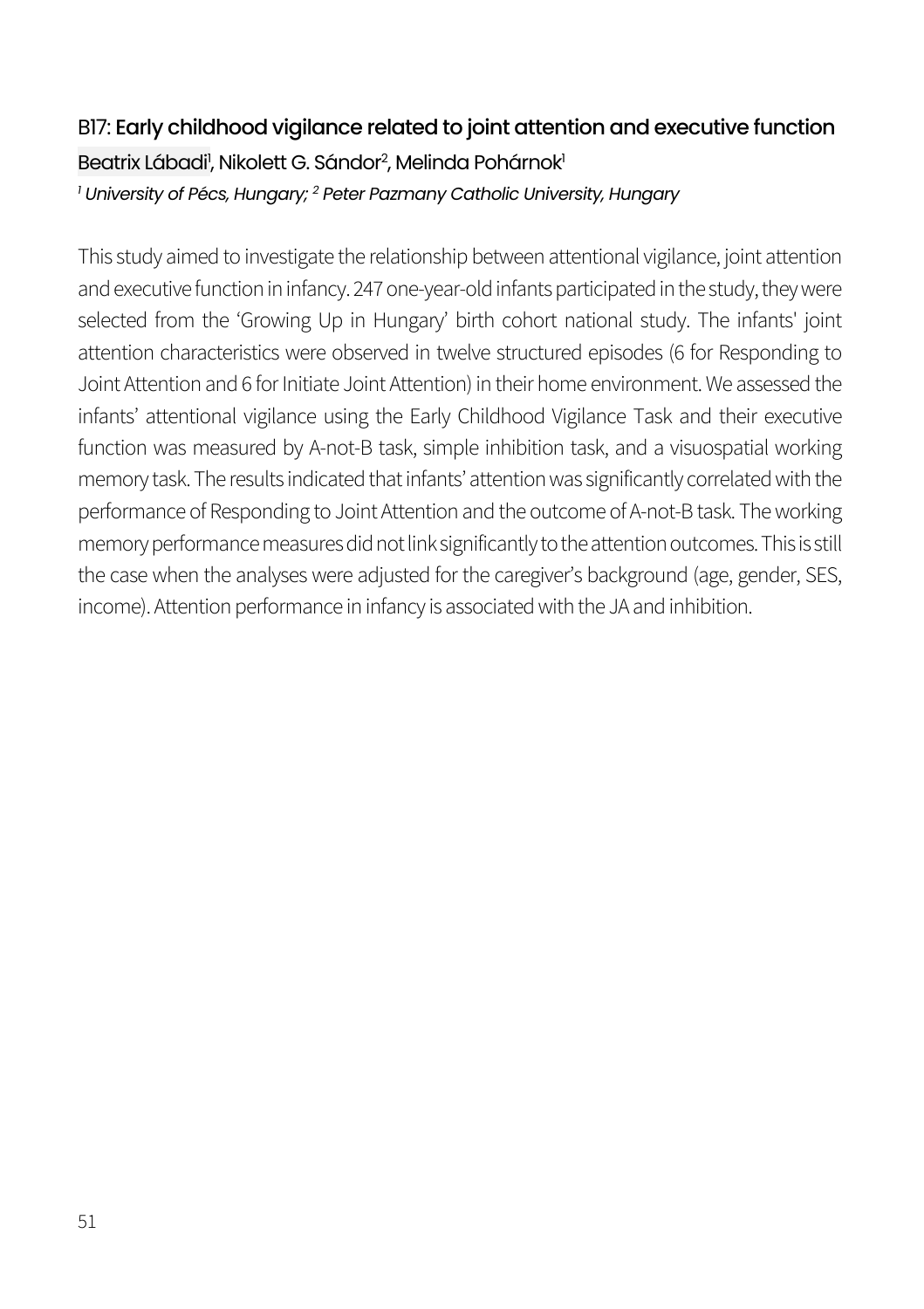# **Poster session**

## **C**

Saturday, 21 May, 10:00-11:30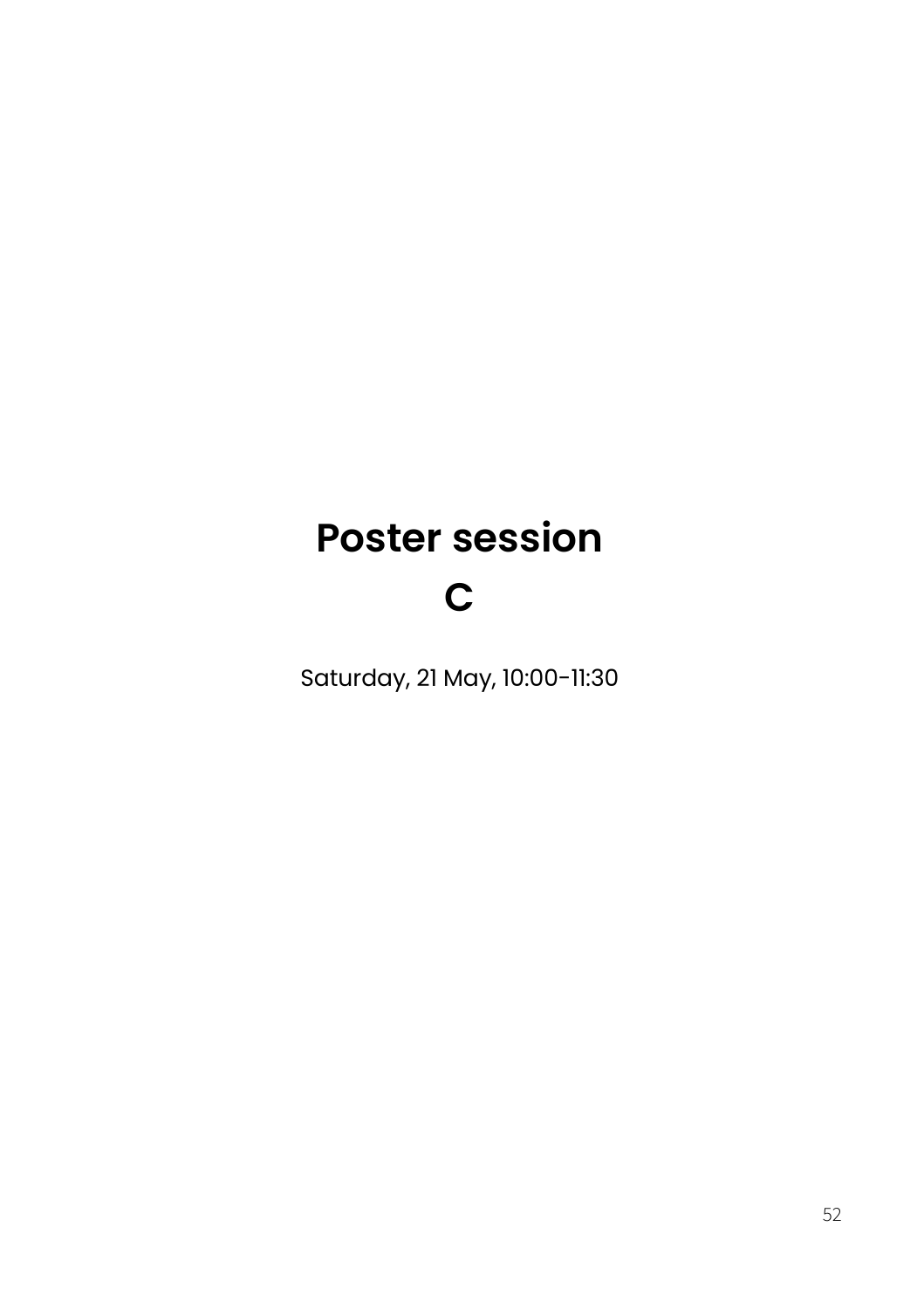## C01: Theory of Mind in teachers - Preliminary result from a neuroimaging study Jan Szczypiński, Marek Wypych, Artur Marchewka *Nencki Institute of Experimental Biology of Polish Academy of Sciences, Poland*

In all social interactions, we rely on our exceptional ability to understand the minds of others. This ability is the theory of mind (TOM), which allows understanding emotions, beliefs, desires, goals, and intentions of others. Most studies concerning TOM focus on children or clinical populations. The teacher-child relationship is thought to be crucial in education and it is related to students' academic achievements and classroom behavior. Thus, here we focused on TOM abilities in a group of primary school teachers.We tested differences between teachers (TC) and a control group (HC) in TOM abilities in relation to children and adults. We designed a task based on the Saxelab TOM localizer with false-belief stories regarding adults and children respectively. In the control conditions we used stories, which required representation of outdated or false content, but did not refer to mental states -false photos. The task comprised three conditions: adult beliefs, child beliefs and false photos. We recruited TC (n=24) and HC (n=11) who did not differ in years of education and the number of kids. At the behavioral level there were no between-group differences in accuracy. At the neuronal level, in adult beliefs + child beliefs > false photos contrast, we observed an increased activation in the right middle frontal gyrus and the right precuneus in the TC group, in comparison with the HC group. This difference was independent of the adult/child conditions. Increased engagement of the precuneus might correspond to increased mental imagery of beliefs of others. The middle frontal gyrus activity is engaged in working memory processes necessary for TOM. Thus, the observed between-group difference might reflect processes of maintaining information and representation of the protagonist's beliefs required for TOM imagining.

*The study was supported by the National Science Center grant PRELUDIUM (2019/33/N/HS6/02127, awarded to Jan Szczypiński)*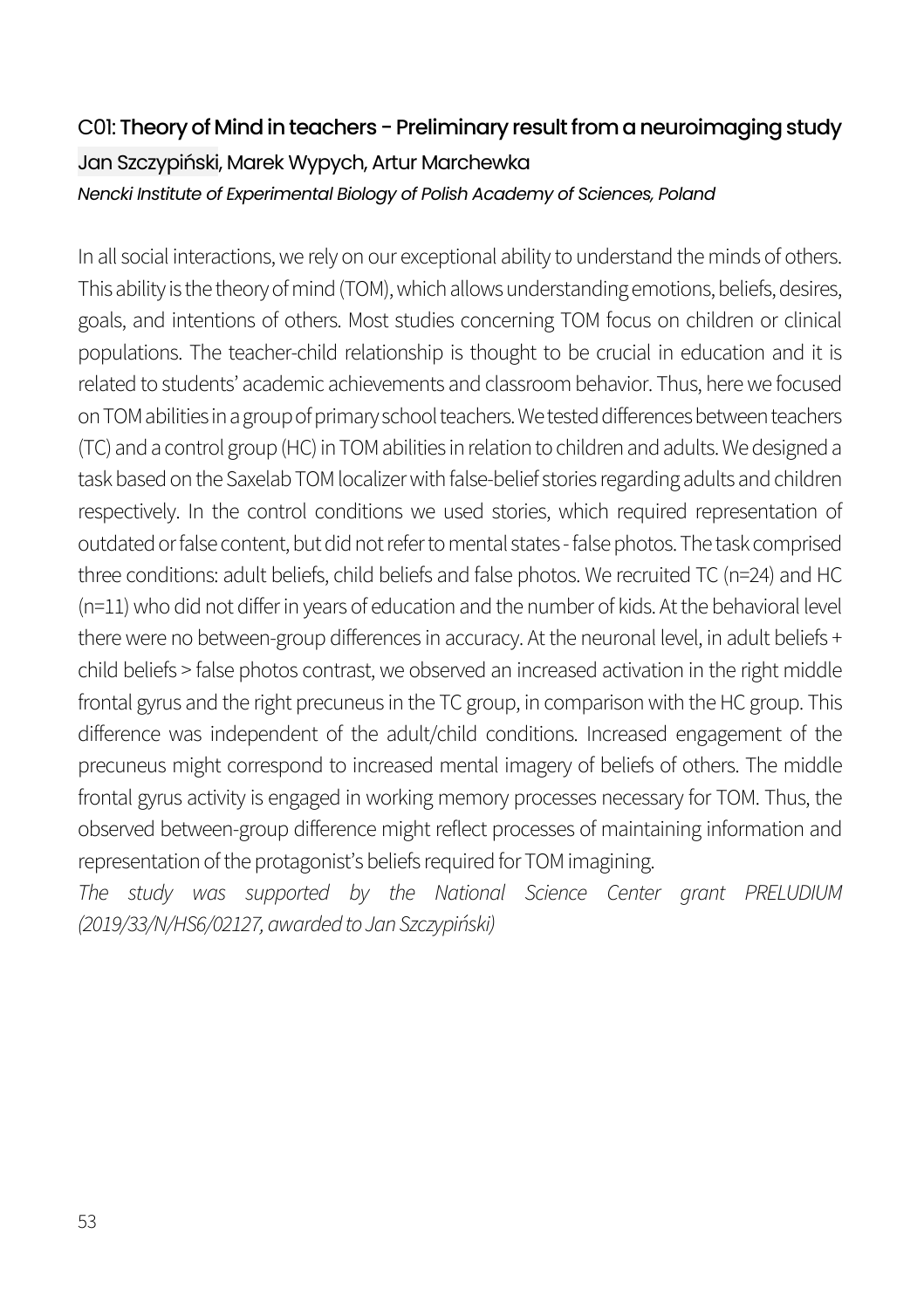#### C02: Are episodic representations in non-human animals hedonically valenced?

#### Johannes Mahr *Harvard University, US*

The debate about whether non-human animals can engage in 'mental time travel' has primarily centered on controversies regarding conceptual capacities and the experiential character of their event representations. From the perspective of animal welfare, however, these issues are secondary to the question of whether such representations are hedonically valenced: do other animals experience remembered and imagined pains as painful? Over the last 15 years, a plethora of findings from comparative neuroscience – primarily in rats – have emerged that are highly relevant to this question but have so far been largely ignored in the debate on animal mental time travel. Hippocampal place cells in rats instantiate so-called reand preplay of experiences. These replay events have been shown to be sensitive to reward and punishment information, to be involved in deliberative decision-making, to predict choice behavior, to be highly conserved across mammals, and to be associated with conscious mental imagery in humans. Here, I will argue that evidence from hippocampal simulation in rats together with some evolutionary considerations about the origins of the hippocampal memory system puts the burden of proof on those skeptical about hedonically valenced episodic thoughts in non-human animals. In light of this evidence, we should therefore assume that all animals with a homologous hippocampal architecture to rats (i.e., all mammals) can experience the hedonic valence of previous and anticipated pains and pleasures. On the one hand, this conclusion has consequences for questions surrounding the emergence of various metacognitive capacities such as reality monitoring. On the other hand, it has important implications for animal welfare: if animals can experience imagined and remembered pains and pleasures, the determination of welfare outcomes cannot solely be based on present stimuli but needs to consider past and future environments as well.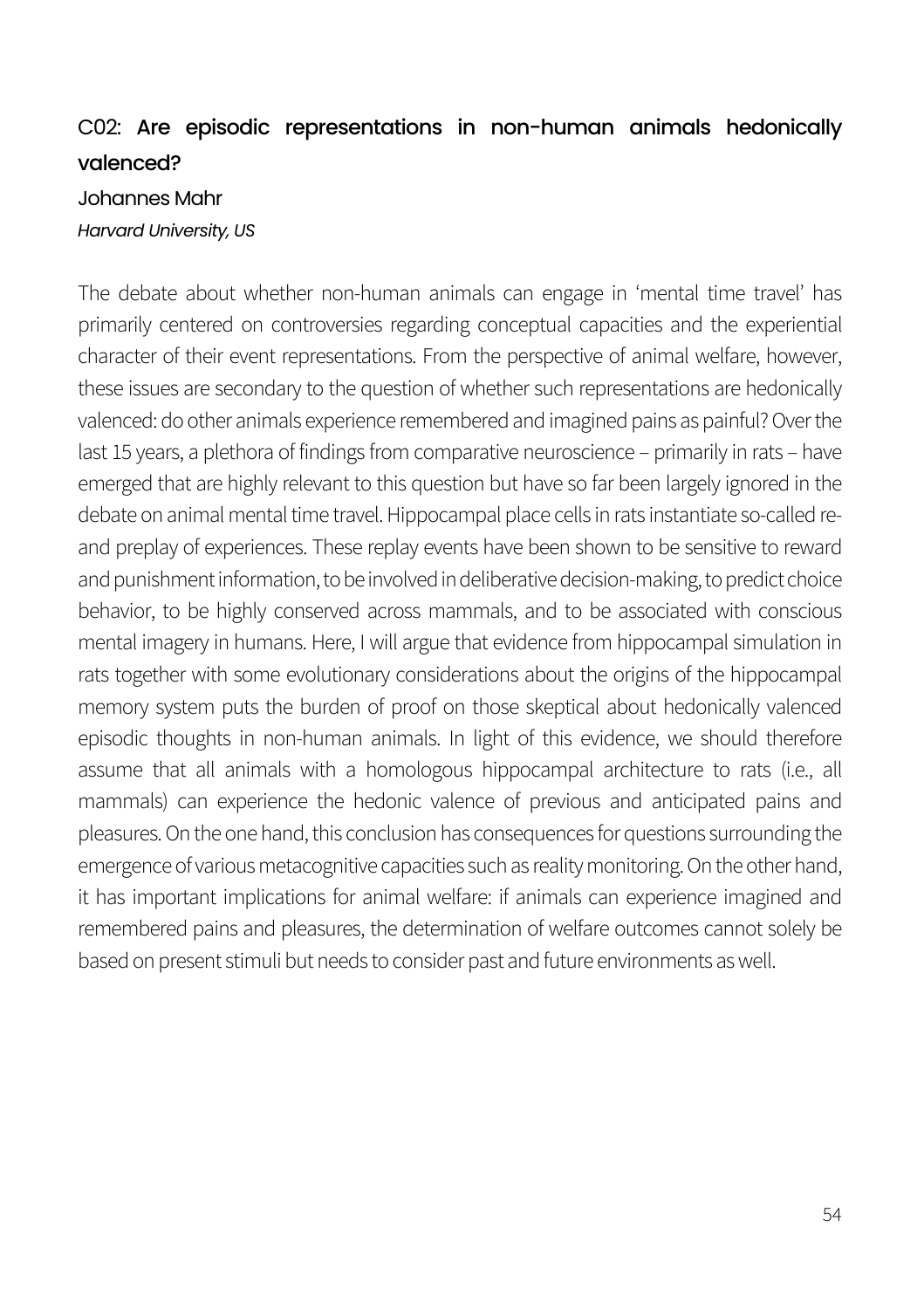## C03: Decoding ostension: the metacommunicative file Edoardo Vaccargiu

*University of Genoa, Italy; University of Neuchâtel, Switzerland*

Over the last decades, several studies brought attention to children's early involvement in ostensive communication, i.e., a form of communication relying on capacities to express and recognize communicative intentions. According to Csibra (2010), communicative intentions can be expressed through specific behavioural cues that are easily decoded by infants. Empirical studies suggest that preverbal infants are sensitive to such "ostensive cues", thus displaying an early ability to track others' communicative intentions. Furthermore, existing data support the hypothesis that ostensive behaviours generate interpretative bias in children, such as referential expectations (Senju et al., 2008), generalization of newly-acquired information (Egyed et al., 2013), and attitudes of epistemic trust towards communicators (Mascaro & Kovács, 2022). From a theoretical perspective, these findings raise the question of how to conceptualize the representational apparatus which underlies early recognition of communicative intentions. Here, I propose that this process can be described through the notion of metacommunicative file. My proposal draws upon a recent hypothesis in developmental research, according to which children's disposition to be biased by others' mental states might be underpinned by flexible structures admitting placeholders for underspecified propositional contents (Kovács, 2016). Analogously, I describe metacommunicative files as representational structures made up of two variables, one for the agent acting with communicative intent, the other for the content conveyed through an ostensive act of communication. Crucially, the computation of these variables can be procedurally and temporally distinguished, thus allowing for the content variable to be provisionally tagged by a placeholder and to be filled afterwards.By providing some scenarios that exemplify the dynamic functioning of this new theoretical construct, I propose to describe infants' decoding of ostensive cues as the setting up of a metacommunicative file that is bonded to the communicator, and whose informative content is left underspecified or is computed later by further cognitive effort.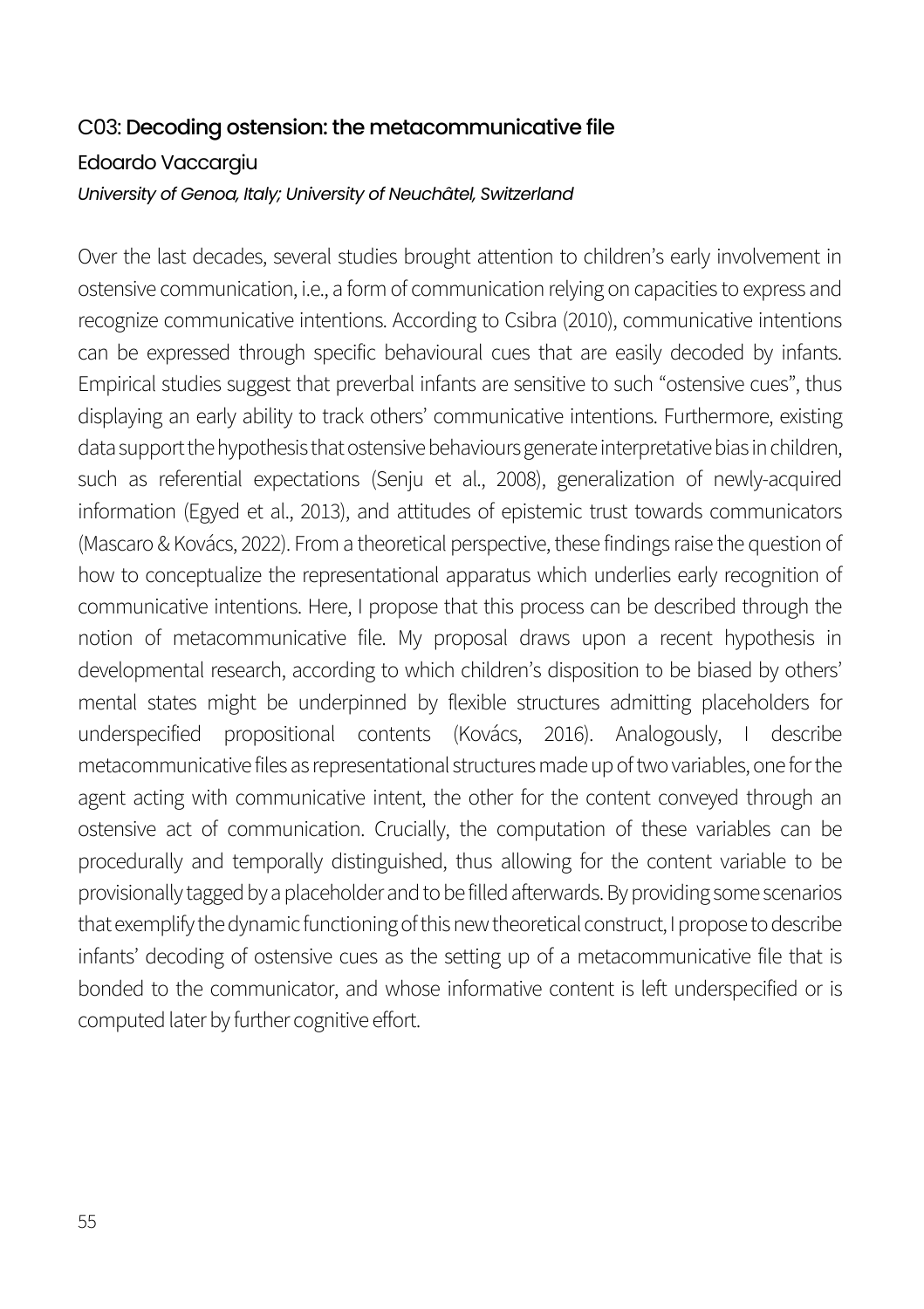### C04:Role of emotions in motivating climate action -Insights from a qualitative study in Poland

Zaremba, D., Kulesza, M., Herman, A., Marczak, M., Kossowski, B., Budziszewska, M., Michałowski, J., Klöckner, C. A., Marchewka, A.\*, Wierzba, M.\* *Nencki Institute of Experimental Biology, Poland*

Emotions can function as powerful drivers of many pro-social behaviors, including climate action. Numerous studies investigated whether particular emotions - such as anger, anxiety, sadness or hope - predict pro-environmental intentions and behaviors. However, there is still not enough clarity regarding conditions under which confrontation with climate-related emotions results in long-term behavioral change. Thus, one of the aims of our study was to investigate how various emotions motivate individuals towards the adoption of a climatefriendly lifestyle and engagement in climate action. We conducted 40 semi-structured interviews with Polish residents, who self-identified as concerned about climate change. The majority of them adjusted their lifestyles to their pro-environmental values and participated in individual or collective efforts to mitigate climate change. Interviewees reported experiencing shame, guilt, pride, and hope among the emotions that motivated their lifestyle change the most. Emotions that inspired their collective climate action were anger and joy of working together towards a common goal. In general, participants' emotional responses to various aspects of climate change were predominantly negative but they were also described as complex, alienating, intense, conflicting or intertwined. Participants spoke about the need to regulate these overwhelming emotions, which discouraged action and led to apathy. They also used various coping strategies to break through the initial shock and hopelessness resulting from the realization of the inevitable dangers of climate change. In summary, based on thick data on the emotional experience of climate change collected in this study, we analyzed the complex links between climate change emotions and pro-climate behaviors. In addition, we discuss coping strategies people use to regulate the intensity of experienced emotions and the focus of related cognitions, in order to sustain motivation for climatefriendly behaviors. Results from this qualitative, exploratory study can inspire further quantitative research on how emotions experienced in "real life" impact pro-environmental behavior. Furthermore, insights regarding successful coping strategies can inform therapeutic practice on how to effectively support climate activists.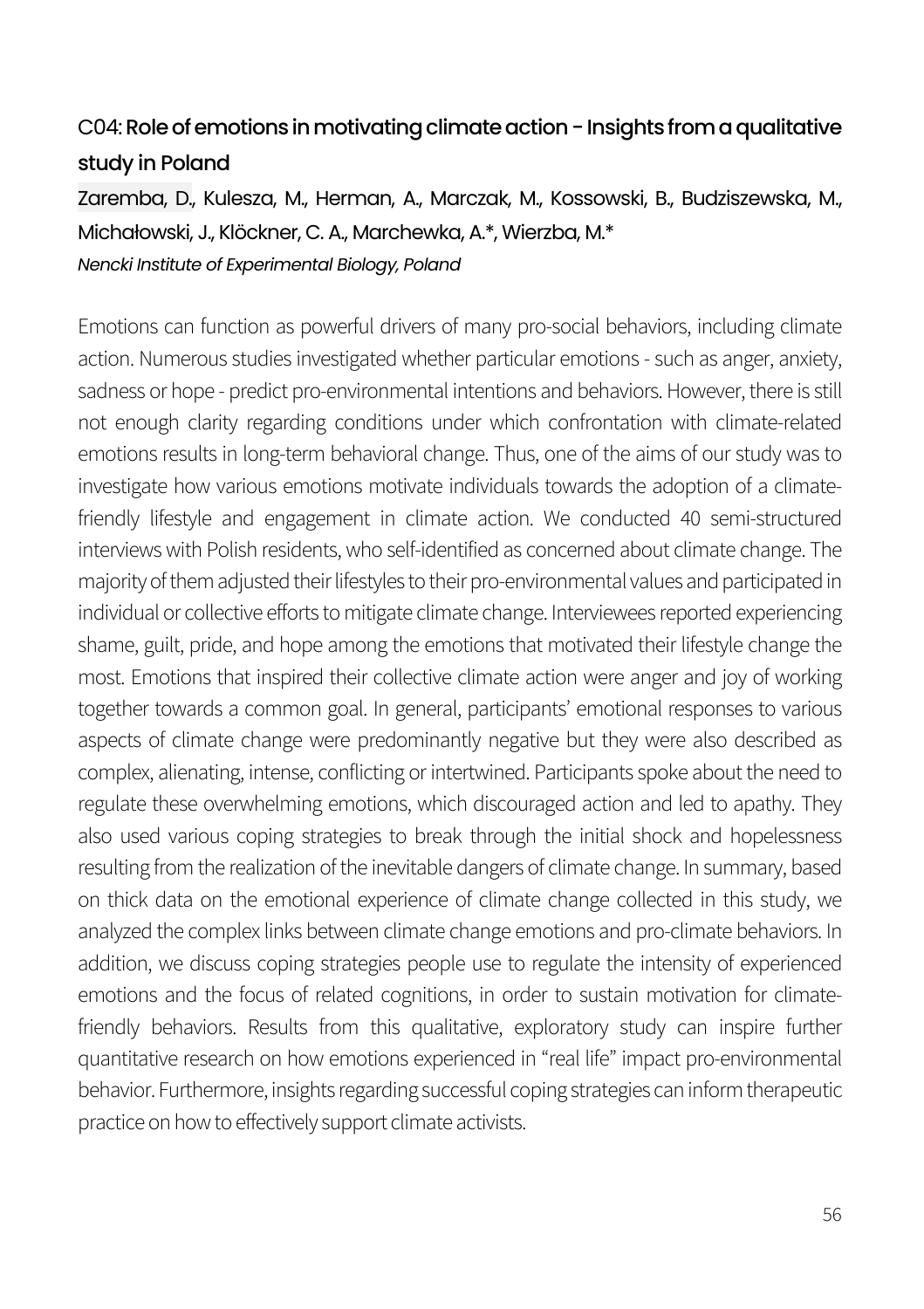## C05: Blending into the Crowd: Electrophysiological Evidence of Gestalt Perception of a Human Dyad – a replication study

#### Karima Mersad

#### *Université de Paris, France*

Human faces and bodies are environmental stimuli of special importance that the brain processes with selective attention and a highly specialized visual system. Studies showed that the human brain also has dedicated networks for perception of pluralities of human bodies in synchronous motion or in face-to-face interaction. Here sought to replicate, with different stimuli, our recent finding revealing that two human bodies that are merely in close spatial proximity are automatically integrated into a coherent perceptual unit (Mersad & Caristan, 2021). As in the initial experiment, we used an EEG frequency tagging technique allowing the dissociation of the brain activity related to the component parts of an image from the activity related to the global image configuration. We presented to participants images of two silhouettes flickering at different frequencies (5.88 vs. 7.14 Hz). In our preliminary results (10 participants), clear response at these stimulation frequencies reflected response to each part of the dyad. An emerging intermodulation component (7.14 + 5.88 = 13.02 Hz), a nonlinear response regarded as an objective signature of holistic representation, was significantly enhanced in the (typical) upright relative to an (altered) inverted position. The inversion effect was higher for the intermodulation component than for the stimulation frequencies (although the difference did not reach significance), suggesting the presence, in the current replication experiment, of the trade-off initially observed between the processing of the global dyad configuration and that of the structural properties of the dyad elements. Hence the perception of the human form might be of a fundamentally different nature when it is part of a plurality.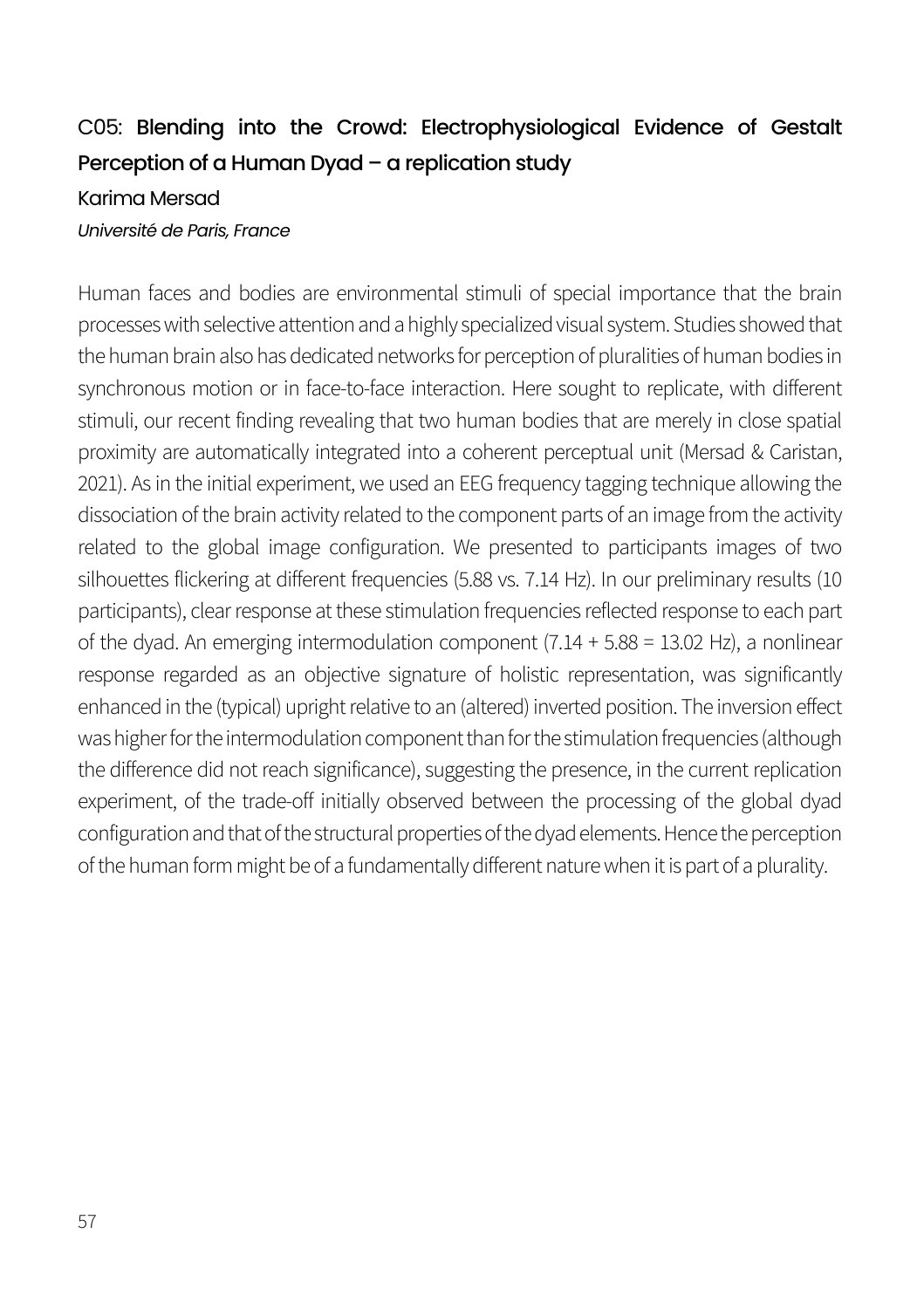## C06: The effect of face masks on emotion recognition, and its relation to negative affections and interpersonal reactivity

Boróka Gács, Judit Fekete, Anita Deák, András Matuz *University of Pécs, Hungary*

Introduction In addition to the positive health effects, wearing different types of masks can pose several problems such as difficulties on emotion recognition and elevated anxiety. Thus, we conducted a pilot study in which we investigated the effects of face masks on emotion recognition mediated by emphatic skills on negative and positive emotional content. We also investigated the relationship between anxiety, depression, stress, and the degree to which the mask-wearing individual is disturbed by wearing the mask.

Methods **Data was collected in within-subject design using an online questionnaire.** Our study consisted of two parts, with one month between each part. A total of 71 participants completed both questionnaires. The study used a total of 21 images of emotional states presented by actors, selected with the help of an independent group of experts. The respondents were asked to identify faces expressing different emotional states, on which masks were constructed in the first round, while in the second round the same faces were presented without masks. In addition, we asked the respondents to complete the 21-item Depression Anxiety and Stress Scale (DASS-21) and the Interpersonal Reactivity Index (IRI).

Results A significant difference was found in the number of correct matches between masked and unmasked condition and between images with positive and negative meanings: respondents gave more accurate matches for images without a mask and images with a positive connotation. In addition, only the fantasy factor of IRI showed a positive significant correlation with the hits of masked faces. DASS-21 showed strong positive correlations with the subjectively perceived distracting nature of the mask. Finally, no relationship was found between DASS-21 and the ability to recognize emotions in masked and unmasked images. Based on the results of our pilot study, we are planning to continue our research by measuring emotion recognition through reaction time.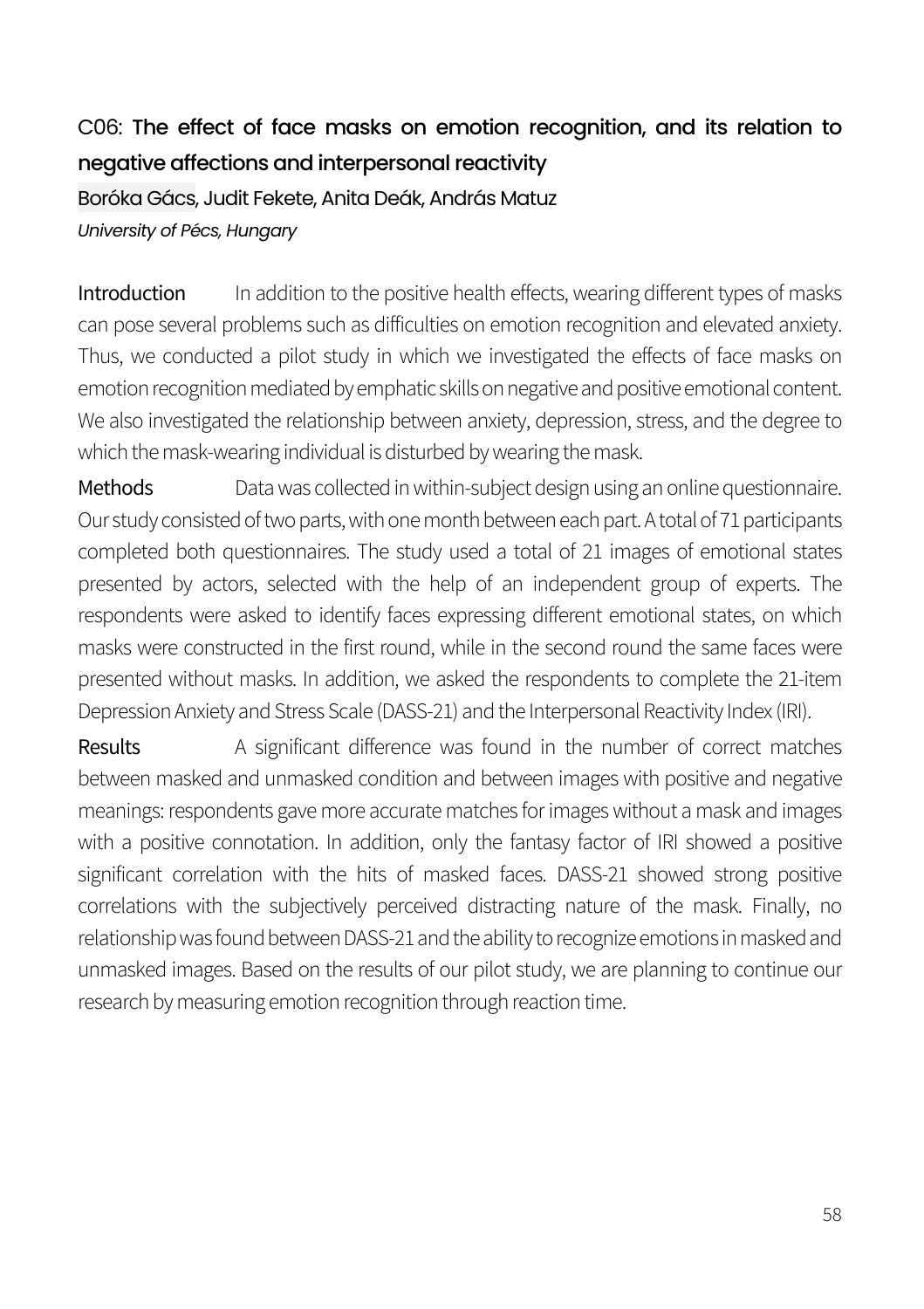## C07: "Emma locked the door, dropped the luggage and looked at the big pile of dirty dishes on the kitchen table…" Personal and Cultural Impact on a Reader's Emotional Situation Model

Angela Brunstein<sup>1</sup>, Joerg Brunstein<sup>2</sup>, Martin Rosenstock<sup>1</sup> *<sup>1</sup> Gulf University for Science and Technology, Kuwait; 2 Resilience Studies, Germany*

Stories invite readers to experience their own emotions in a new setting. Therefore, a reader's situation model on the story most likely includes atmosphere of the story and the main character's emotions as a record of what happened before and as a prediction of what might happen next. This study investigated the interaction between a reader's emotional attitudes and their cultural stereotypes when listening to very short stories, for example for happy holidays and boring waiting time in governmental offices. Twenty German and twenty Kuwaiti participants listened to 21 narratives with different topics (family and friends; Christmas; Ramadan; work duties; hectic situations; visits to governmental offices) with their electrodermal activity (EDA) recorded and their experienced emotion and attitudes reported after processing all stories. As expected, we found stronger emotions recorded and reported for own holidays (Christmas in Germany and Ramadan in Kuwait) than for unfamiliar holidays. More interestingly, for homogenous cultural stereotypes, readers seem to override their personal attitude – their (hated) family gatherings are perceived as happy as everybody else's. In contrast, with more ambivalent cultural perceptions, readers' personal attitudes have a stronger impact – waiting rooms become even more awful than everybody else's. This illustrates that readers integrate both general public perceptions and their own experience when reading narratives. Therefore, the same story can activate very different emotions depending on the reader's personal experience and their general knowledge of emotional settings reported in the narrative.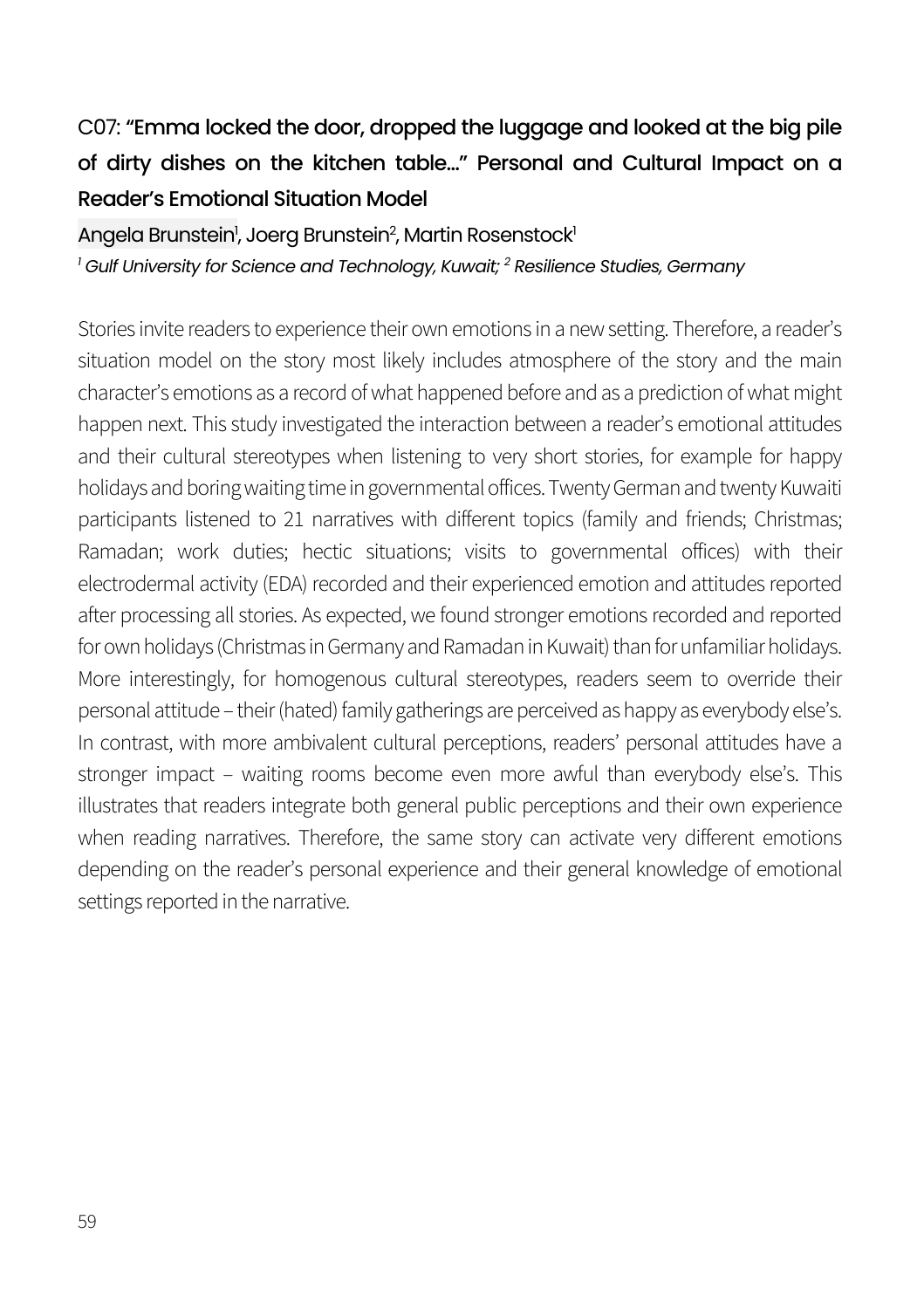## C08: Autonoetic Consciousness: a novel method of capturing the subjective experience of memory recall and future thinking

Andreea Zaman, Caroline Catmur, Charlotte Russell *King's College London, UK*

Autonoetic Consciousness (AC) allows us to represent our 'self' during mental time travel and to re-experience past events and pre-experience our future. There has been much variability in the measurement of AC, with researchers using various methods to tap into this higher-order process. We developed a new methodology to capture AC during memory recall and future thinking by a) comprehensively compiling all the previously used questions and scales to measure AC, together with new items measuring effort, event meaning & valence, and b) using natural language processing. In Study 1, after piloting, 202 neurotypicals (age 18–35) narrated autobiographical childhood & recent memories and near & far future events online. After each event, they completed our novel AC questionnaire (ACQ) to identify and quantify their experience when remembering and imagining these events (e.g., How vivid was the event you remembered/imagined?). Factor analysis revealed informative differences between the type of event re-or pre-experienced. For example, the vividness item emerged while imaging future events but not while remembering past events. We could demonstrate that the language participants use to describe the past and future events correlate with ACQ scores using Natural Language Processing. In Study 2, 123 participants encoded a day out in a London video event. We were able to link AC with objective memory performance, at recall, only in the group of participants informed this was their event–as opposed to the other group who were told it was someone else's event. As the subjective sense of recall is impaired in clinical groups and healthy ageing, our novel measure is of potentially broad interest to accompany memory questionnaires to tap into autonoetic consciousness.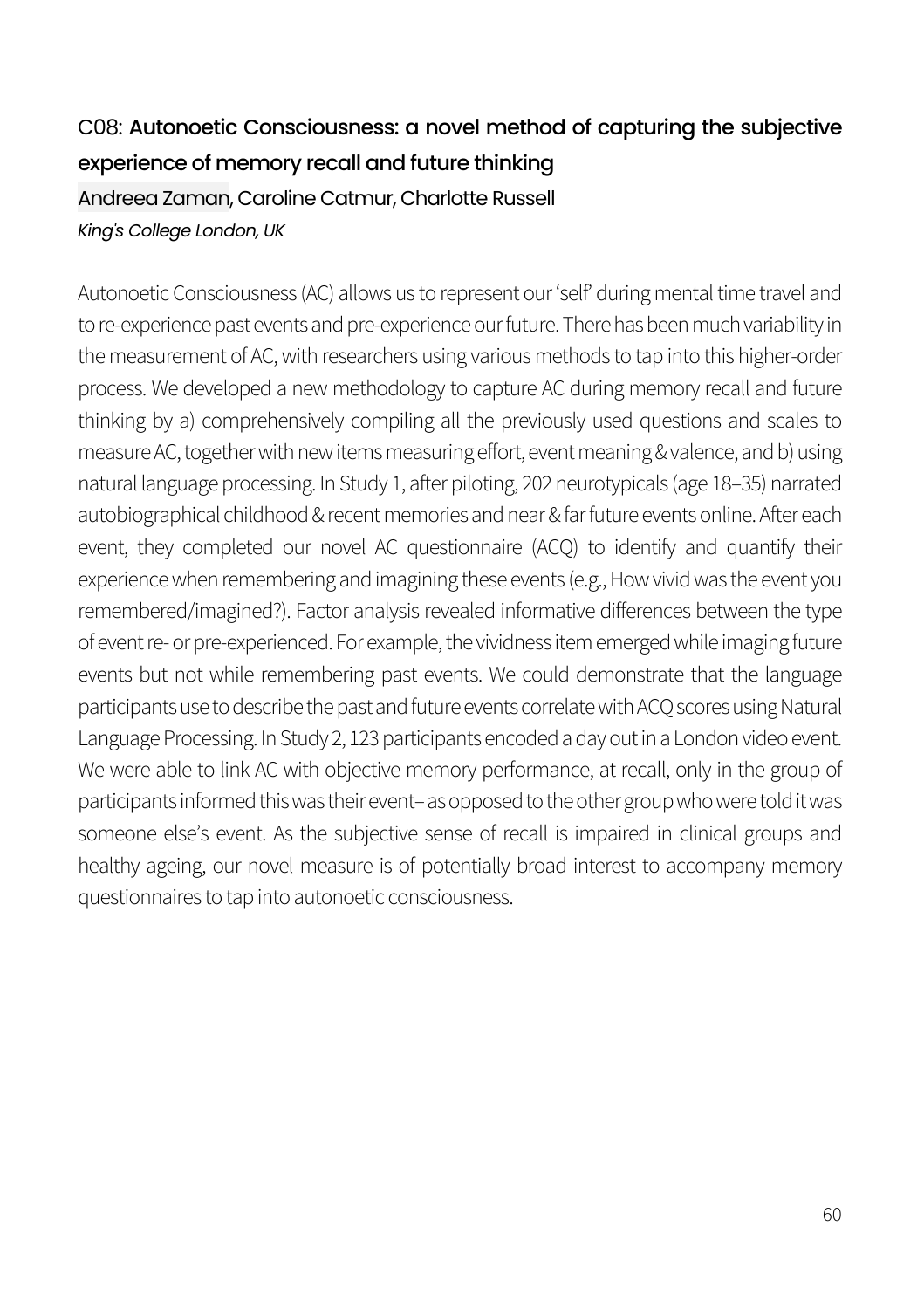## C09: The relationship between burnout, empathy, cognitive emotion regulation strategies and mental wellbeing among emergency department workers

Krisztina Pálfi, András Deák, Boróka Gács *Medical School, University of Pécs, Hungary*

Introduction Healthcare workers are exposed to high physical, mental and emotional stress, a leading cause of burnout. Occupational stress has a direct, negative impact on healthcare workers, the healthcare system, as well as on the patients. The aim of this study is to explore the relationship of burnout with empathy, occupational stress, emotion regulation and wellbeing among ER workers.

Methods A cross-sectional research was conducted with the participation of 159 ER workers. Emotion regulation was assessed with the Cognitive Emotion Regulation Questionnaire (CERQ). Burnout and wellbeing were measured with the Maslach Burnout Inventory (MBI-HSS) and the WHO-5 Well-being Index (WBI-5). Depressive symptoms, anxiety, stress and empathy were examined with the Depression, Anxiety and Stress Scale (DASS-21) and the Empathy Quotient¬¬-10 (EQ-10) questionnaire. Linear regressionwas used to analyse the data.

Results Mild symptoms of depression, anxiety and stress are present (DASS-21) with moderate levels of emotional exhaustion and depersonalisation (MBI-HSS) among the participants. The overall wellbeing (WBI-5) is better compared to the Hungarian average. Empathy shows significant negative correlations with depersonalisation and personal accomplishment. Rumination, blaming others and catastrophising are associated with depersonalisation and emotional exhaustion. Results indicate that rumination and catastrophizing increase the risk of burnout, while positive reconstructing and empathic skills appear to be protective factors against burnout.

Conclusions Organisational interventions to reduce stress and burnout of healthcare workers, targeting cognitive emotion regulation strategies and empathic skills are vital for building an enhanced patient care system.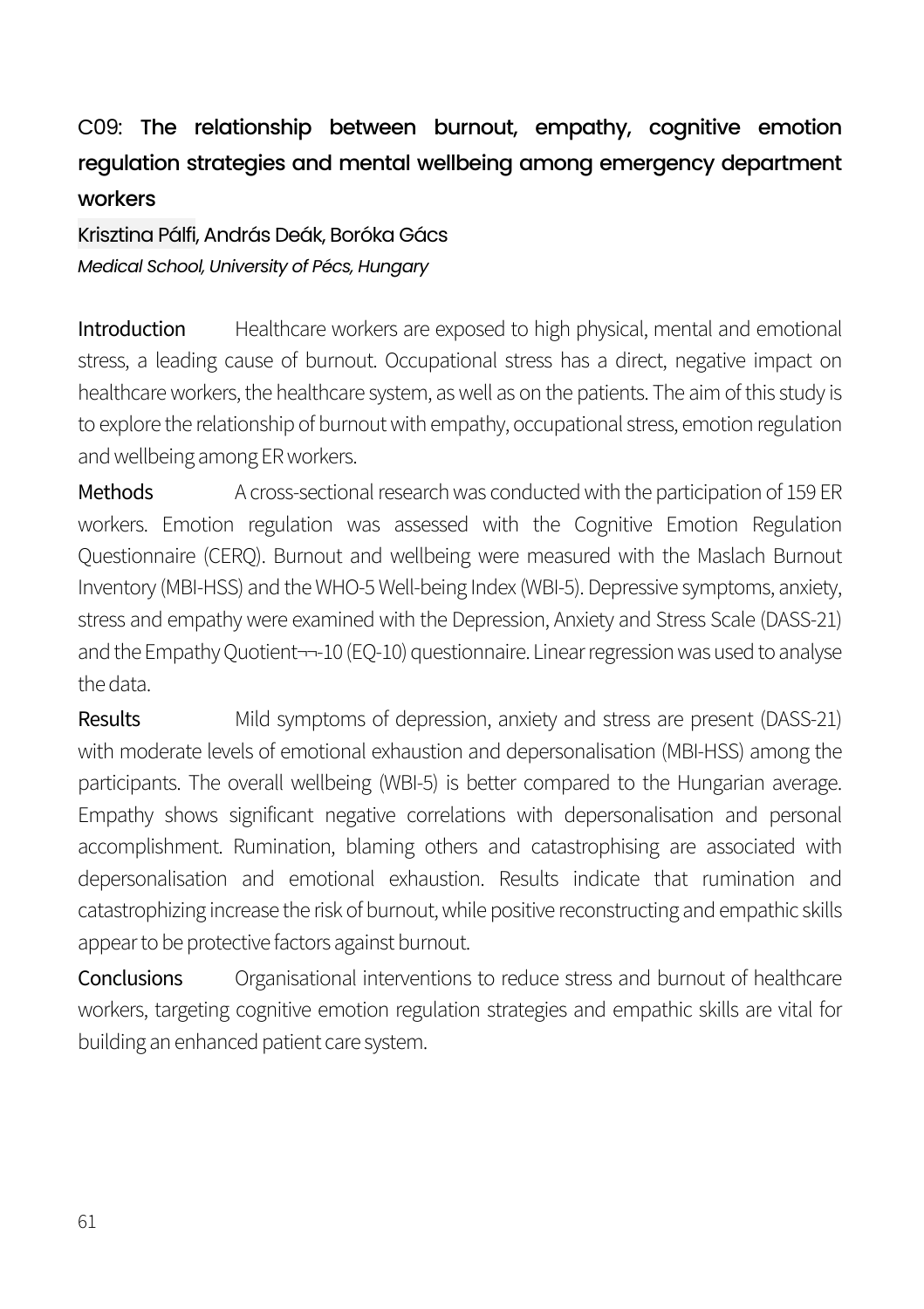#### C10: Recipe for a Good Meme: Cognitive and Emotional Effects on Internet Meme Evaluation

#### Samrawit Ayele<sup>1</sup>, Luca Cecchetti<sup>1</sup>, Rolf Reber<sup>2</sup> *<sup>1</sup> IMT Lucca, Italy; 2 University of Oslo, Norway*

What are the ingredients that make a good internet meme? Internet memes are usergenerated digital artifacts that permeate through social media platforms. Every day, millions of people are viewing, creating, liking, and sharing these powerful communication vehicles. However, these emotional stimuli have gone largely unnoticed in the cognitive sciences. Our goal is to validate a large database of internet memes and operationalize them in a way that is useful for emotional researchers. We have collected 300 user-generated internet memes including text-only, visual-only, and multimodal memes from social media platforms. To investigate what determines the aesthetic evaluation of internet memes, each participant will be presented an online survey with 15 memes. First, they will evaluate each meme from one to five stars, including half-steps. Then, they will judge features like humor, aptness, incongruity, prototypicality, truthiness, ease of processing, and level of understanding using a slider scale. A similar scale will be used to measure the intensity of elicited emotions from 15 categorical emotions (e.g., amusement and confusion). Finally, we will ask participants to write their understanding of the meme and if they would like/share it on social media. In a preliminary study using mixed effect modeling on 15 randomly rated memes (N=49 Americans sampled online, 13 M, 30 F, 6 NB), we observed that humor (F(1,668.53)=46.7: p<0.001), aptness (F(1,668.53)=429.2: p<0.001), and prototypicality (F(1,669.53)=25.2: p<0.001) had positive effects on overall liking. We also found that aptness (F(1,663.55)=59.2: p<0.001) and humor (F(1,665.76)=102.1: p<0.001) had positive effects on understanding. While amusement  $(F(1,656.1)=129.3: p<0.001)$  had a positive effect on overall liking, anger  $(F(1,651.4)=10.5:$ p<0.01), confusion (F(1,656.30)=35.7: p<0.001) and frustration (F(1,636.35)=8.3: p<0.01) had a negative effect on evaluations. This validated database will serve as the foundation for future emotional research on internet memes, including psychophysical measures of understanding and affect.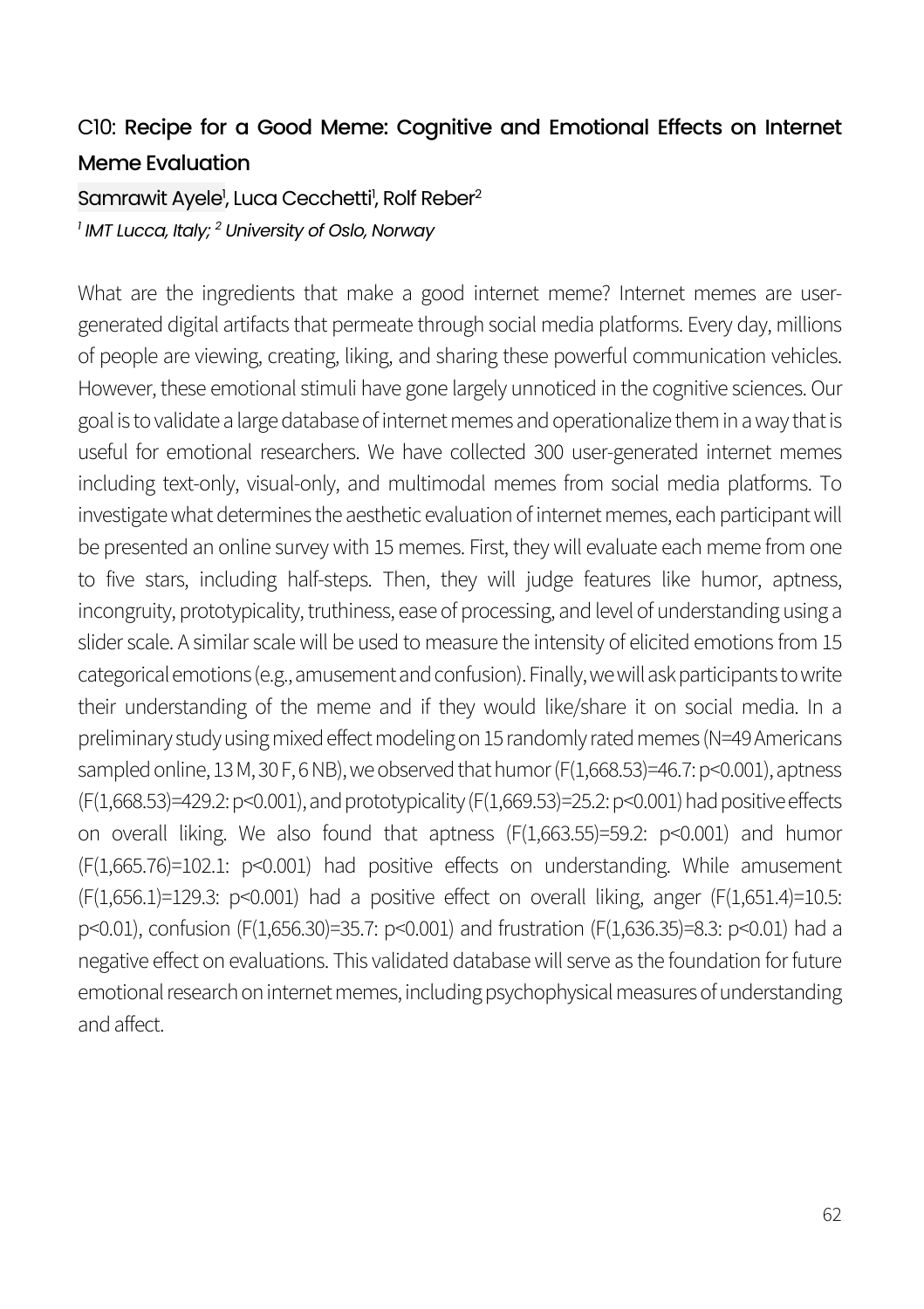## C11: The effect of emotions on counterfactual thinking in 5 to 7-year-old Children

#### Ria Genrich, Frauke Hildebrandt, Caroline Wronski *University of Applied Sciences Potsdam, Germany*

Counterfactual thinking (CFT) refers to mental processes which simulate a reality that is counterfactual to the real world. Classic examples for these kinds of thoughts are "what-if" scenarios. CFT has been shown to be closely related to causal thinking and Theory of Mind, but also to emotional evaluation of events. Recent studies found that children perform better at CFT-tasks if these were connected to negative emotions. For example, if children were presented with a story involving negative emotions of the protagonist, they performed better at a following CFT task than if they were presented with a neutral version of the story (Nakamichi et al., 2019). It remains unclear whether counterfactual thinking in young children is particularly supported by negative emotions or by emotions in general. Building on paradigms used by Nakamichi et al. (2019) and Rafetseder & Perner (2018), we examine whether this effect of emotions on CFT shows only in connection to negative emotions or if positive emotions have a similar effect. We present 5 to7-year-old children with three stories containing different emotions and a following CFT-task related to the events in the story. First results will be discussed.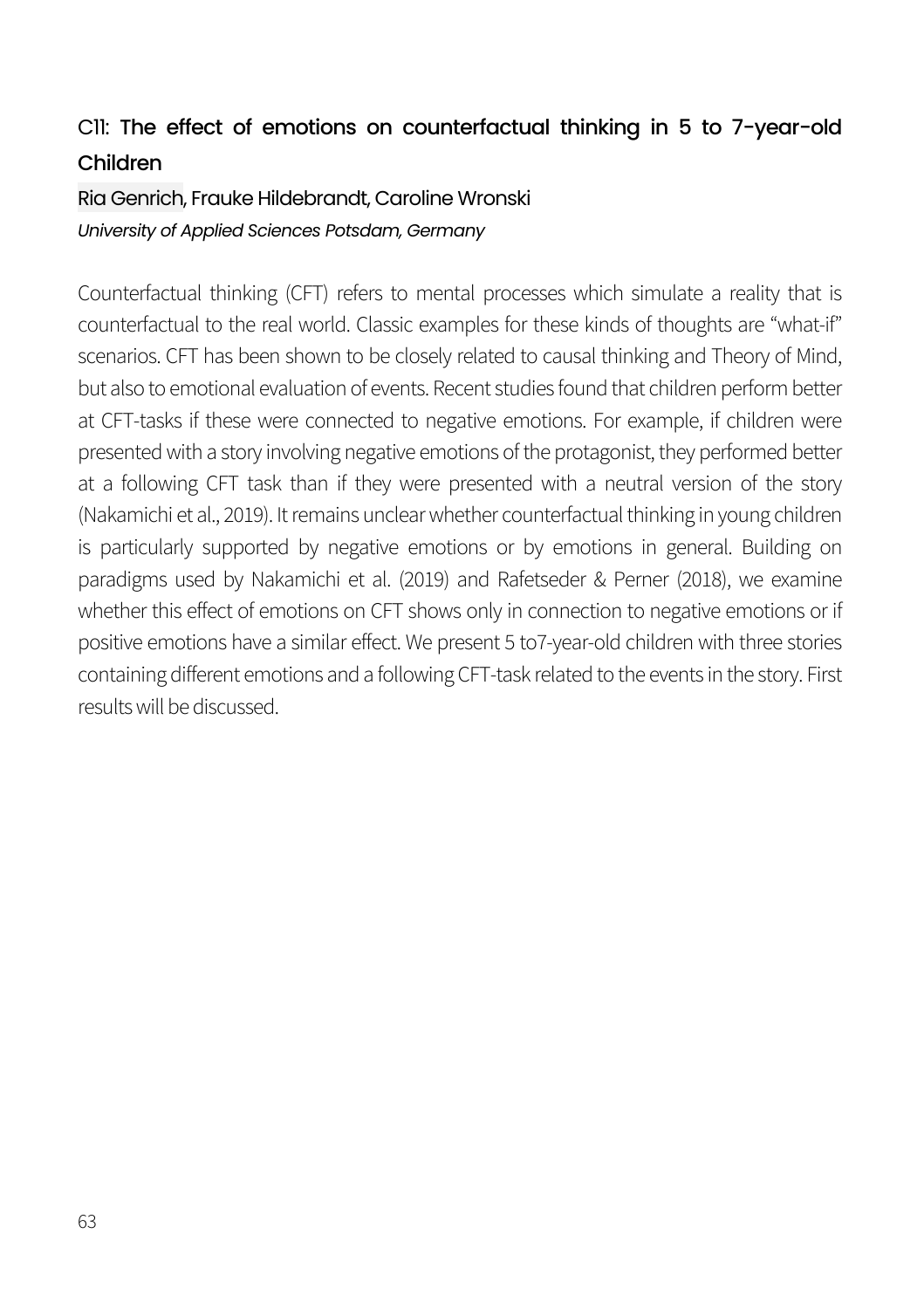#### C12: Automated recognition of emotions based on images of facial expressions

#### Robert Berszan, Krisztian Buza

*Sapientia Hungarian University of Transylvania, Romania*

Personal computers are involved in various cognitive science studies, e.g. to measure human subjects' preferences or response times quantitatively. While the subjects' emotions may be essential to explain the observations, objective assessment of emotions in such studies is inherently difficult. However, state-of-the-art computers are equipped with cameras that could be used to capture an image of the subject's face based on which her/his emotions may be recognized automatically which may provide objective assessment of emotions in largescale studies. In order to take the first steps into this direction, we considered a publicly available image dataset (https://www.kaggle.com/debanga/facial-expression-recognitionchallenge) and compared distance-based machine learning techniques for the automated recognition of the emotions. In the dataset, each image shows the face of a human subject and it is annotated with one of the following emotions: angry, disgust, fear, happy, sad, surprise and neutral. Besides considering well-known distance measures, such as Euclidean distance, Manhattan distance or cosine distance, we used dynamic time warping (DTW) in a genuine way to compare the images of facial expressions and to recognize emotions. In all the cases, we obtained promising results that are significantly better than random guessing.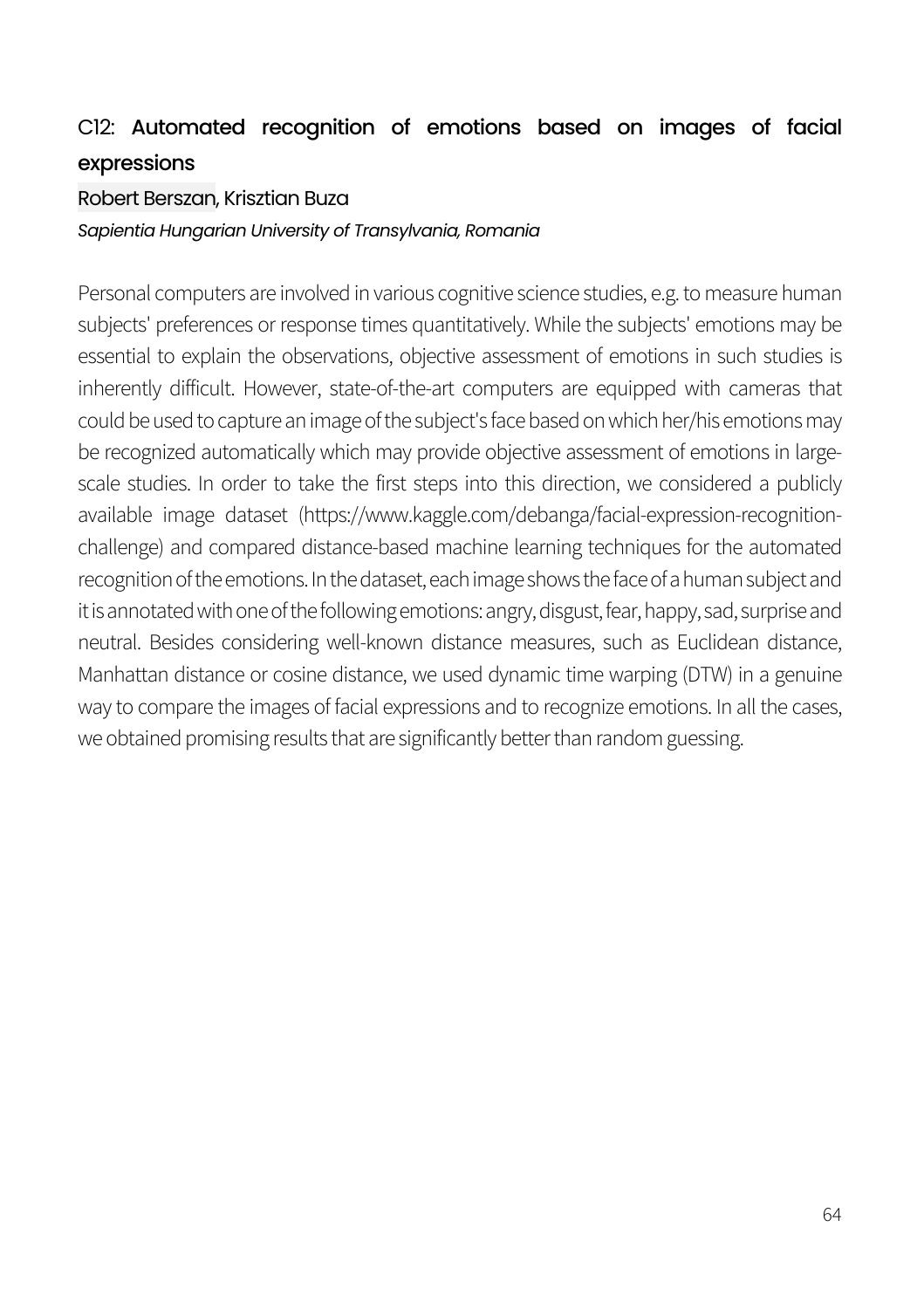## C13: Epistemic Emotions and the Exploration of Belief Popularity Stanka A. Fitneva<sup>1</sup>, Michael Slinger<sup>2</sup> *<sup>1</sup> Queen's University, Canada; 2 Dalhousie University, Canada*

Epistemic emotions, such as surprise and curiosity, affect learning and exploration. Specifically, beliefs held with high confidence elicit high levels of surprise and curiosity when proven wrong. In turn, these emotions lead to searching for more elaborative details about the belief topic. Yet, curiosity is a multifaceted individual trait, with people varying in their propensity to orient towards the pleasure of discovery (I-Type, Litman 2008) and the alleviation of information gaps (D-type). The present research examined the contribution of situationally triggered epistemic emotions and trait-level curiosity to the gathering of information about how widely a belief is held in the population. Belief popularity is important because of its implications for social affiliation and learning. After answering a trivia question and indicating how confident they were, participants were shown an answer submitted by another participant, reported their surprise and curiosity, and then were given the option of seeing up to three responses from different participants. Participants also completed Litman's (2008) Interest/Deprivation curiosity scale. The results supported serial mediation, with certainty predicting surprise, surprise predicting curiosity, and curiosity predicting the number of additional sources explored. However, unlike prior findings, high-certainty errors did not result in stronger emotions or more exploration than low-certainty errors. In addition, I-type but not D-type curiosity affected opinion exploration. Thus, epistemic emotions motivate not just elaborative exploration but also exploration of belief popularity -two complementary ways to justify beliefs. Furthermore, while orientation toward uncertainty reduction (D-type curiosity) has been associated with elaborative exploration, we demonstrate that other types of exploration may be propelled by intrinsically, discovery driven curiosity.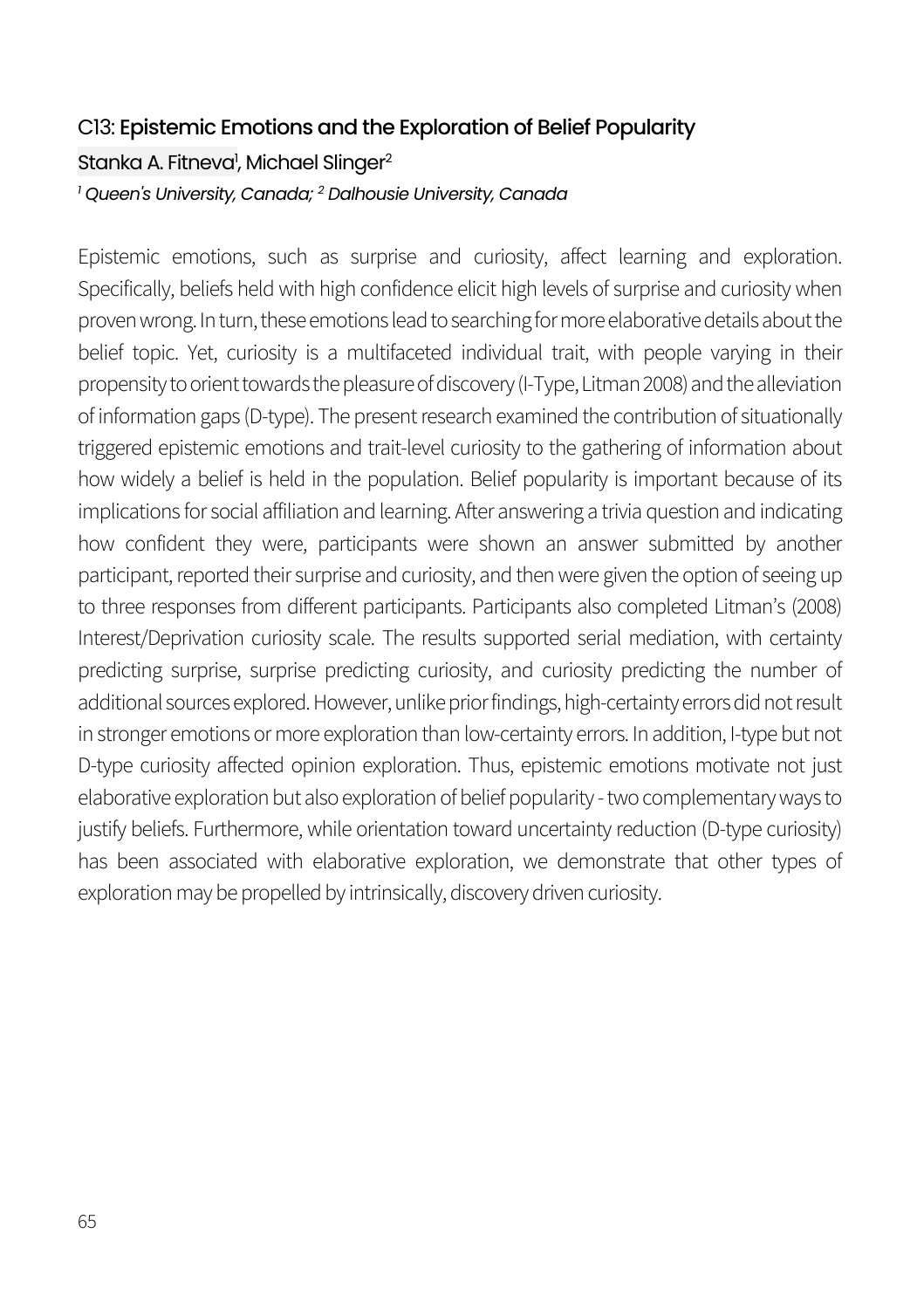## C14: Explaining gendered theory of mind with gender equality and socioeconomic development

Marcin A. Radecki, Giada Lettieri, Giacomo Handjaras, Massimo Riccaboni, Gustavo Cevolani, Pietro Pietrini, Luca Cecchetti

*IMT School for Advanced Studies Lucca, Italy*

Hypothesis Perhaps paradoxically, some psychological differences between men and women appear to be larger in countries with smaller gender inequality and greater socioeconomic development. We hypothesize that a female advantage in theory of mind (ToM) relates to human progress as well across the 20 regions of Italy.

Methods We ran a pilot study in 465 men (age=41±13 years) and 785 women (age=38±12 years) using the "Reading the Mind in the Eyes" Test (Eyes Test) to evaluate ToM alongside other psychological measures and regional human-progress indices. With machine learning (bootstrap-enhanced LASSO regression) and traditional statistics (robust linear regression and Spearman's correlation; P<0.05, Bonferroni-corrected), we investigated performance on the Eyes Test in relation to: (1) gender and potential covariates; (2) experience of and attitude toward gender equality; (3) regional gender-related (e.g. gender employment gap) and gender-unrelated (e.g. GDP) socioeconomic indices.

Results The pilot study confirmed: (1) six unique predictors of ToM selected in a data-driven manner: attitude toward gender equality of opportunity, empathy, fluid intelligence, interest in the Eyes Test, gender, and regional social development; (2) female advantage in ToM independent of age, education years, or the above five covariates (Cohen's Ds=0.19-0.29); (3) better performance in ToM among women who reported having experienced greater gender-related disadvantage in professional opportunity and among men who reported the opposite; (4) positive effect of regional income on ToM independent of regional education and health; (5) relationships between the female advantage in ToM and regional social development (negative) and gender employment gap (positive).

Conclusions Both men and women performed better in ToM in wealthier regions of Italy. Contrary to the gender-equality-paradox hypothesis, the female advantage in ToM was smaller in less gender-unequal and more socially developed regions. A larger registered study is needed to verify these effects.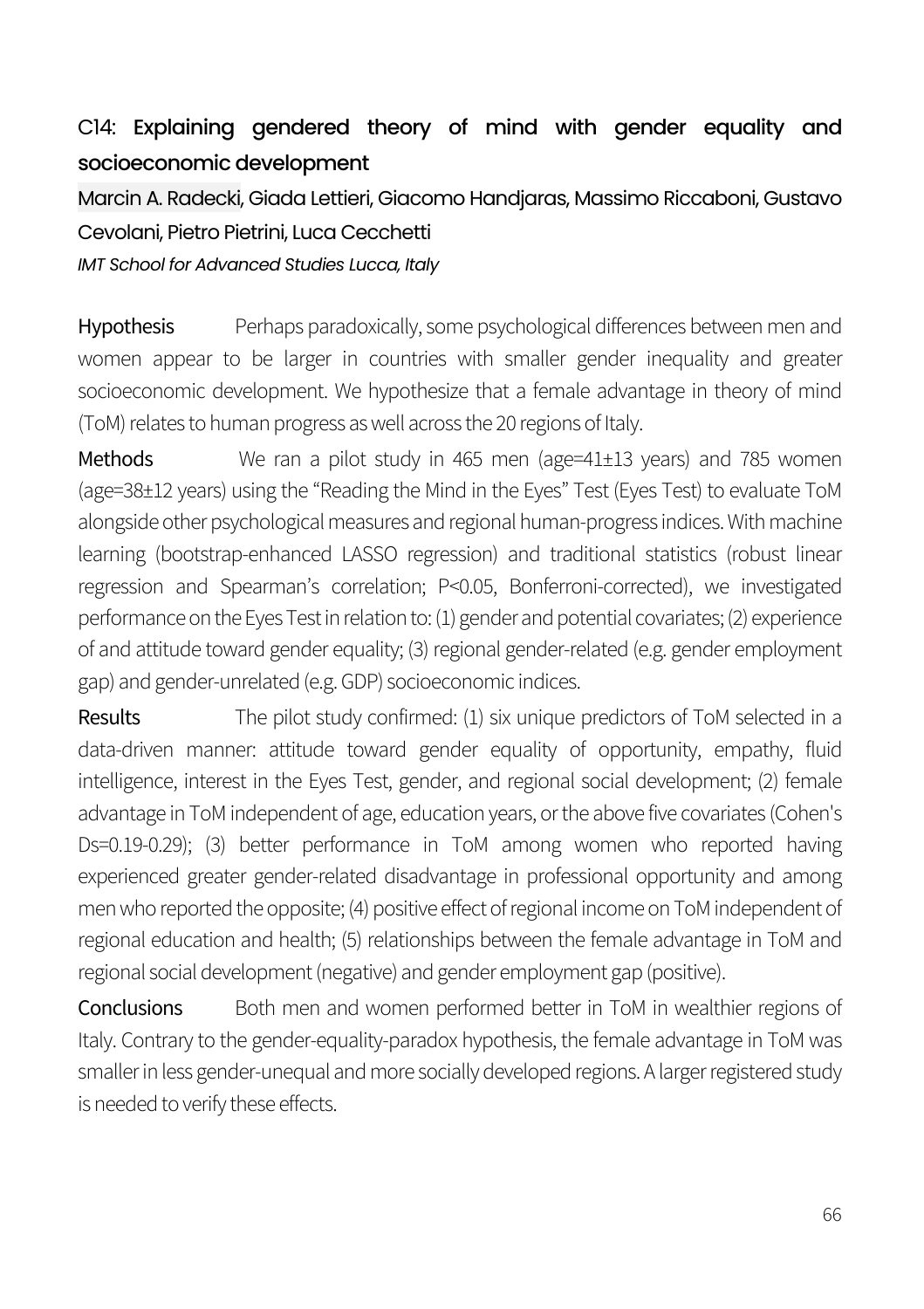#### C15: The relationship between ToM, emotion recognition and temperament Virág Ihász

#### *University of Pécs, Hungary*

The ability to attribute mental states (beliefs, intents, desires, emotions, knowledge) to ourselves and others is called theory of mind (ToM) or mentalisation. ToM helps individuals to interpret, explain, and predict the behavior of others. One of the investigated areas is the relationship between emotion recognition and ToM. Buitelaar, & van der Wees's research implies that the two abilities are based on a common underlying mechanism. Furthermore, research on the perception of emotional faces has shown that children are able to recognize individual emotions even before passing the classical verbal false belief test, but do not associate them with internal states. Another important area in research is the examination of temperament and its relation to ToM, Temperament can be defined as a consistent disposition of a child that establishes his or her emotionality/affectivity, effort, level of activity, and attentional performance, regardless of context and time. As an innovation, our current research intends to observe the correlation between these three areas on the same sample, kindergarten children between 3 and 5. The Theory of Mind Scale, the Children's Behavior Questionnaire very short form and an odd-one-out visual searching task were used for the research. Theory of Mind Scale includes 6 levels (Diverse Desires, Diverse Beliefs, Knowledge Access, Content False Belief, Explicit False Belief and Hidden-Emotion), that show which areas have already been mastered by children. CBQ-VS-H is the shortest form of the widely accepted and used measurement in temperament research. The questionnaire was completed by both parents and kindergarten teachers. The Hungarian version resulted in three main factors; Effortful Control, Surgency and Negative Affectivity. In the odd-one-out visual searching task the children had to find a distinguished emotional face in a neutral crowd. The emotions used were happiness, fear, anger, sadness, disgust and surprise. Data collection is in progress.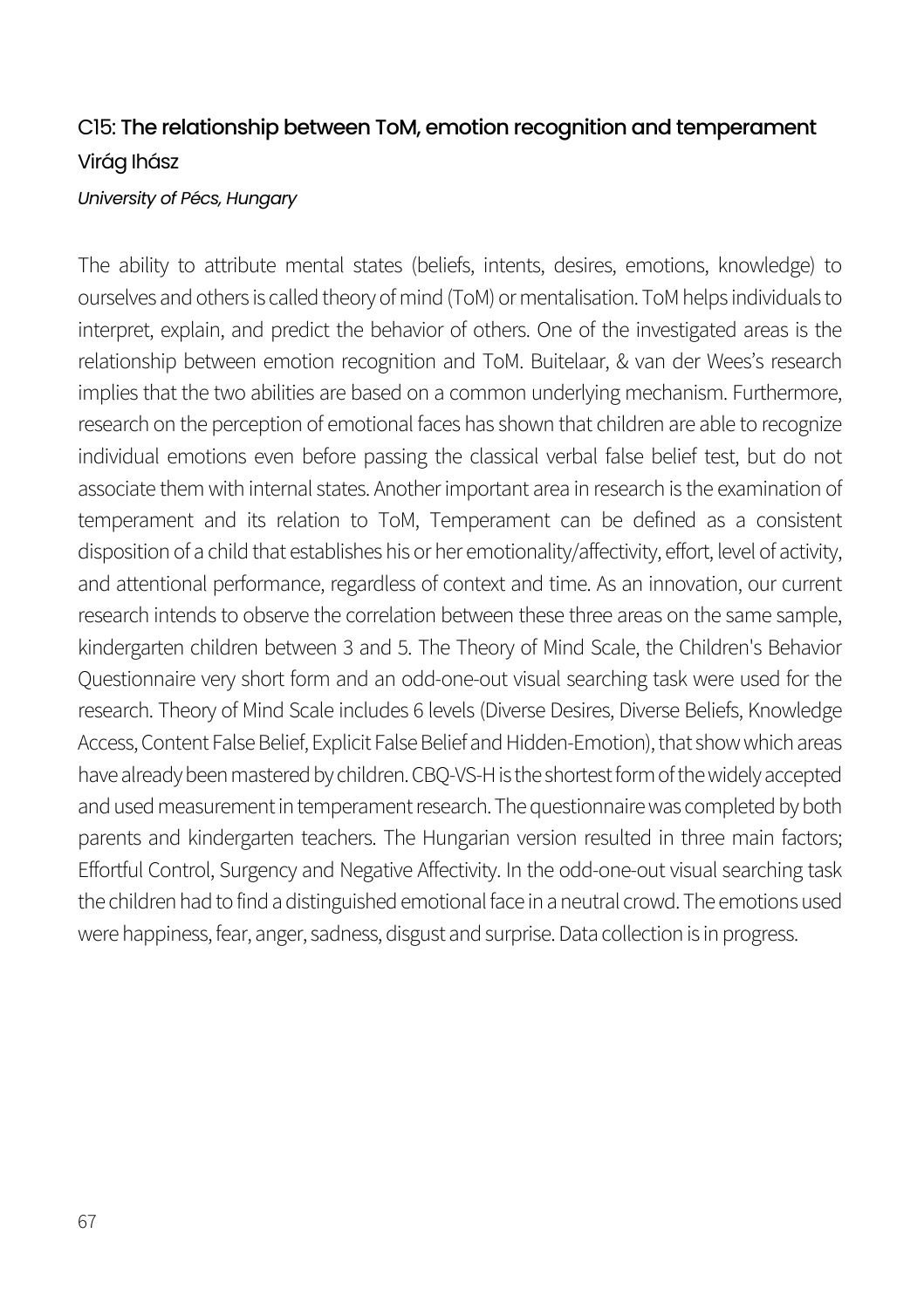## C16: Symbolic number comparison and symbolic number priming in the number comparison task do not rely on the same mechanism

Tamás Szűcs, Attila Krajcsi

*Eötvös Lóránd University, Hungary*

In the symbolic number comparison task, the comparison distance effect (better performance with larger numerical distance between two numbers, CDE) and the priming distance effect (better performance with smaller numerical distance between the prime and target numbers, PDE) are two well-known phenomena. The dominant Approximate Number System explanation predicts a strong correlation between the two effects, as it assumes a single generator to underlie both. However, an alternative model, the Discrete Semantic System assumes different mechanisms behind the two effects. Previous studies found no correlation. However, they did not consider that the correlation coefficient can be attenuated by low reliability. In a previous measurement, we found that the reliability of the PDE was practically zero, therefore, previous results cannot be interpreted as evidence against the Approximate Number System account. Here we investigated the correlation of the CDE and PDE in the symbolic number comparison task while ensuring appropriate reliabilities by greatly increasing the number of trials in the tasks compared to previous studies. The results showed no strong correlation between the two effects, even though appropriate reliabilities were provided, thus, our results cannot be attributed to the attenuation effect of low reliability. These results confirm the models of elementary number processing that assume distinct mechanisms behind number comparison and number priming, such as the Discrete Semantic System.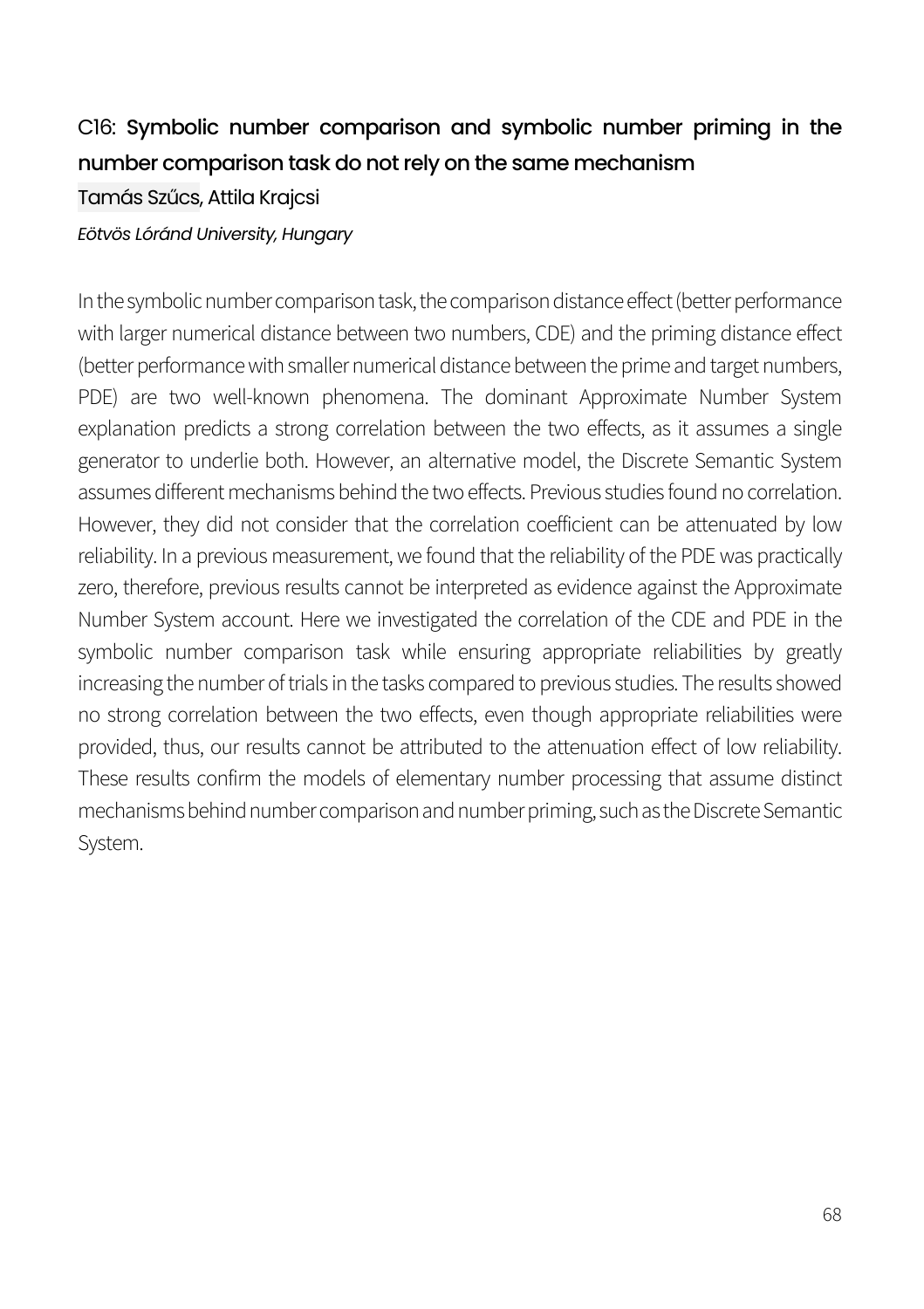## **NOTES**